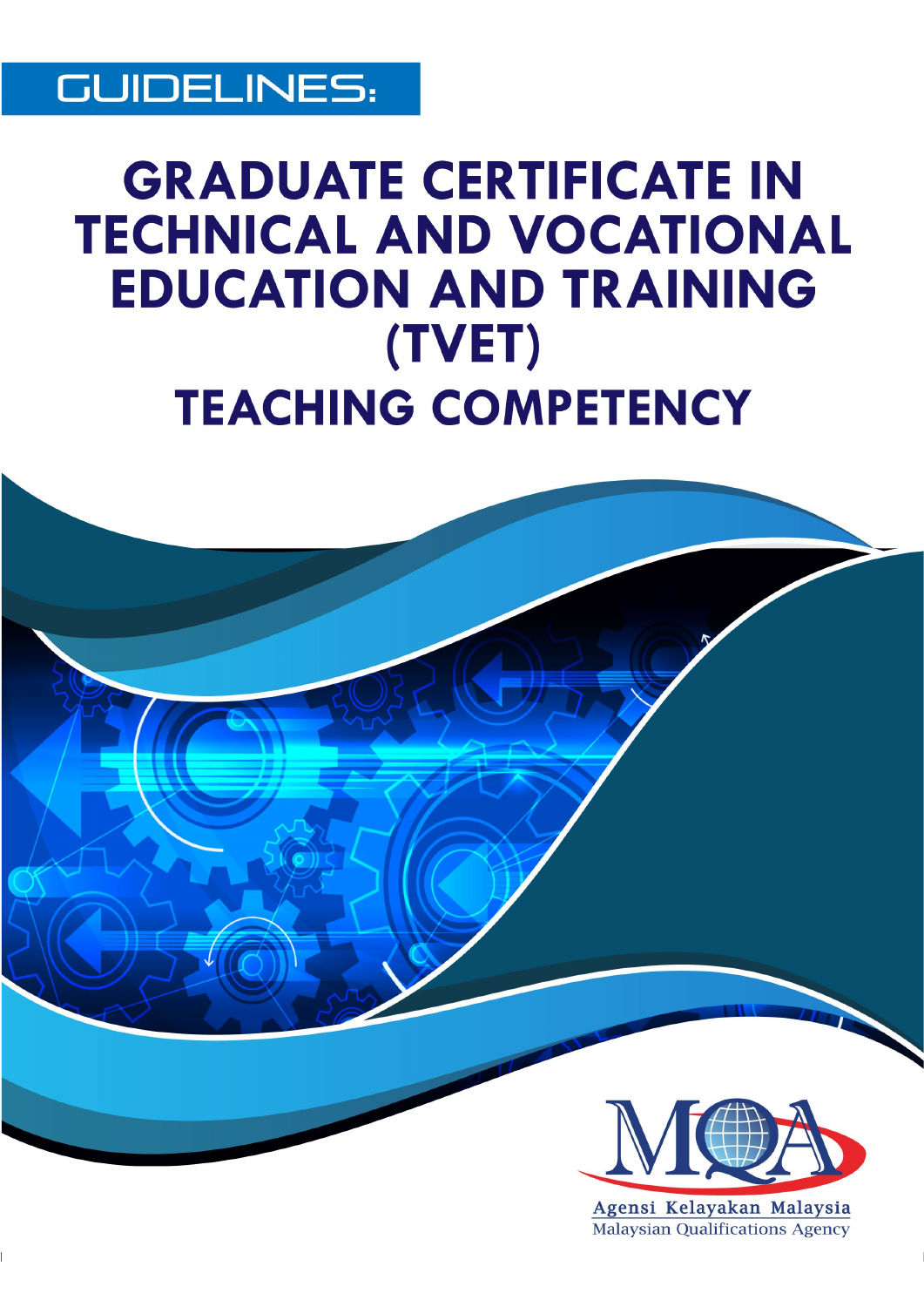# **Guidelines: Graduate Certificate in Technical and Vocational Education and Training (TVET) Teaching Competency**

First Edition: October 2021

Malaysian Qualifications Agency Mercu MQA No. 3539, Jalan Teknokrat 7 Cyber 5 63000 Cyberjaya Selangor

Tel: +603-8688 1900 Fax: +603-8688 1911 Portal: www.mqa.gov.my Email: skp@mqa.gov.my

 Malaysian Qualifications Agency 2021 All the Agency's publications are available on our Portal: www.mqa.gov.my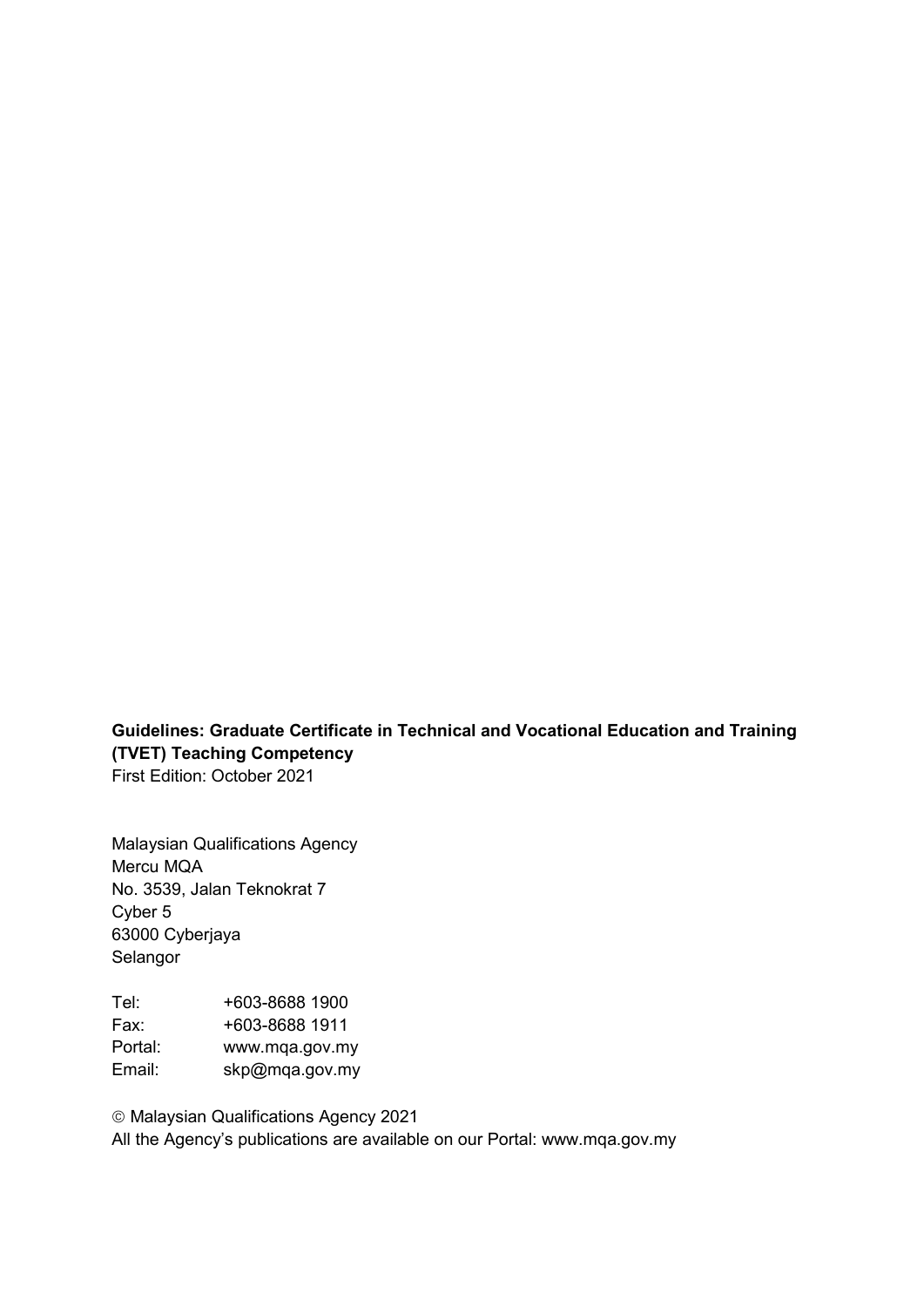# **CONTENTS**

|         | <b>FOREWORD</b>                                                          | i   |  |  |  |  |
|---------|--------------------------------------------------------------------------|-----|--|--|--|--|
|         | <b>ABBREVIATIONS</b>                                                     | ii. |  |  |  |  |
| $1_{-}$ | <b>INTRODUCTION</b>                                                      | 1   |  |  |  |  |
| 2.      | PROGRAMME DEVELOPMENT AND DELIVERY                                       | 7   |  |  |  |  |
|         | 2.1 PROGRAMME EDUCATIONAL OBJECTIVES                                     |     |  |  |  |  |
|         | <b>2.2 LEARNING OUTCOMES</b>                                             | 8   |  |  |  |  |
|         | 2.3 CURRICULUM DESIGN AND DELIVERY                                       | 10  |  |  |  |  |
| 3.      | ASSESSMENT OF STUDENT LEARNING                                           | 12  |  |  |  |  |
| 4.      | <b>STUDENT SELECTION</b>                                                 |     |  |  |  |  |
| 5.      | <b>ACADEMIC STAFF</b>                                                    |     |  |  |  |  |
| 6.      | <b>EDUCATIONAL RESOURCES</b>                                             |     |  |  |  |  |
| 7.      | PROGRAMME MANAGEMENT                                                     | 19  |  |  |  |  |
| 8.      | PROGRAMME MONITORING, REVIEW AND CONTINUAL QUALITY<br><b>IMPROVEMENT</b> | 21  |  |  |  |  |
|         | <b>REFERENCES</b>                                                        | 23  |  |  |  |  |
|         | <b>APPENDICES</b>                                                        |     |  |  |  |  |
|         | APPENDIX 1:<br><b>LIST OF PANEL MEMBERS</b>                              | 24  |  |  |  |  |
|         | APPENDIX 2:<br><b>BODY OF KNOWLEDGE</b>                                  | 25  |  |  |  |  |
|         | <b>GLOSSARY</b>                                                          | 33  |  |  |  |  |

# **Page**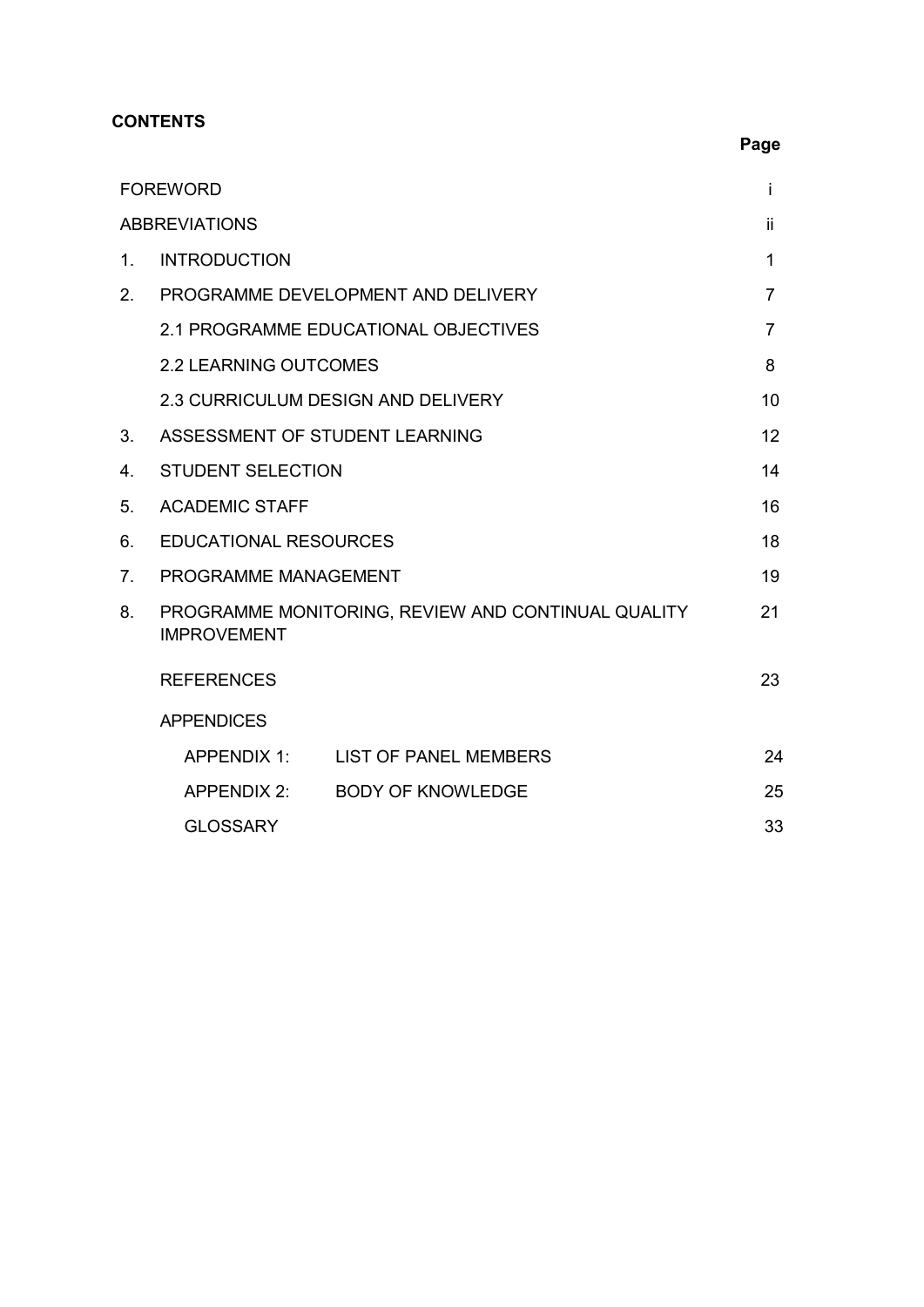#### **FOREWORD**

Technical and vocational education and training (TVET) has a key role to play in meeting the challenges that modern societies are facing all over the world, where it is seen as essential for socio-economic growth and welfare. The demands and expectations for TVET are therefore increasing. Awareness is growing for the need to adapt TVET to meet the rapidly changing requirements of the economy at the national, regional and global levels. However, TVET should not only respond to urgent and immediate needs for skills and prepare people for work, but it should also be a preparation for life and a contribution to human development. This is one of the main focuses of the Higher Education Plan 2015-2025 PPPM (PT). To meet this demand and prepare the Malaysian society and economy for the future, setting up a common understanding of the requirements for vocational education and trainers is of utmost importance.

For TVET, the same applies for general or academic education: TVET educators are the backbone of education and training systems, and it is important to have a core focus on both the quality and quantity of TVET educators. Therefore, it is crucial to improve the relevance of TVET educators' training to the demands of the regional labour market as well as the overall quality of vocational education. The availability of highly competent TVET personnel is key in this regard. Malaysia aims that by the year 2030, all teachers must possess at least an Advanced Diploma or Bachelor's Degree before joining the TVET teaching profession to ensure all TVET educators pass the 'quality criteria' and minimum standard of competencies before leaving the training institute. Lack of effective coordination and sharing of resources and articulation within the system reflects the inefficiency within. Furthermore, there is no single overseeing body to provide an overview of the TVET educators' landscape, in addition to a lack of qualification standards and a demand-supply mismatch. MQA is responsible for ensuring the preparation of appropriate guidelines to ensure that this programme can be implemented effectively.

**Prof. Dato' Dr. Mohammad Shatar Sabran** Chief Executive Officer Malaysian Qualifications Agency (MQA) October 2021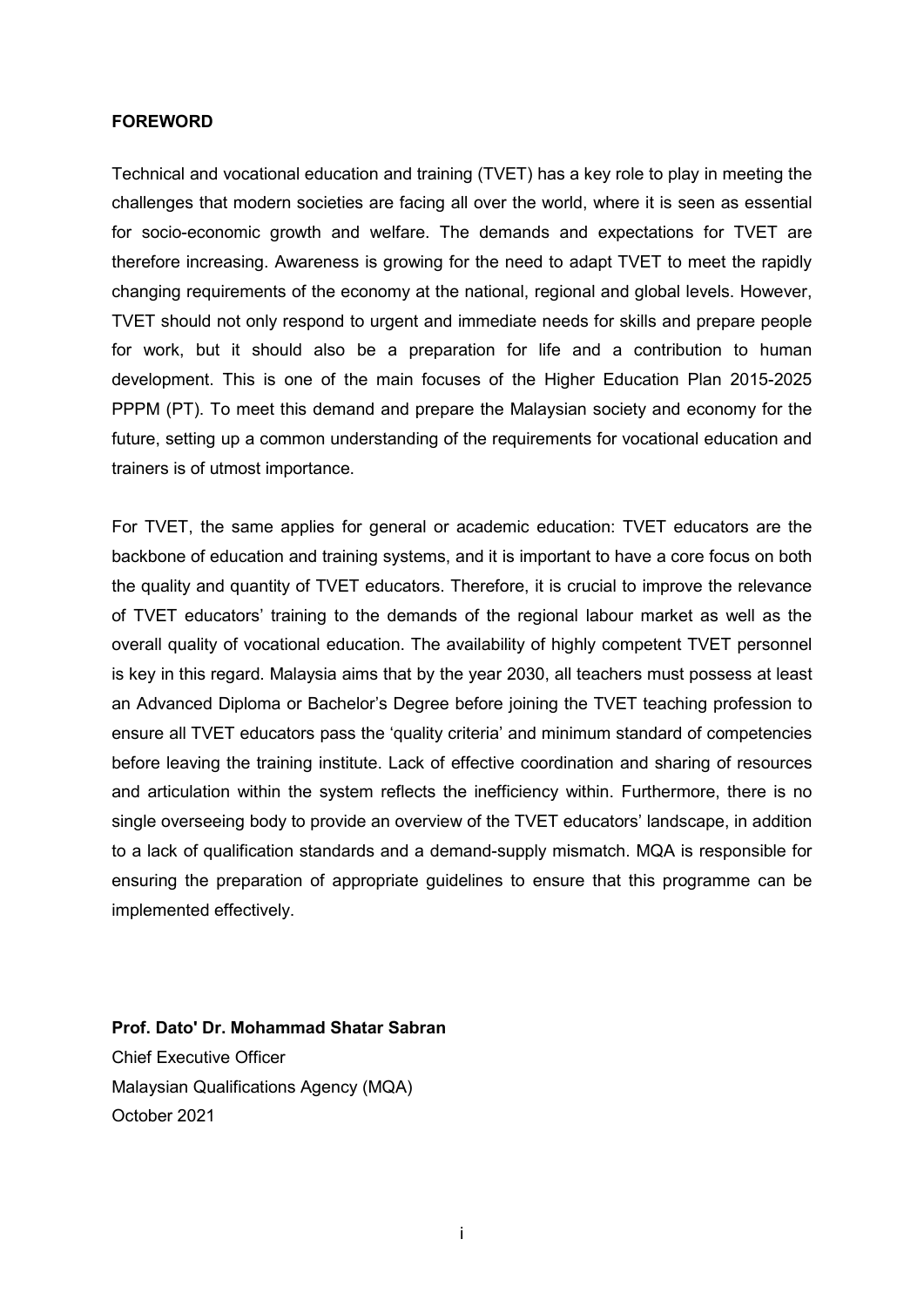#### **ABBREVIATIONS**

| <b>APEL</b>   | Accreditation of Prior Experiential Learning           |
|---------------|--------------------------------------------------------|
| <b>COPIA</b>  | Code of Practice for Institutional Audit               |
| <b>COPPA</b>  | Code of Practice for Programme Accreditation           |
| COPPA-ODL     | Code of Practice for Open Distance Learning            |
| <b>COPTPA</b> | Code of Practice for TVET Programme Accreditation      |
| <b>CPD</b>    | <b>Continuous Professional Development</b>             |
| <b>GGP</b>    | <b>Guidelines to Good Practices</b>                    |
| <b>HEP</b>    | <b>Higher Education Provider</b>                       |
| <b>MOOC</b>   | Massive Open Online Course                             |
| <b>MQA</b>    | <b>Malaysian Qualifications Agency</b>                 |
| <b>MQF</b>    | <b>Malaysian Qualifications Framework</b>              |
| <b>NEC</b>    | <b>National Education Code</b>                         |
| <b>NOSS</b>   | <b>National Occupational Skills Standard</b>           |
| ODL           | Open and Distance Learning                             |
| <b>PLO</b>    | <b>Programme Learning Outcomes</b>                     |
| <b>PEO</b>    | <b>Programme Educational Objectives</b>                |
| T&L           | Teaching and Learning                                  |
| <b>TVET</b>   | <b>Technical and Vocational Education and Training</b> |
| <b>WBL</b>    | <b>Work-Based Learning</b>                             |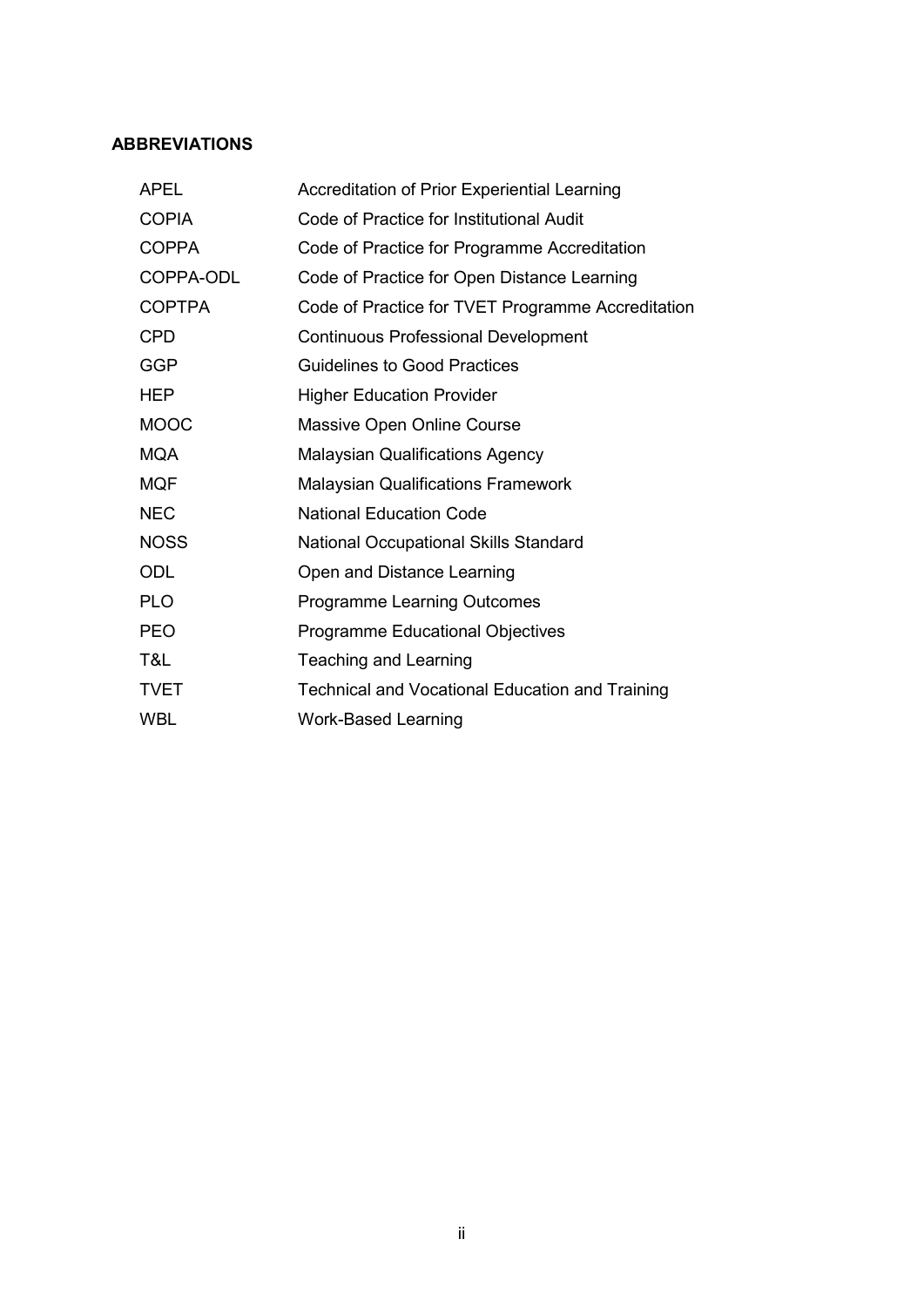#### **1. INTRODUCTION**

#### **1.1 Implementation of the new landscape in Malaysian TVET**

The Single Quality Assurance System for Technical and Vocational Education and Training (TVET) is an initiative established under the 11th Malaysia Plan to strengthen the quality of TVET graduates, enhance the quality of TVET and subsequently, mainstream TVET pathways comparable to academic pathways, in order to meet the employment demands of industries in Malaysia.

The Malaysian Qualifications Agency (MQA), the Ministry of Higher Education (MoHE), the Department of Skills Development (DSD), and the Ministry of Human Resources (MoHR) are working together to operate this system in an integrated manner. This initiative aims to strengthen the accreditation system of TVET programmes to be more comprehensive and effective.

In approving the implementation of the single QA TVET, the Cabinet has agreed to the use of the Code of Practice for TVET Programme Accreditation (COPTPA) as the basis for evaluation and accreditation of various TVET programs implemented by MQA and DSD. To ensure the quality of the TVET programs, COPTPA has set the requirement that every TVET teaching staff must have TVET teaching competency. This stipulation has been specified in the COPTPA, standard 4.1.5, as follows: "Teaching staff/industry experts must have TVET teaching competency verified by an authority and recognised by MQA or DSD". The issuance of this Guideline is to complement the existing TVET teaching competency certification, and to be implemented by Higher Education Providers accredited by MQA.

#### **1.2 Technical & Vocational Education and Training (TVET)**

In 2015, UNESCO redefined TVET to comprise education, training and skills development relating to a wide range of occupational fields, production, services, and livelihood. As part of lifelong learning, TVET can take place at secondary, post-secondary, and tertiary levels, and includes work-based learning, continuous training, and professional development which may lead to qualifications. TVET also includes a wide range of skill development opportunities attuned to national and local contexts. Learning to learn, the development of literacy and numeracy skills, transversal skills, and citizen skills are integral components of TVET. The key attributes of TVET can thus be summarised as inclusive of education and training processes, comprehensive shaping of talent, and crossing all occupational fields.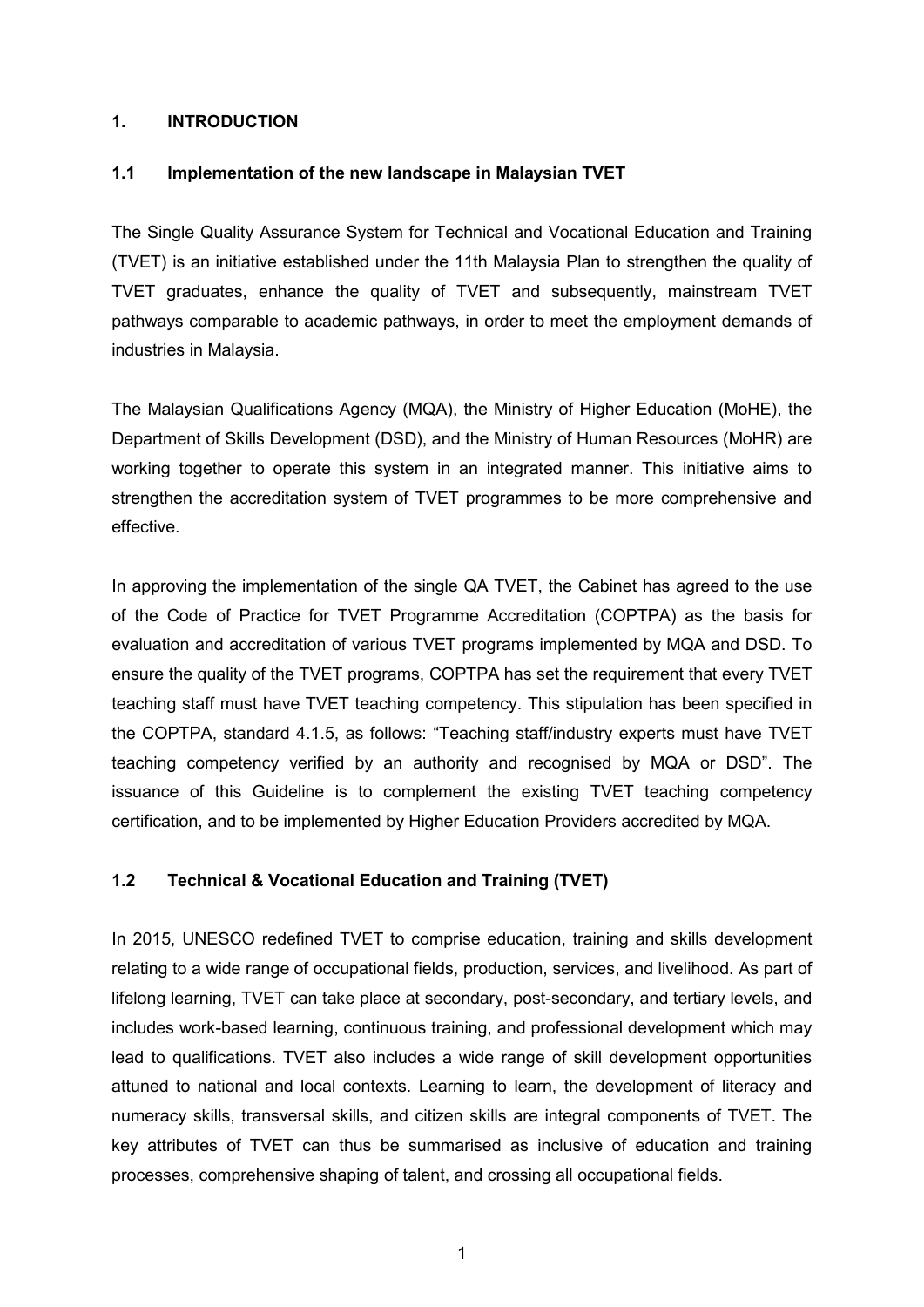COPTPA, 2020 defined TVET as an education and training process that has an occupational direction, with a major emphasis on industry practices. It aims to produce a competent workforce in related fields for the achievement of the nation's socioeconomic objectives. Based on this definition, the scope of TVET should, among others, be based on recognised occupational/ industry standards, and contain 50% - 70% practical components subject to the programme level and emphasise psychomotor and work skills.

#### **1.3 Technical & Vocational Education and Training (TVET) Educator**

"An inclusive term of TVET Educator referring to teachers at schools; lecturers at colleges, traditional universities, comprehensive universities, and universities of technology; trainers in workplaces; facilitators, assessors, moderators, and people teaching, educating, training, facilitating or assessing learners across the board." (UNESCO UNEVOC, 2013).

"A TVET Educator is a person whose function is to impart knowledge or know-how to students or trainees in a TVET institution. The term educator could be used for teacher, trainer, and lecturer. Malaysian TVET Educator refers to teaching personnel in several ministries and agencies providing TVET programmes such as 1) the Ministry of Higher Education, 2) the Ministry of Education, 3) the Ministry of Human Resources, 4) the Ministry of Youth and Sports, 5) the Ministry of Women, Family and Community Development, 6) the Ministry of Defence, 7) the Ministry of Agriculture, 8) the Ministry of Tourism and Culture, 9) State governments and 10) private institutions." (Malaysia TVET Educator Standard, 2020).

With the rise and changes in technology, new techniques of teaching and learning (T&L) should be taught to the educators parallel with technological advancement (*Murati & Ceka*, *2017*). In Malaysia, there are many TVET institutions that produce a highly skilled workforce. However, to provide excellent and effective TVET, the educators' competency is one of the essential factors, especially their performance in their respective fields. This is because a highly-skilled workforce is crucial to support the transformation of the entire economic sector in the country (*Rasul et al., 2015*).

This change is to ensure that the educators of our future generation are well-educated and well-trained to face the challenges of globalisation. These competencies are also crucial to producing competent TVET graduates who are capable of meeting the requirements of industries and professional bodies (Ismail, et al., 2018). Thus, Malaysian educators can stand tall and be committed to supporting the education system that can fulfill the needs and aspirations of the nation.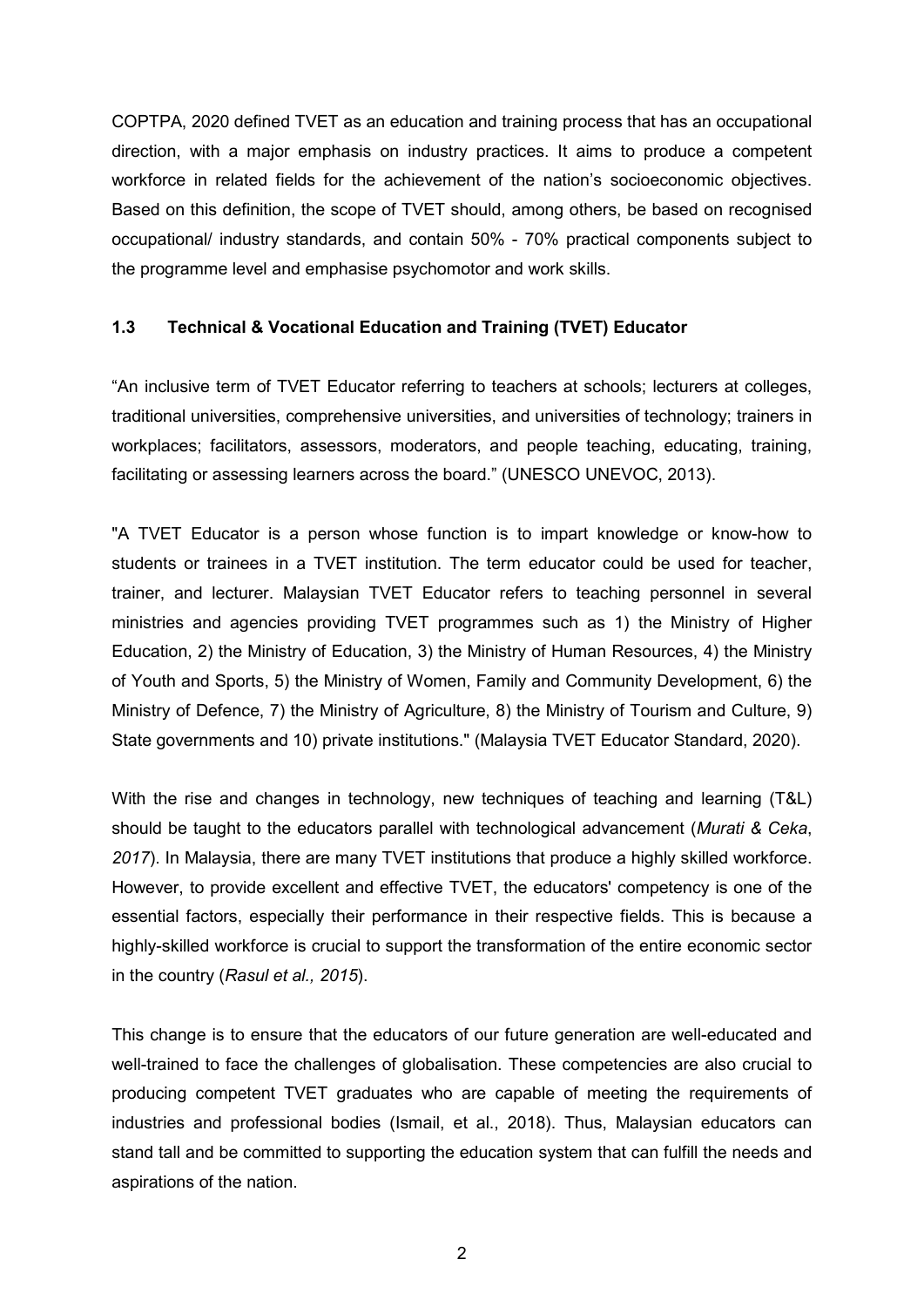TVET educators must have a wide range of methodologies at hand and master them all to ensure they achieve their teaching and learning goals. These methodologies will empower TVET educators to:

- provide the necessary knowledge on workplace requirements in TVET institutes and industry environments;
- analyse workplace and competency requirements in their respective fields and specialisation;
- conduct and share research innovation and commercialisation of TVET curriculum as well as benchmark competency requirements of national TVET work processes with global qualification frameworks.

Teaching professionals are judged based on their performance, skills, and knowledge because educators' performance will affect students' learning outcomes, especially in developing and strengthening students' abilities. To be an educator in the TVET system is slightly different from other education systems, as technical and professional training is more about hands-on activities and practice. Hence, the T&L skills or competency of TVET educators often becomes a significant concern.

#### **1.4 TVET Teaching Competency Standards**

Various teaching competency standards have been developed at both national and regional levels. Teaching competency standards were developed by the Department of Skills Development (DSD), the Ministry of Human Resources, and the Ministry of Higher Education (MoHE), which are the two most important ministries governing TVET, as a basis for training and certifying TVET educators. Teaching competency standards were introduced at regional levels by ASEAN through collaboration with RICOTVET, which produced the Regional TVET Teacher Standard for ASEAN (July, 2017). In developing this guideline, the panel has referenced, mapped and adapted these documents in drafting and completing the Graduate Certificate in TVET Teaching Competency.

#### 1.4.1 Malaysia TVET Educator Standard (Ministry of Higher Education)

The Malaysia TVET Educator Standard was endorsed by the Mesyuarat Kajian Semula Dasar Jaminan Kualiti (MKSDJK) KPM and MQA No. 2/2018. The document was produced by JPT, MoHE as an initiative to support Shift 4 of the Malaysia Education Blueprint 2015-2025 (Higher Education), which aspires among other things, to produce quality TVET Educators who will in turn produce quality TVET graduates. Three important components of TVET educators' competencies are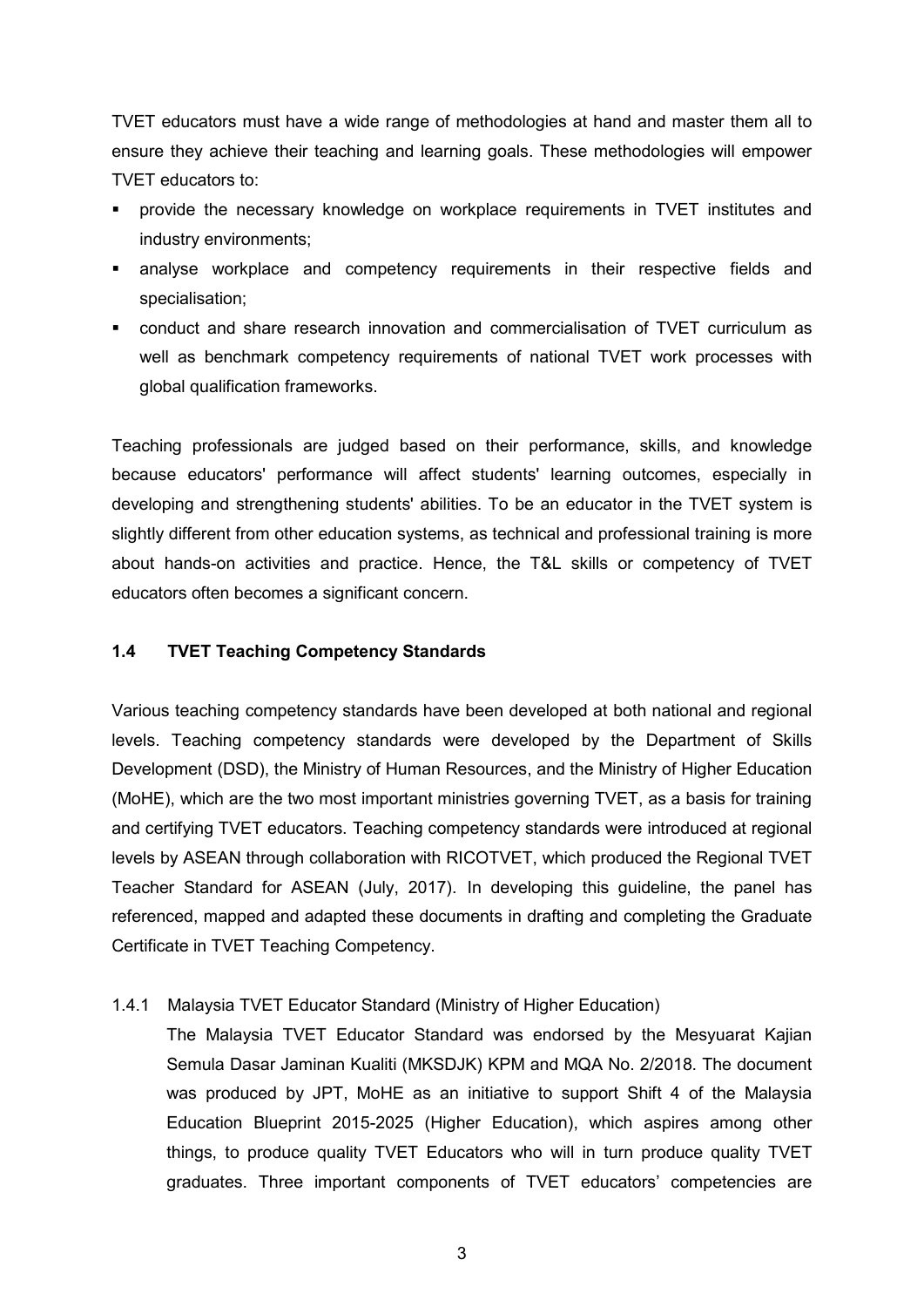Personal Traits and Professionalism, Teaching, Learning and Training, and Technical and Innovation to enhance the quality of TVET educators, with focus on occupational competency and emphasis on TVET educator enrichment. It will complement any prevailing guidelines and standards.

1.4.2 Teaching Competency Standards by the Department of Skills Development (DSD)

The panel also referred to TVET Implementation and Development Level 5 (P853 - 001- 5:2017) in the development of this guideline. The document was developed in 2017 in response to the National TVET Agenda, Economic Transformation Programme and Malaysia Education Blueprint 2015-2025 (Higher Education) strategies and initiatives. This NOSS is intended to be used as a standard for training TVET lecturers/instructors who can play the role of change agents in transforming the education system into one that produces thinking and innovative students to meet the needs of the new high-income economy. The standard also addresses the strategy for enhancing industry-led curriculum development and delivery. In addition, DSD also recognizes teaching competency programmes by other agencies. Kindly refer to the official portal of Department Skills Development for the list of recognized programmes offered by other agencies.

#### 1.4.3 Regional TVET Teacher Standard (RTTS) for ASEAN

RTTS is an initiative by GIZ RECOTVET, the ASEAN Secretariat, and SEAMEO VOCTECH, which is jointly developed by the ASEAN Member States. The document was published in July 2017 for the first version and December 2019 for the second version. It provides guidelines for the essential competencies, skills, knowledge, and abilities that a successful TVET teacher should possess. The standard can act as a reference and benchmarking document. It contributes to a common understanding of what constitutes an adequately qualified TVET teacher. Standards are common tools to define and ensure the quality of TVET personnel qualification. The standard aims to define the core competencies for TVET teachers in Southeast Asia that comprehensively prepare their students for the transition to employment.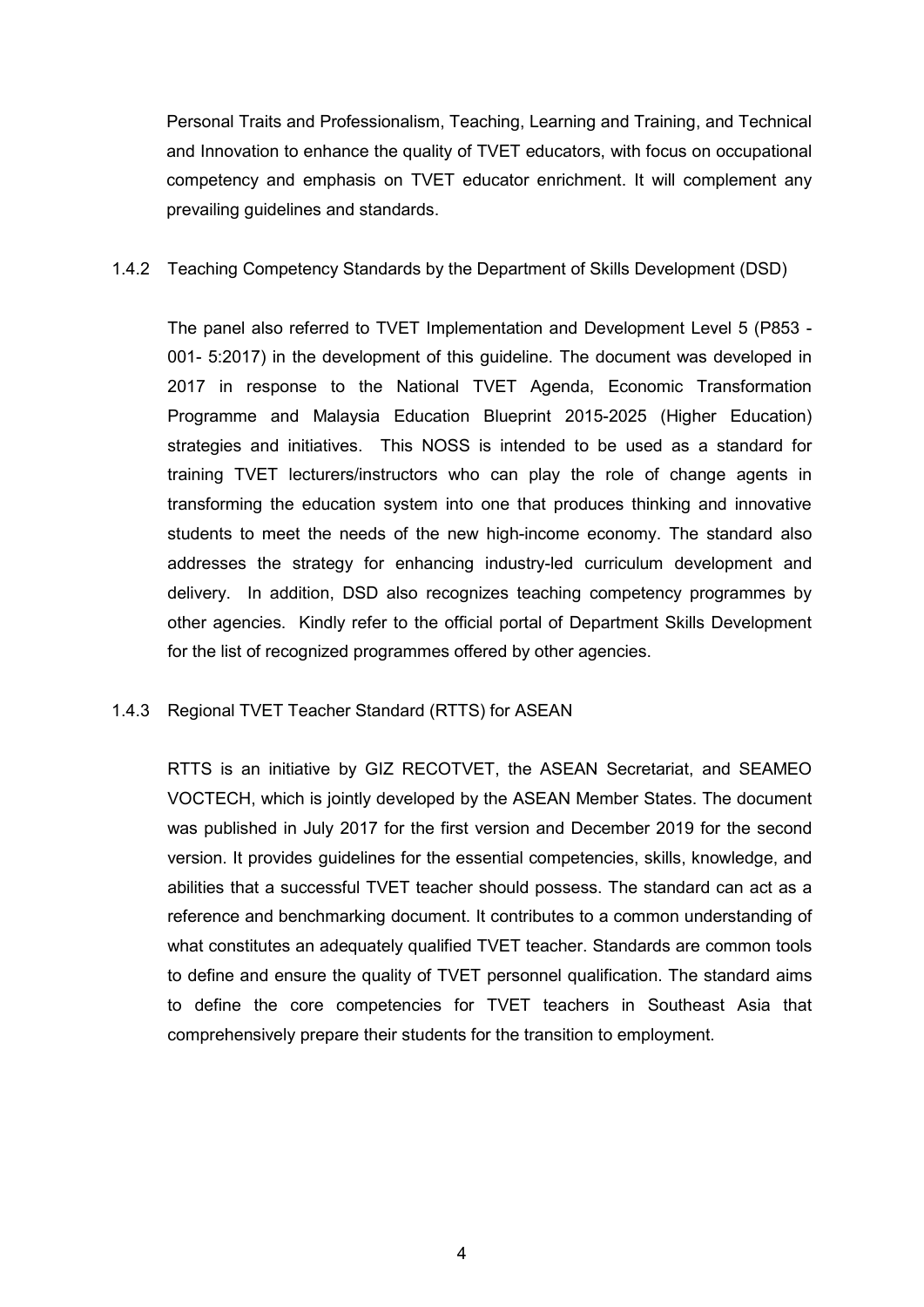#### **1.5 Graduate Certificate in TVET Teaching Competency Guidelines**

The main objective of the Graduate Certificate in TVET Teaching Competency Guidelines is to lay the foundation for the development and certification of TVET Educators through preservice and in-service professional development in both public and private TVET Institutions accredited by MQA. This guideline is to maintain and enhance the teaching and learning quality of TVET educators to be at par with global TVET educator standards. A qualification in teaching competency at the graduate certificate level will ensure the provision of technical knowledge and skills mastery in TVET parallel with national education needs and industrystandard practice, inspire lifelong learning and encourage innovation, and creativity in career development.

The certification via this graduate certificate programme can be awarded by both public and private HEPs that satisfy the MQA programme accreditation criteria. It qualifies as the certification of teaching competency requirement stated in COPTPA for MQA accredited programmes. TVET educators teaching in DSD accredited institutes will have to comply with the teaching competency requirements stipulated by the Department of Skills Development.

This guideline will facilitate a common understanding of the best practices and competency levels for educators in TVET institutions comprising appropriate components of Knowledge (K), Skills (S) Attitude (A), and Professionalism (P). The guideline defines the core competencies for TVET educators that comprehensively prepare students for their transition to employment. Thus, when applied effectively, this guideline will ensure that Malaysian TVET educators are equipped with adequate competencies to facilitate their students' smooth transition from the institution to the world of work.

Since this guideline was developed with reference to the Regional TVET Teacher Standard for ASEAN, this will open up the possibility for larger recognition of graduate certificate holders at regional levels**.** 

#### **1.6 Purpose and Objective**

The purpose of this Guideline is to provide higher education providers (HEPs) and relevant stakeholders with essential information pertaining to the principles, processes, and procedures in the implementation of graduate certificate in TVET teaching competency. The Guideline also provides the minimum levels of acceptable practices in designing and offering a graduate certificate programme in TVET teaching competency.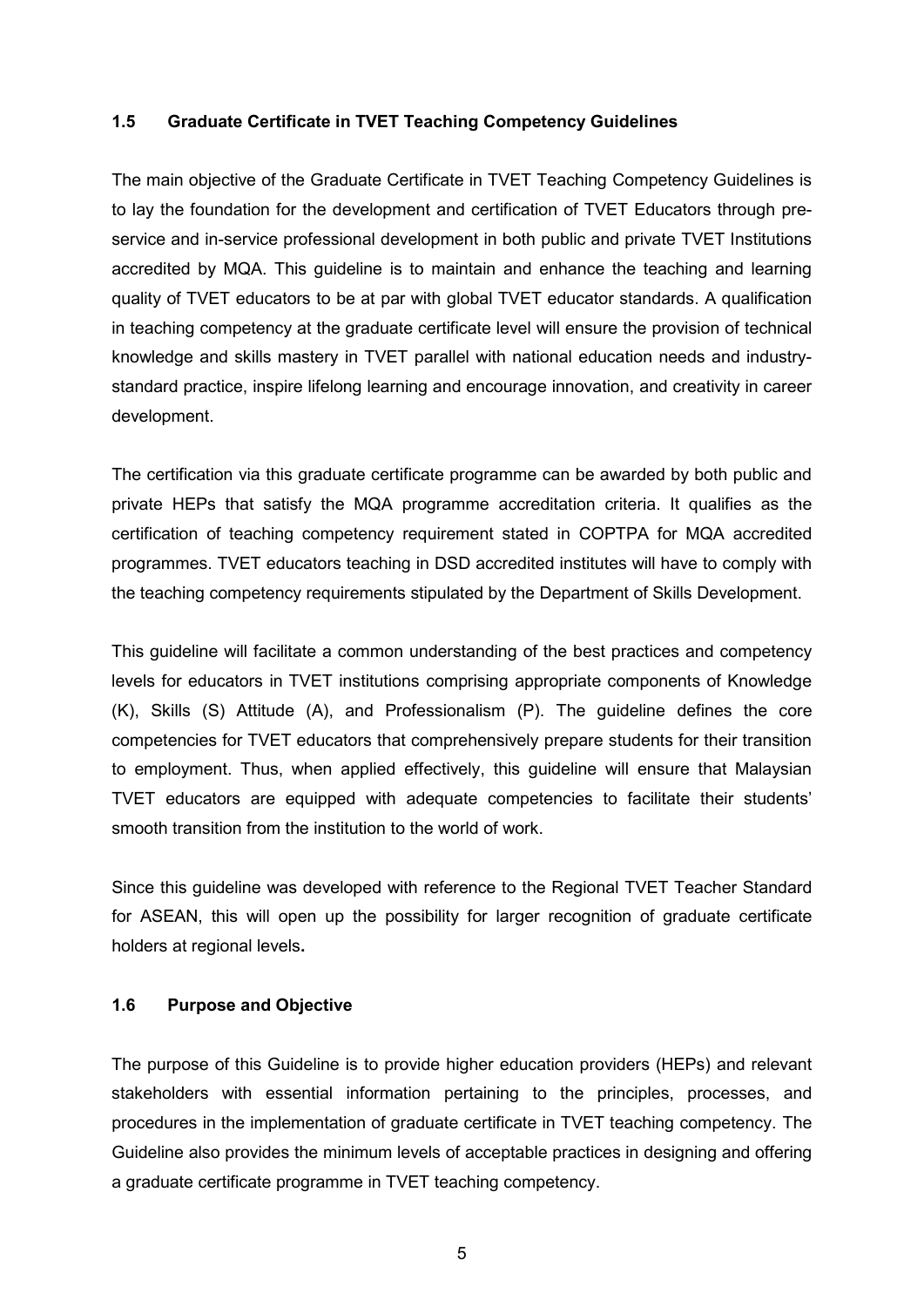The main objective of this Guideline is to provide a foundation for the development of *"occupational competence*" for the TVET Educators. The promoted skills should be closely related to common industrial practice so that the TVET educators meet the demands of T&L at both institutions and industries. Although the Guideline specifies the minimum requirements of the programme, HEPs and relevant stakeholders are encouraged to go beyond the minimum base line where they should be innovative in terms of customising, organising, delivering, and assessing their programmes and specific subject matter to meet the current and future needs of the industry, society, and country. Hence, HEPs and relevant stakeholders must take cognisance of the rapidly evolving subject matter and introduce effective and sustainable programme improvements.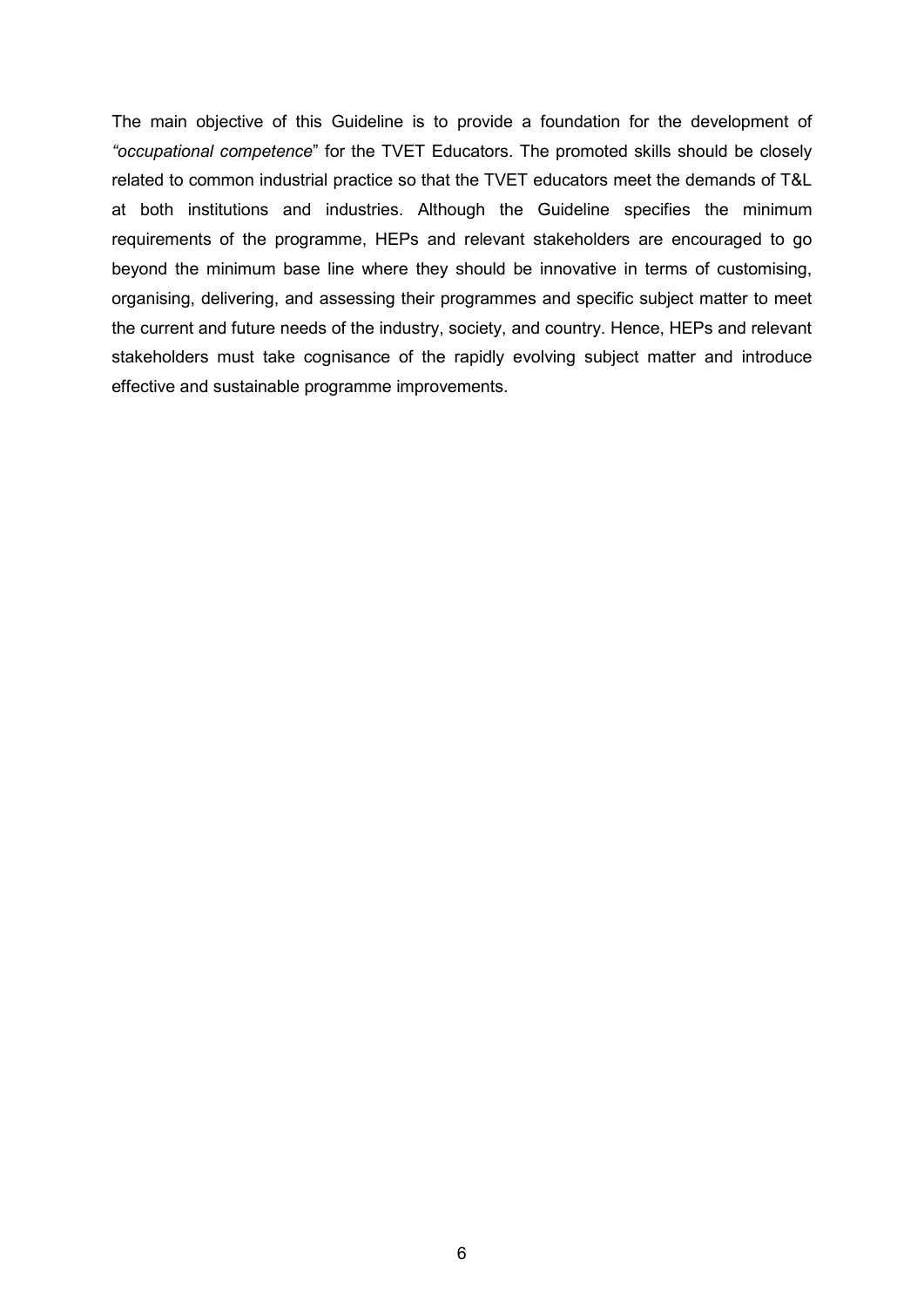#### **2. PROGRAMME DEVELOPMENT AND DELIVERY**

#### **2.1 PROGRAMME EDUCATIONAL OBJECTIVES**

The programme educational objectives (PEOs) are broad statements that describe the career and professional accomplishments that the programme is preparing the graduates to achieve after they graduate.

"A clear and appropriate statement of objectives forms an important element in programme design and quality assurance, and it focuses on student learning experiences. An appropriate formulation of objectives enables a clear understanding of what the programme intends to achieve." (COPTPA 2<sup>nd</sup> Edition, 2020)

A more detailed description of the PEO is provided under each level of study from certificate to doctoral level. It should be noted that the PEOs provided describe the minimum requirement, and the HEPs may provide additional objectives where appropriate.

The PEO of this programme is outlined below.

|                  | PROGRAMME EDUCATIONAL OBJECTIVES                                                |
|------------------|---------------------------------------------------------------------------------|
| PEO <sub>1</sub> | To produce competent TVET educators who have broad technical knowledge          |
|                  | and skills in TVET and are capable of using appropriate numerical techniques    |
|                  | and digital technologies in parallel with national education needs and industry |
|                  | standard practice.                                                              |
| PEO <sub>2</sub> | To produce TVET educators who lead with accountability, communicate and         |
|                  | interact with internal and external stakeholders when working in various        |
|                  | educational and industry settings.                                              |
| PEO <sub>3</sub> | To produce TVET educators who uphold professional and ethical practices in      |
|                  | educational and industry settings.                                              |
| PEO <sub>4</sub> | To produce TVET educators with positive attitude, entrepreneurial mind set      |
|                  | and sustainable practices that foster innovation and creativity in enhancing    |
|                  | their career.                                                                   |

#### **Table 1: PEO for Graduate Certificates Level**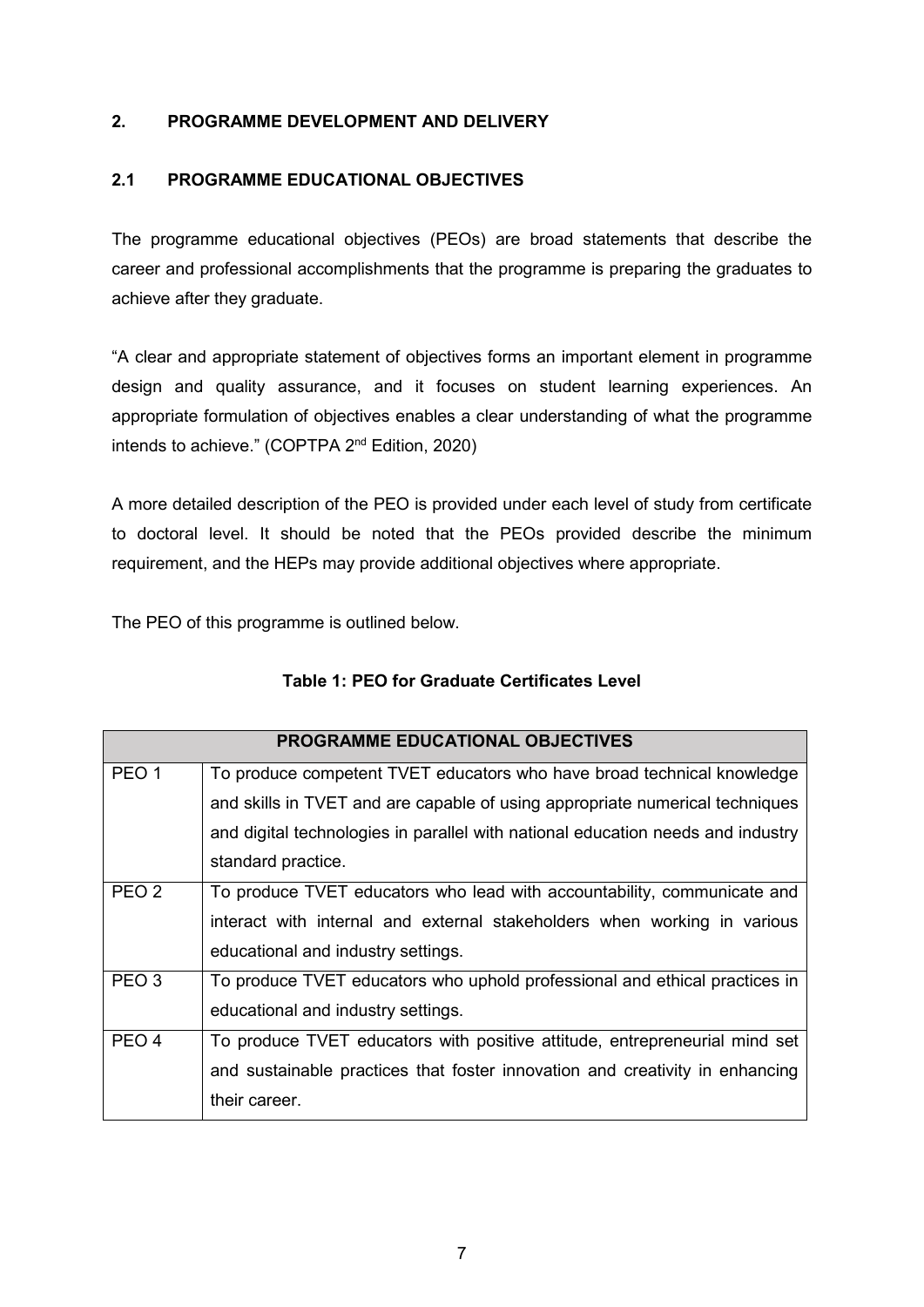#### **2.2 LEARNING OUTCOMES**

Learning outcomes are detailed statements describing in explicit terms the achievement of learners. Assessment of the learners is to be done upon completion of a period of study.

The quality of a programme is ultimately assessed by the ability of the learners to carry out their expected roles and responsibilities in society. This requires the programme to have a clear statement of the learning outcomes to be achieved by the learner." (COPTPA 2<sup>nd</sup> Edition, 2020).

The learning outcomes should **cumulatively reflect the five clusters [1](#page-12-0) of learning outcomes** meant to develop well-balanced individuals with a holistic set of competencies.

The five clusters of learning outcomes are:

- i. Knowledge and Understanding;
- ii. Cognitive Skills;
- iii. Functional Work Skills with a focus on:
	- a. Practical Skills
	- b. Interpersonal Skills
	- c. Communication Skills
	- d. Digital Skills
	- e. Numeracy Skills
	- f. Leadership, Autonomy and Responsibility
- iv. Personal and Entrepreneurial Skills; and
- v. Ethics and Professionalism

Table 2.1 shows the mappings of learning outcomes for the fields of Graduate Certificates in TVET educators against five MQF clusters of learning outcomes. **The flexibility in describing the learning outcomes remains with the Higher Education Providers (HEPs) as long as they are sufficiently covered.**

<span id="page-12-0"></span>**<sup>.</sup>**  $^1$  Malaysian Qualifications Agency. (2017). Malaysian Qualifications Framework 2nd Edition. Petaling Jaya, Malaysia.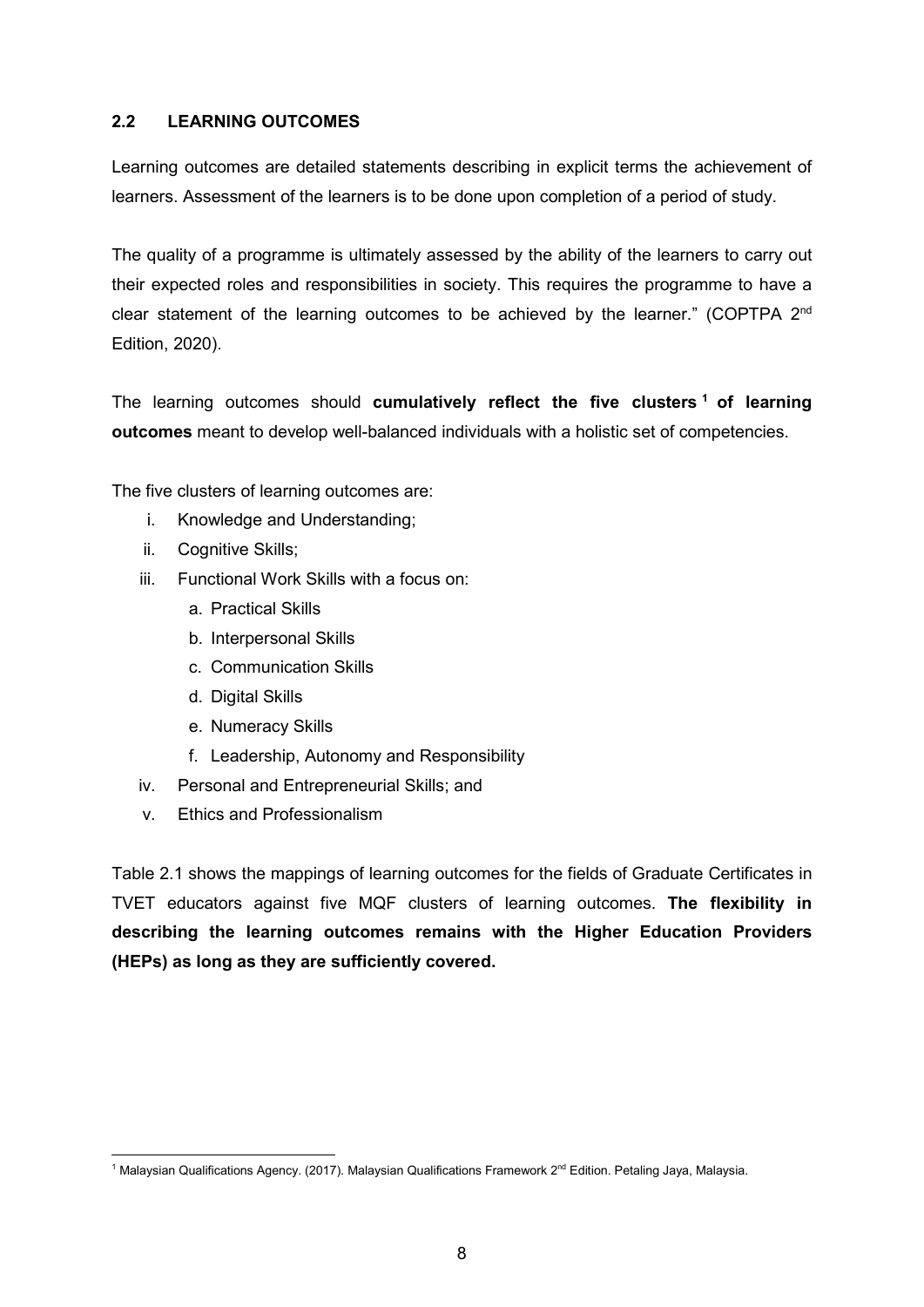# **Table 2.1 Learning Outcomes (LO) Based on MQF LO**

The **specific learning outcomes** identified in this document are as listed below:

| LO |                                                                                                                                                                                        |              | Cognitive Skills | <b>Practical Skills</b> | Interpersonal Skills | <b>Communication Skills</b> | Digital Skills | Numeracy Skills | Leadership, Autonomy &<br>Responsibility | Personal Skills | Entrepreneurial Skills | Professionalism<br>Ethics & |
|----|----------------------------------------------------------------------------------------------------------------------------------------------------------------------------------------|--------------|------------------|-------------------------|----------------------|-----------------------------|----------------|-----------------|------------------------------------------|-----------------|------------------------|-----------------------------|
|    |                                                                                                                                                                                        | $\mathbf{1}$ | $\overline{2}$   | 3                       | 4                    | 5                           | 6              | $\overline{7}$  | 8                                        | 9               | 10                     | 11                          |
|    | i. Apply the knowledge and skills in science,<br>and<br>vocational<br>mathematics<br>education<br>National<br>Education<br>regarding<br>to<br>the<br>Philosophy and Industry practice; | ✓            |                  |                         |                      |                             |                | $\checkmark$    |                                          |                 |                        |                             |
|    | ii. Demonstrate with confidence the skills<br>taught in the field of (option), through<br>various approaches, methods, strategies<br>and techniques;                                   |              |                  | ✓                       |                      |                             |                |                 |                                          |                 |                        |                             |
|    | iii. To<br>responsibility<br>when<br>assume<br>communicating through speech,<br>writing<br>including the use of ICT;                                                                   |              |                  |                         |                      | $\checkmark$                | ✓              |                 |                                          |                 |                        |                             |
|    | iv. To appraise and apply the scientific method<br>problem-solving skills<br>in<br>Industry<br>and<br>management and vocational education;                                             |              | $\checkmark$     |                         |                      |                             |                |                 |                                          |                 |                        |                             |
|    | v. Assume responsibility in<br>leading<br>and<br>collaborating with peers and stakeholders;                                                                                            |              |                  |                         | ✓                    |                             |                |                 | ✓                                        |                 |                        |                             |
|    | vi. Show initiative to undertake lifelong learning<br>in vocational education;                                                                                                         |              |                  |                         |                      |                             |                |                 |                                          | ✓               |                        |                             |
|    | vii. Seek<br>opportunities<br>entrepreneurial<br>in<br>vocational education;                                                                                                           |              |                  |                         |                      |                             |                |                 |                                          |                 | $\checkmark$           |                             |
|    | viii. Show commitment for professional ethics of<br>educator<br>in<br>social, cultural<br>and<br>an<br>environmental; and                                                              |              |                  |                         |                      |                             |                |                 |                                          |                 |                        |                             |
|    | ix. To analyze and plan the educational needs<br>using the knowledge and skills in vocational<br>education management process.                                                         |              | $\checkmark$     |                         |                      |                             |                |                 |                                          |                 |                        |                             |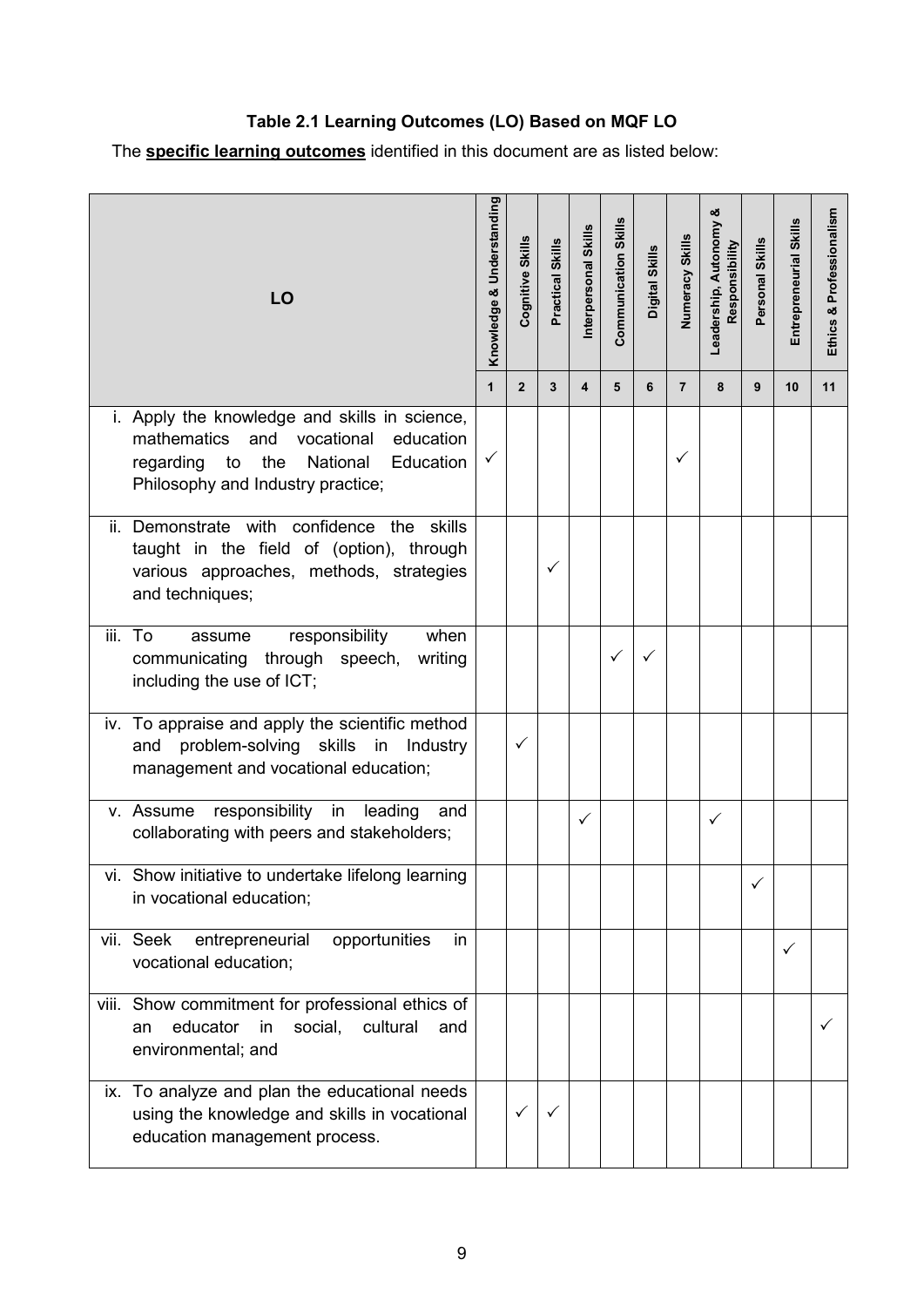#### **2.3 CURRICULUM DESIGN AND DELIVERY[2](#page-14-0)**

For the purpose of the Programme Standards, the Code of Practice for Programme Accreditation (COPPA) and Code of Practice for TVET Programme Accreditation (COPTPA), and in particular, the section on Area 1: Programme Development and Delivery are referred.

The term "programme development and delivery" is used interchangeably with the term 'curriculum design and delivery'.

This section outlines minimum credits of each curriculum component for all levels of qualifications as stated in **Table 2.2**. Specific requirements as to the body of knowledge of the various core areas are in **Appendix 3**. **Higher Education Providers (HEPs) have the flexibility to design their own programme. However, HEPs should cover the body of knowledge (BoK) indicated in this document. HEPs should put emphasis on 'competency' development, referring to the ability of the graduates to successfully complete teaching tasks in Technical and Vocational Education and Training (TVET) using relevant knowledge, skills, and attitudes in real scenario. This requires HEPs to make constructive alignment between the learning outcomes, delivery, and assessment.**

In addition, HEPs are encouraged to develop their programmes to reflect the current best practices and to offer a high-quality academic programme. Teaching competency programmes may vary in its nomenclature; however, the programme nomenclature must reflect the content of the programme as mentioned in the Guidelines on Nomenclature of Malaysian Higher Education Programme (2018). Examples for each level are provided in **Appendix 4**.

HEPs can implement the components of this programme through micro-credentials and students who meet the requirements based on the Guidelines to Good Practices: Microcredentials may be awarded for the qualification.

Credit transfer may be accorded to candidates who have attended a study programme/ qualification level/ module and attained the specified level of competency. It is based on the

<span id="page-14-0"></span><sup>&</sup>lt;sup>2</sup> Standards in this area are best read together with Guidelines to Good Practices: Curriculum Design and Delivery, which is available on the MQA Portal: www.mqa.gov.my.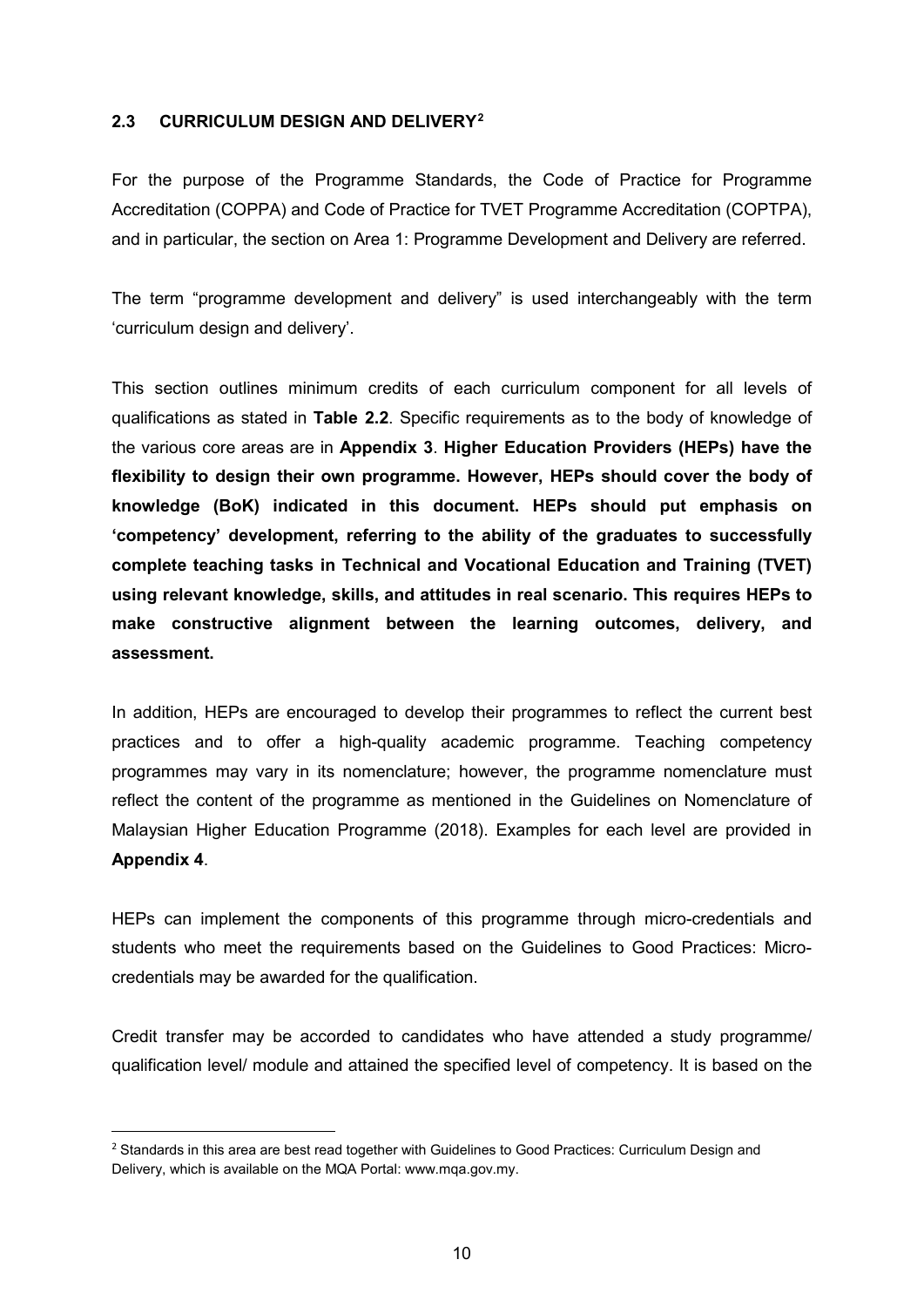achievement of learning outcomes equivalent to the subject/course/module of the programme applied and subject to the current credit transfer articulation.

The following are the minimum credits outlined for this programme. These requirements are based on the minimum graduating credits and the requirement is still applicable even if the HEPs offer total credits above the minimum graduating credits.

#### **Table 2.2: Minimum credits of each curriculum component**

|                                                | <b>COMPONENT</b>              | <b>MINIMUM CREDIT</b> |
|------------------------------------------------|-------------------------------|-----------------------|
| Compulsory Courses (General* and HEPs courses) | 4                             |                       |
|                                                | Common Core**                 | 8                     |
| Core<br>(50% of which must be                  | Discipline Core***            | 13                    |
| practical oriented including<br>Final project) | Project ****                  | 3                     |
|                                                | <b>Teaching Practice*****</b> | 6                     |
|                                                | <b>GRADUATING CREDITS</b>     | 34                    |

#### **GRADUATE CERTIFICATE (LEVEL 6, MQF)**

#### Notes:

|         | Please refer to the Garis Panduan Mata Pelajaran Pengajian Umum (MPU) Edisi Kedua for                                                                                                                                                                        |
|---------|--------------------------------------------------------------------------------------------------------------------------------------------------------------------------------------------------------------------------------------------------------------|
|         | the minimum credit requirement as stipulated by Ministry of Higher Education (MoHE).                                                                                                                                                                         |
| $***$   | Common core refers to courses that address the fundamentals of teaching and learning.                                                                                                                                                                        |
| $***$   | Discipline core refers to teaching and learning principal and method dedicated for TVET.                                                                                                                                                                     |
| $****$  | Project is necessary to encourage innovation in T&L.                                                                                                                                                                                                         |
| $*****$ | Teaching practice must be in institutes of higher learning (IHL) or training centre at<br>industries, according to the formula of 1 credit $= 2$ weeks of training. It can be offered<br>flexibly according to the package approved by the programme leader. |

#### **Recommended Delivery Methods:**

- Blended learning/MOOC
- Field/industry visits
- Lectures/tutorials
- Practical classes/laboratory work
- Project/industrial training
- WBL

#### **2.4 Accreditation of Prior Experiential Learning for Credit Transfer (APEL.C)**

Accreditation of Prior Experiential Learning for Credit Transfer is acceptable (case to case basis) for prior experience in teaching/research/supervision in TVET.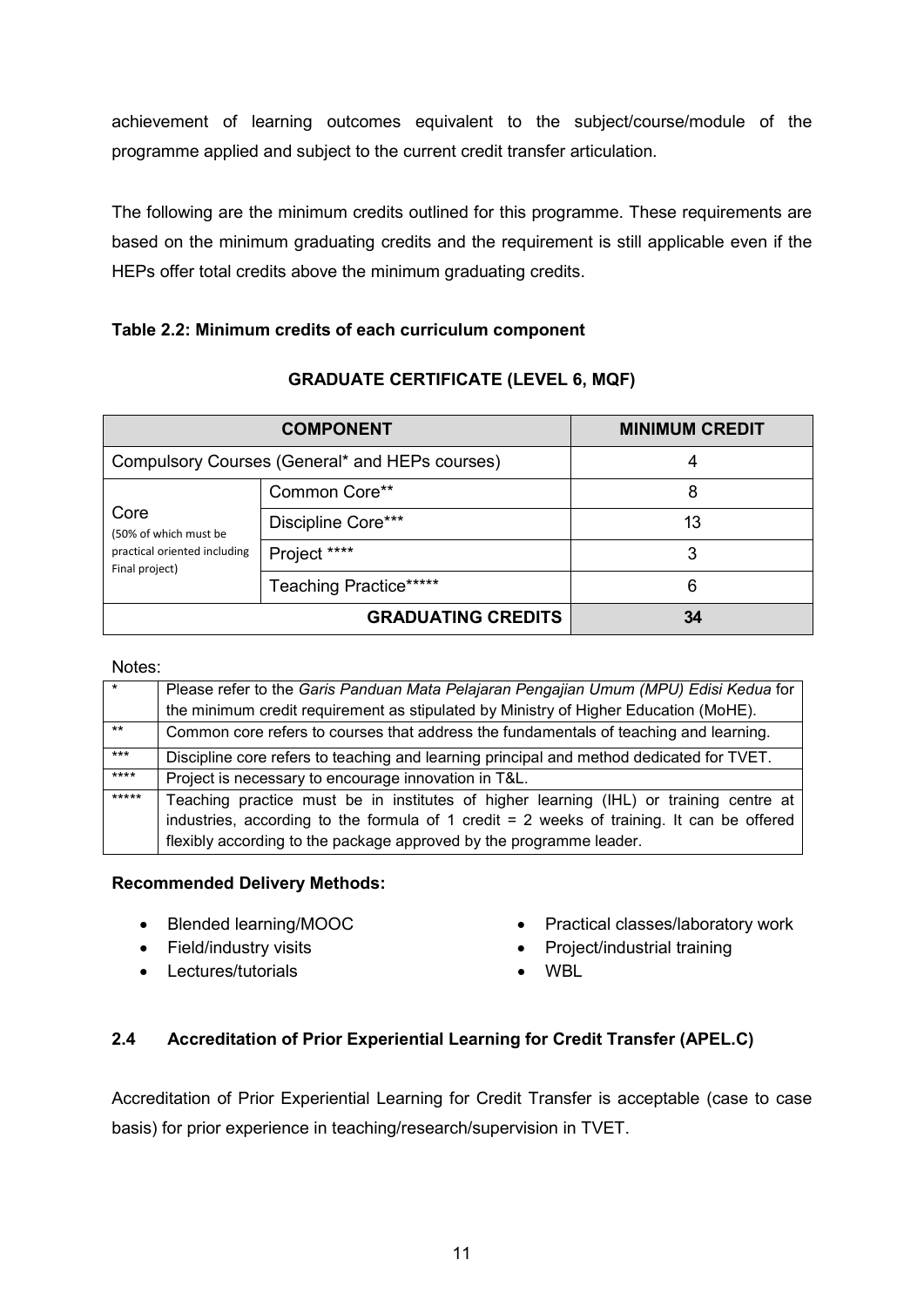#### **3. ASSESSMENT OF STUDENT LEARNING[3](#page-16-0)**

"Student assessment is a crucial aspect of quality assurance because it drives student learning. It is one of the most important measures to show the achievement of learning outcomes. The result of the assessment forms the basis in awarding qualifications. Hence, methods of student assessment have to be valid, clear, consistent, effective, reliable and in line with current practices and must clearly support the achievement of learning outcomes." (COPTPA 2nd Edition, 2020)

It is encouraged that commonly practiced methods of assessment be adopted depending on specific requirements and nature of each course. In general, however the following guidelines must be considered:

- i. Assessments should comprise formative and summative assessments;
- ii. Assessments must be appropriate to the learning outcomes;
- iii. Candidates are required to successfully fulfil passing conditions for BOTH continuous and final assessments for every course. HEPs can define the meaning of a pass which should imply that the satisfaction of examiner that the candidate has satisfactorily achieved the intended learning outcomes of the particular course;
- iv. For continuous assessment, HEP must have clear assessment rubrics to indicate achievement of course learning outcomes; and
- v. Assessment should be related to teaching competency according to industry practice.

The percentages of continuous and final assessments for graduate certificate level of study are presented in **Table 3**. The suggested forms of assessment indicated below are **merely examples**. HEPs are encouraged to use a variety of methods and tools appropriate for measuring learning outcomes and competencies.

<span id="page-16-0"></span><sup>&</sup>lt;sup>3</sup> Standards in this area are best read together with Guidelines to Good Practices: Assessment of Students, which is available on the MQA portal: www.mqa.gov.my.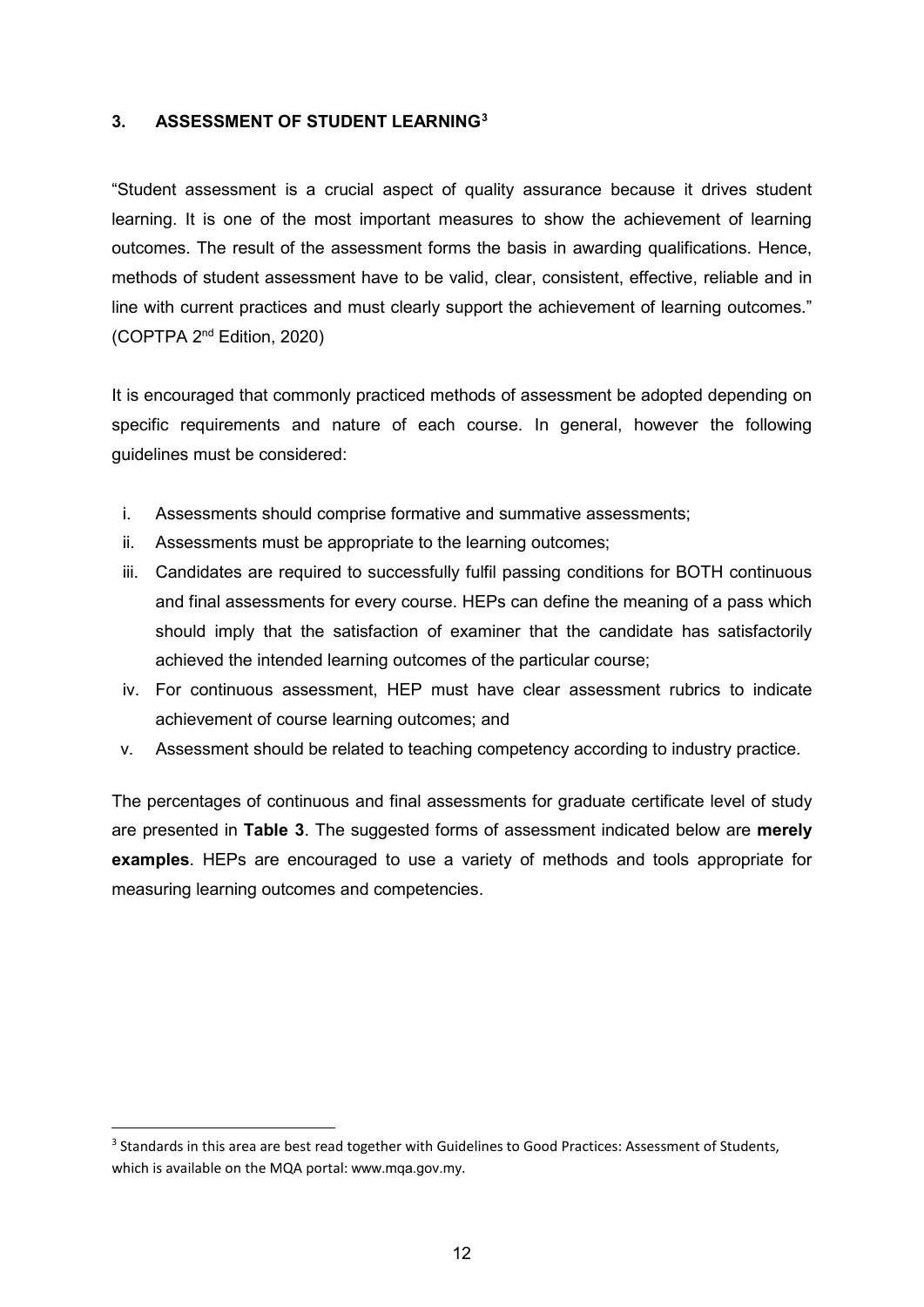# **RECOMMENDED ASSESSMENT METHODS**

| <b>CONTINUOUS</b><br><b>ASSESSMENT</b><br>(% ) | <b>FINAL</b><br><b>ASSESSMENT</b><br>(% ) | <b>FOCUS OF</b><br><b>ASSESSMENT</b><br>(% ) |                  | <b>SUGGESTED</b><br><b>ASSESSMENT</b><br><b>METHODS</b>                                                                                                                   | <b>SUGGESTED/</b><br><b>APPROPRIATE</b><br><b>ASSESSORS</b>                                                                                                                                         |
|------------------------------------------------|-------------------------------------------|----------------------------------------------|------------------|---------------------------------------------------------------------------------------------------------------------------------------------------------------------------|-----------------------------------------------------------------------------------------------------------------------------------------------------------------------------------------------------|
|                                                |                                           | <b>THEORY</b>                                | <b>PRACTICAL</b> |                                                                                                                                                                           |                                                                                                                                                                                                     |
| $50 - 100$                                     | $0 - 50$                                  | $30 - 50$                                    | $50 - 70$        | Observation<br>Demonstration<br>Presentation<br>Practical<br>assessment<br>Written test<br>Portfolio/logbook<br>Laboratory<br>report<br>Interview/Oral<br>test<br>Project | • TVET<br><b>Providers</b><br>Industry<br>$\bullet$<br>Professional<br>$\bullet$<br>bodies<br>External<br>$\bullet$<br>verifiers<br>appointed by<br>programme<br>owners/<br>accreditation<br>bodies |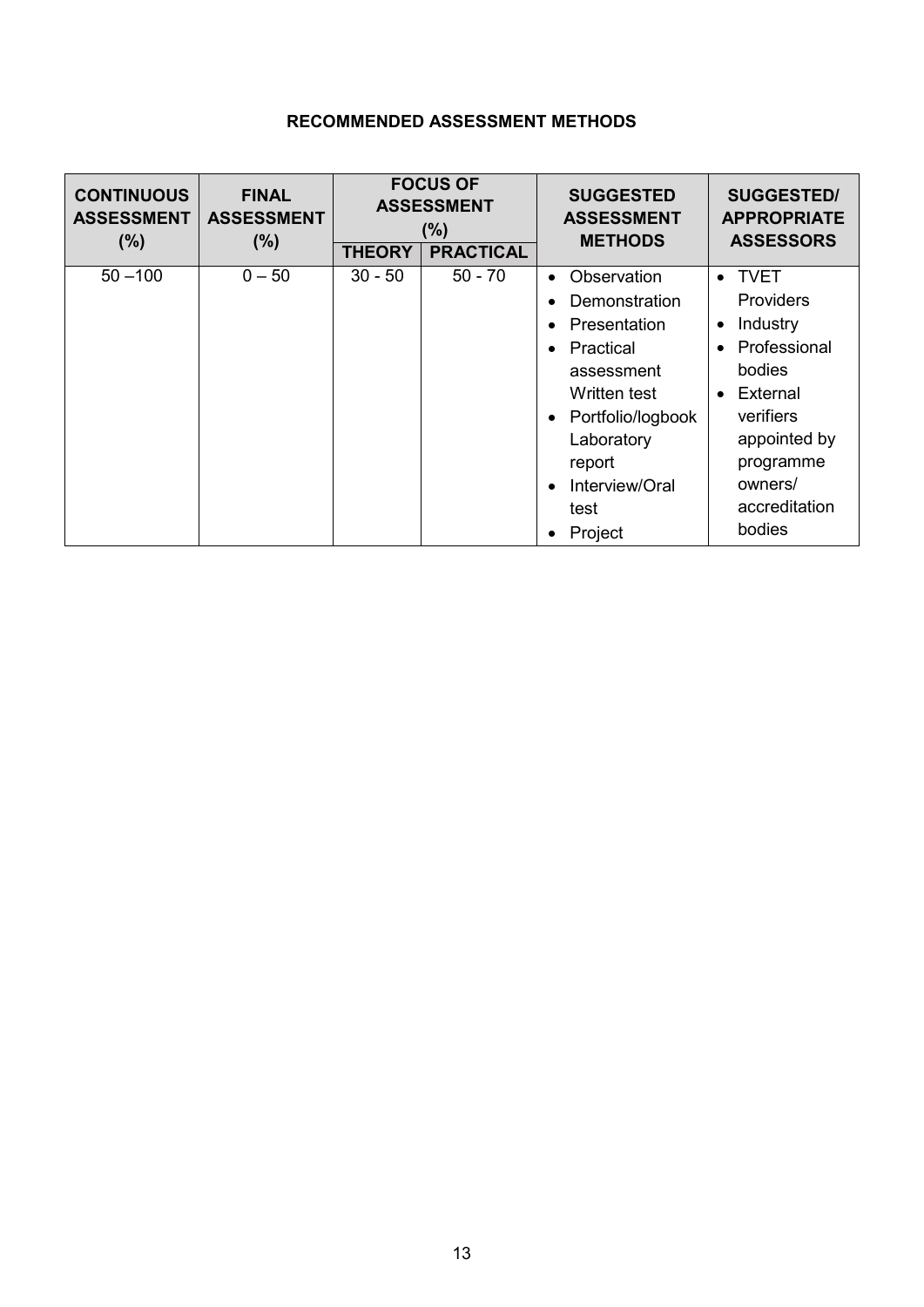#### **4. STUDENT SELECTION**

#### **4.1 Candidate Criteria and Requirement**

"In general, admission to a programme needs to comply with the prevailing policies of the Ministry of Higher Education (MoHE). There are varying views on the best method of student selection. Whatever the method used, the HEP must be able to defend the consistency of the method it utilises. The number of students to be admitted to a programme is determined by the capacity of the HEP and the number of qualified applicants. HEP admission and retention policies must not be compromised for the sole purpose of maintaining a desired enrolment. If an HEP operates geographically separated campuses or if the programme is a collaborative one, the selection and assignment of all students must be consistent with the national policies" (COPPA 2<sup>nd</sup> Edition, 2017).

The standards for the recruitment of students into the Graduate Certificate Technical and Vocational Teaching Competency programmes are formulated keeping in mind the generic National Higher Education policies pertaining to the minimum student entry requirement. HEP must take cognisance of any specific policies that may apply to their individual institution.

The target students for this programme include in-service TVET instructors/ educators, graduates with industry experience and industry practitioners intending to take up teaching assignments in TVET related programmes.

The minimum entry requirements for this programme are as in **Table 4.**

#### **Table 4: Minimum Requirement for Graduate Certificates Admission**

| <b>ENTRY REQUIREMENT</b> |                                                                                  |  |  |  |  |
|--------------------------|----------------------------------------------------------------------------------|--|--|--|--|
| i.                       | A Diploma (Level 4, MQF) in the relevant fields with a minimum CGPA of 2.50 and  |  |  |  |  |
|                          | ONE (1) year of related industrial experience; OR                                |  |  |  |  |
| ii.                      | A Diploma (Level 4, MQF) in TVET with a minimum CGPA of 2.50; OR                 |  |  |  |  |
| iii.                     | An Advanced Diploma (Level 5, MQF) in the relevant fields with at a minimum CGPA |  |  |  |  |
|                          | of 2.00 and ONE (1) year of related industrial experience; OR                    |  |  |  |  |
| iv.                      | An Advanced Diploma (Level 5, MQF) in TVET with at a minimum CGPA of 2.00;       |  |  |  |  |
|                          | 0R                                                                               |  |  |  |  |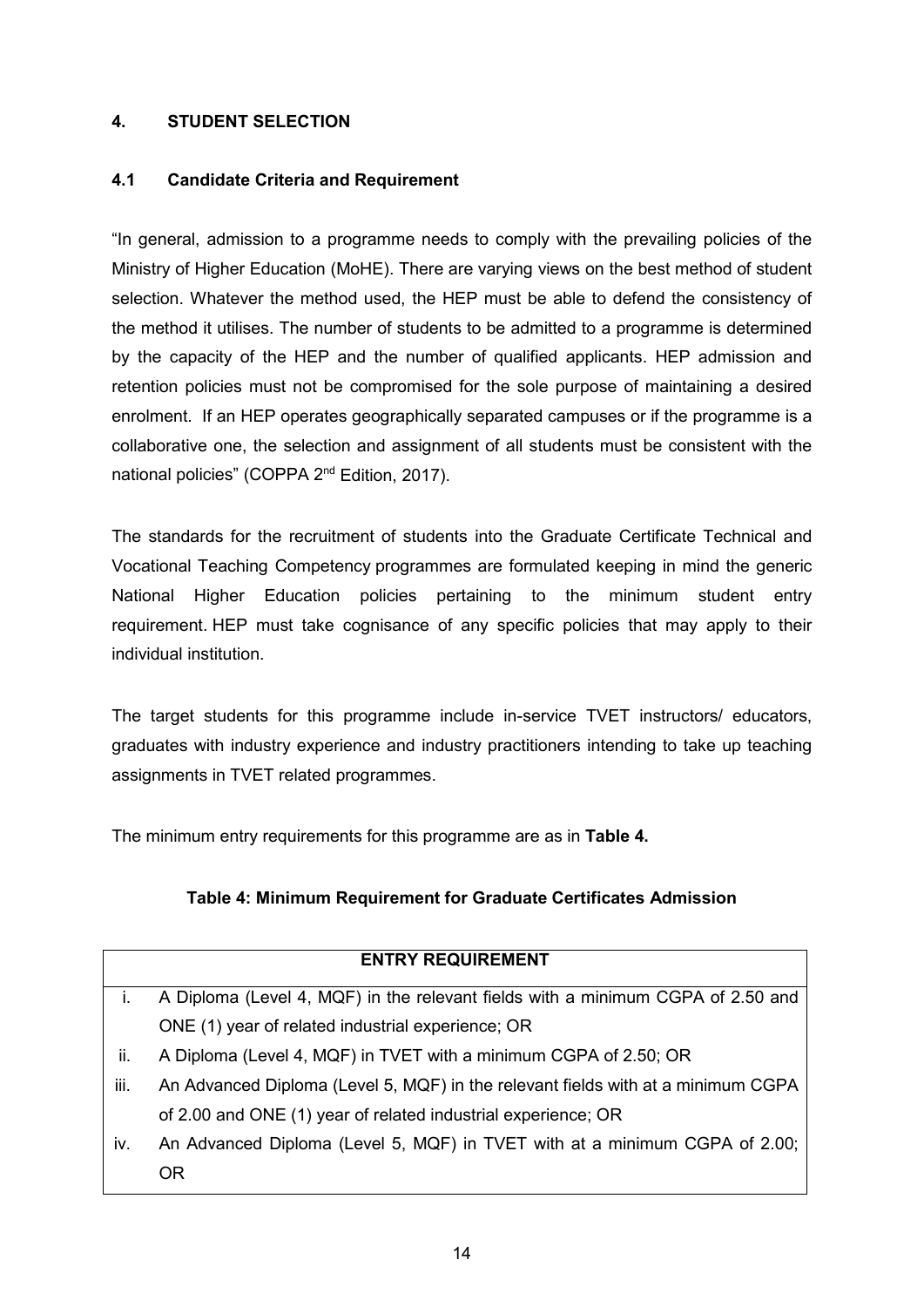# **ENTRY REQUIREMENT** v. A *Diploma Kemahiran Malaysia* (DKM) / *Diploma Vokasional Malaysia* (DVM) subjected to HEP Senate / Academic Board's approval\*; OR vi. A *Diploma Lanjutan Kemahiran Malaysia* (DLKM) subjected to HEP Senate / Academic Board's approval\*; OR vii. A Bachelor's Degree (Level 6, MQF) in relevant fields with a minimum CGPA of 2.00 and ONE (1) year of related industrial experience; OR viii. A Bachelor's Degree (Level 6, MQF) in TVET with a minimum CGPA of 2.00; OR ix. Any Post Graduate Degrees; OR x. Other relevant equivalent qualifications recognised by the Malaysian Government.

\*For Public Universities: Refer to *Surat JPT.S(BPKP)2000/400/04/01 Jld.5(53), 20th November, 2019 - Pindaan syarat kelayakan minimum (Syarat am) Diploma TVET (DKM, DLKM, DVM) sebagai syarat kelayakan masuk ke program Ijazah Sarjana Muda di Universiti Awam (UA).*

For Private Higher Educational Institutions: Refer to *Surat JPT/GS 1000-606 Jld. 2(23), 21st April, 2020 - Kemasukan Pelajar Lulusan Diploma Kemahiran Malaysia (DKM), Diploma Lanjutan Kemahiran Malaysia (DLKM) dan Diploma Vokasional Malaysia (DVM) ke Peringkat Sarjana Muda (Tahap 6 MQF) atau yang setara dengannya di Institusi Pendidikan Tinggi Swasta.*

Notes:

• Experience can be cumulative experience even before acquiring required qualification for a particular level of study, however it must be relevant to the level of study as well as the content.

## **4.2 Accreditation of Prior Experiential Learning (APEL)**

APEL provides an alternative entry route to formal programmes of study from Certificate (Level 3, MQF) to Master's Degree (Level 7, MQF) through recognition of learning and experiences regardless of how and where it was acquired. (Refer to the Guidelines to Good Practices Accreditation of Prior Experiential Learning (APEL)).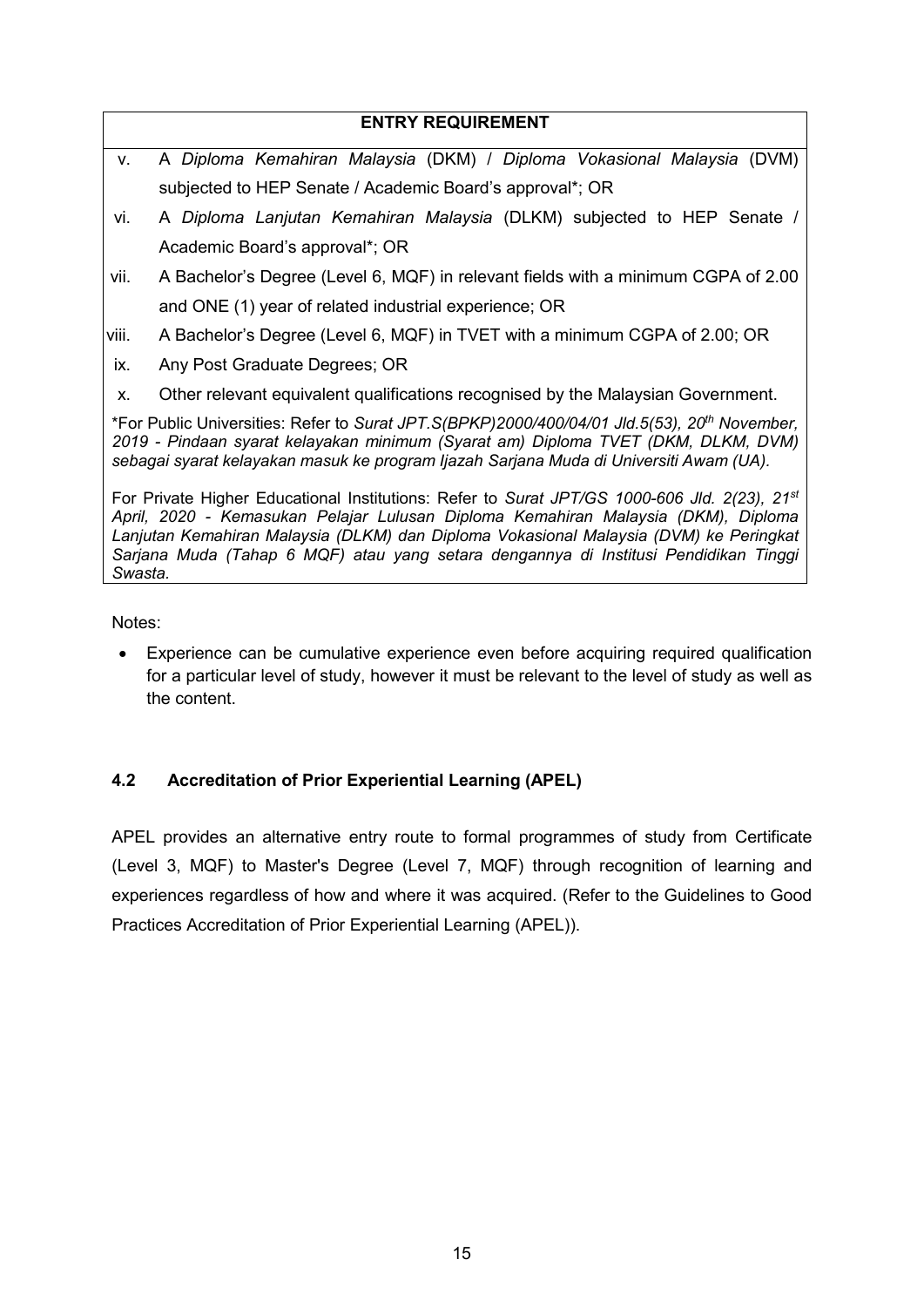#### **5. ACADEMIC STAFF[4](#page-20-0)**

#### **5.1 Staff Qualifications**

"The quality of the teaching staff is one of the most important components in assuring the quality of higher education, and thus every effort must be expanded to establish proper and effective recruitment, service, development and appraisal policies that are conducive to staff productivity." (COPTPA 2<sup>nd</sup> Edition, 2020).

**Table 5** provides minimum requirements of the qualifications of academic staff and ratio for Graduate Certificate's levels. **Besides possessing qualifications in the related field, HEPs must also ensure that academic staff are assigned courses based on their areas of expertise or relevant industry experience.** 

|                      | <b>REQUIREMENT</b>                                                                                             |  | <b>NOTES</b>         |
|----------------------|----------------------------------------------------------------------------------------------------------------|--|----------------------|
| j.                   | A Post Graduate Degree in a related technical field with                                                       |  | Overall<br>Staff-    |
|                      | ONE (1) year of relevant industry experience and TWO (2)                                                       |  | Student ratio        |
|                      | years of teaching experience; OR                                                                               |  | $1:20$ or better.    |
| ii.                  | A Bachelor's Degree (Level 6, MQF) in TVET with ONE                                                            |  | Full-time and Part-  |
|                      | (1) year of relevant industry experience and TWO (2)                                                           |  | time<br>teaching     |
|                      | years of teaching experience; OR                                                                               |  | faculty $-$ At least |
| iii.                 | A Bachelor's Degree (Level 6, MQF) in a related technical                                                      |  | 60% full-time.       |
|                      | field with TWO (2) years of relevant industry experience                                                       |  |                      |
|                      | and TWO (2) years of teaching experience;                                                                      |  |                      |
|                      |                                                                                                                |  |                      |
| <b>AND</b>           |                                                                                                                |  |                      |
| Teaching competency. |                                                                                                                |  |                      |
|                      | (Teaching competency refers to qualification obtained<br>from Education Programme at Diploma level and above). |  |                      |

#### **Table 5: Qualifications for Academic Staff**

<span id="page-20-0"></span> <sup>4</sup> Standards in this area are best read together with Guidelines to Good Practices: Academic Staff and Guidelines: Academic Staff Workload, which is available on the MQA portal: www.mqa.gov.my.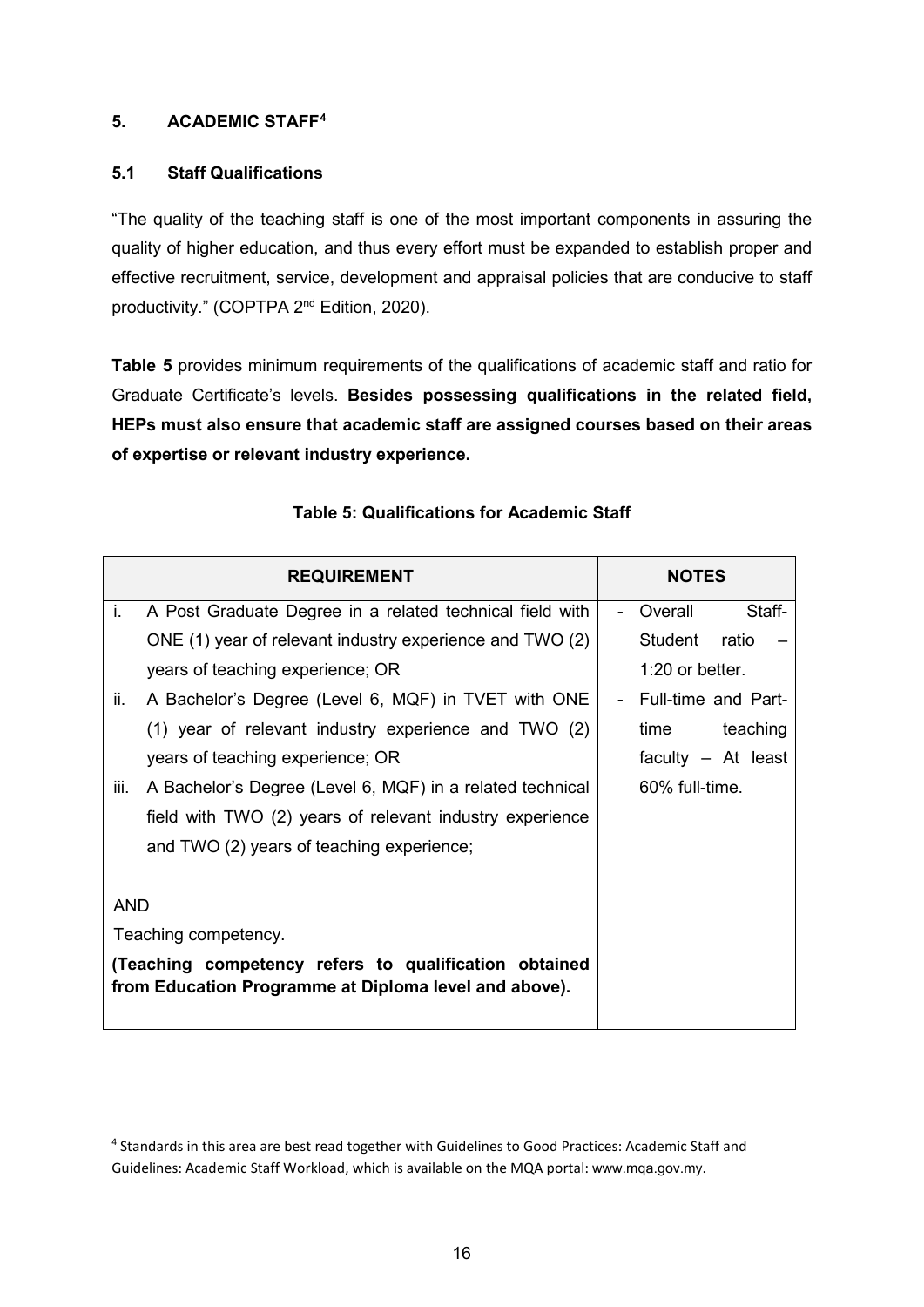#### **5.2 Academic Staff Development**

In order to deliver quality programmes and to produce graduates who are marketable, quality academic staff would need to be employed. Hence, HEPs must ensure that the academic qualifications of their academic staff must be accredited from the relevant accreditation bodies. It would also be an advantage for the HEPs hiring those with certain years of working experience due to a greater versatility. Likewise, HEPs must assist the academic staff to thrive and reach their full potentials by providing rich learning and development opportunities.

Therefore, the **HEPs must provide the academic staff with at least 40 hours per year of Continuous Professional Development (CPD) programmes** to enhance their expertise and skills in teaching, learning, assessment and research. CPD may include participating in training, workshops and conferences; pursuing academic/ professional qualifications; engaging in self-directed study; coaching/ mentoring/ tutoring; and carrying out consultancies and community services. As to continuously enhanced the industrial link of the educators, the HEPs must make it compulsory for all the in-service teaching staff to participate in staff industrial attachment for a cumulative period of **one month biannually** for them to keep abreast in industrial standard and work competencies.

Academic staff exchange and participation in industry attachment should be highly advocated by HEPs in order for their academics to get acquainted with different work settings, allowing for mentoring of junior scholars and researchers and to work with colleagues within the same, similar, or even different research disciplines, consequently building stronger and wider professional networks. Additionally, this may lead to broadening the multi-disciplinary horizons within the HEPs.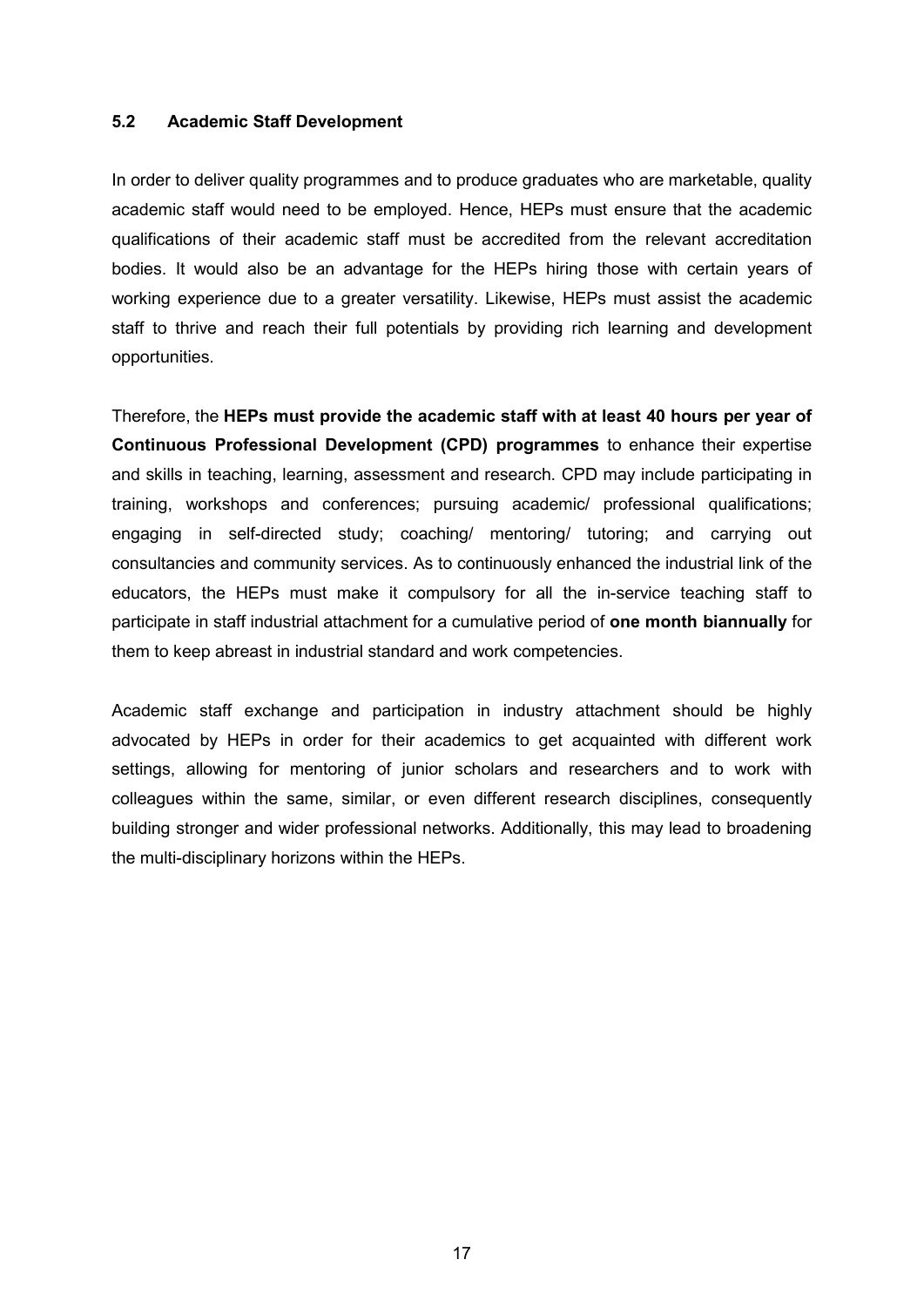#### **6. EDUCATIONAL RESOURCES**

"Adequate educational resources are necessary to support the teaching and learning activities of a programme. These include all the required academic and instructional expertise, physical facilities, information and communication technologies, research facilities, and finance" (COPTPA 2<sup>nd</sup> Edition, 2020).

Higher Education Providers (HEPs) are required to provide sufficient resources conducive to support teaching and learning in the field to ensure a successful achievement of learning outcomes. For lecture and tutorial rooms, and technical support/facilities, sufficient space to accommodate student-centered learning must be provided.

Recommended educational resources include:

- 1. Sufficient qualified experts in various fields.
- 2. Technical support / facilities.
- 3. Research / Project lab.
- 4. Internet access / Virtual learning objects / Digital learning systems.
- 5. Tutorial rooms.
- 6. Lecture halls/rooms (with sufficient audio-visual facilities).
- 7. Library/resource center (including online resources for teaching and research) with up-to-date resources.
- 8. Working space/station (with access to Internet).
- 9. Computer laboratory (with access to Internet).
- 10. Sufficient access to relevant software according to the needs of the programmes and students.
- 11. Relevant online data bases, online journals, statistical packages, qualitative analysis software, and citation and referencing software.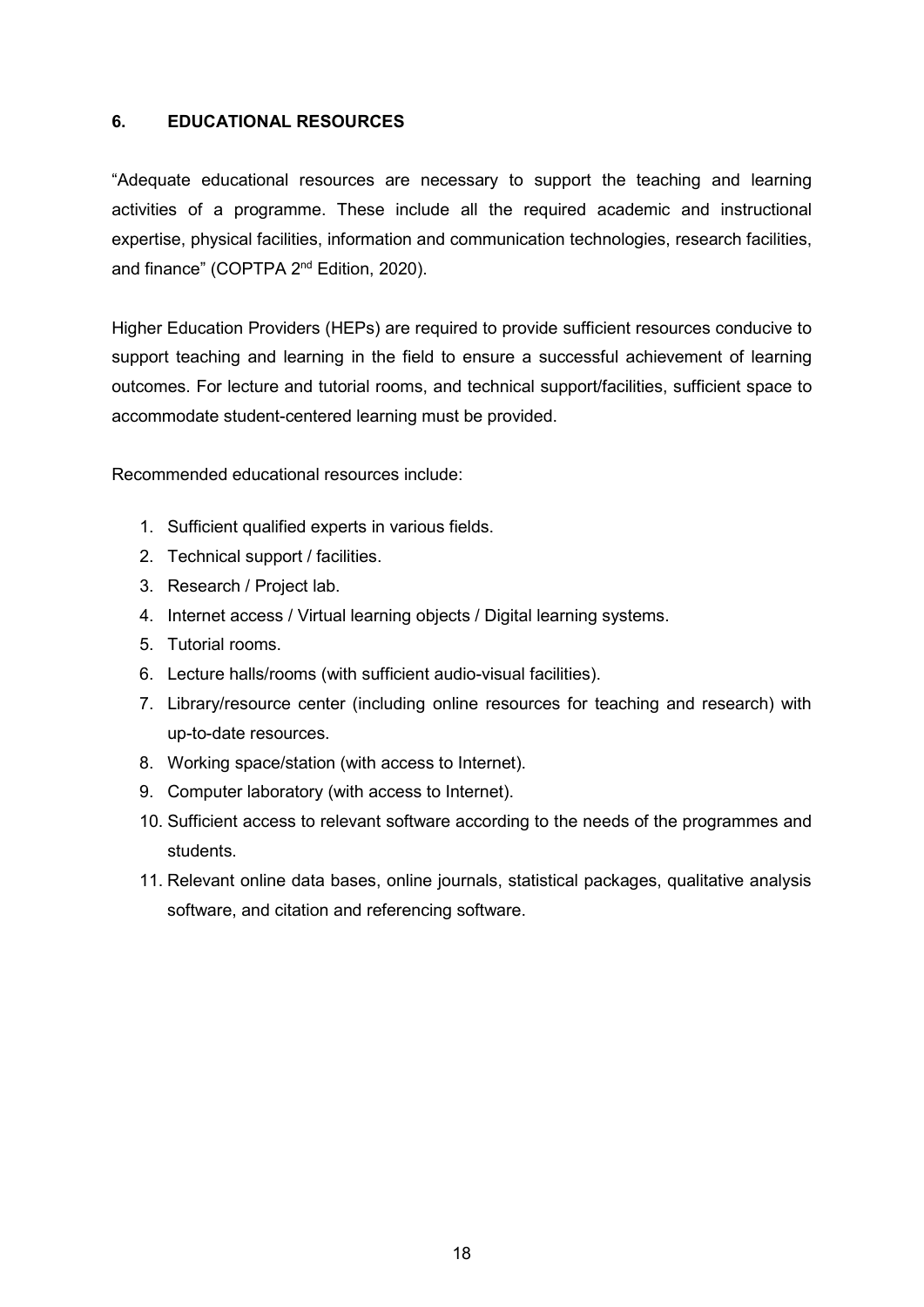#### **7. PROGRAMME MANAGEMENT**

"There are many ways of administering an educational institution and the methods of management differ between Higher Education Providers (HEPs). Nevertheless, governance that reflects the collective leadership of an academic organisation must emphasise excellence and scholarship. At the departmental level, it is crucial that the leadership provides clear guidelines and direction, builds relationships amongst the different constituents based on collegiality and transparency, manages finances and other resources with accountability, forges partnership with significant stakeholders in educational delivery, research and consultancy, and dedicates itself to academic and scholarly endeavours. Whilst formalised arrangements can protect these relationships, they are best developed by a culture of reciprocity, mutuality and open communication" (COPTPA 2<sup>nd</sup> Edition, 2020).

This document will not raise issues pertaining to governance and administration as these are at the institutional rather than at the programme level. In this document, academic leadership is largely focused on suitably qualified persons in the fields to carry out the necessary curriculum monitoring and review. The leaders of the programme should demonstrate knowledge of the field and the attributes of good ethical values in work practices. A person holding the programme leadership position must:

- i. have relevant academic qualifications and experience in the area of study;
- ii. be able to demonstrate and reflect a broad-based view and perception of the industry and its impact on the environment and society;
- iii. have the ability to inspire others to perform at their full potential;
- iv. have the ability to listen and communicate effectively and with sensitivity to both individuals and groups;
- v. be able to show a strong commitment in translating the organisation's aspirations through initiatives consistent with the organisation's purposes;
- vi. be able to make sound judgements based on relevant input or information;
- vii. be flexible to changing demands and pressures from key stakeholders to achieve individual and organisational goals;
- viii. be able to promote continuous learning among staff and student; and
- ix. be able to establish a constructive mechanism for collaboration with stakeholders.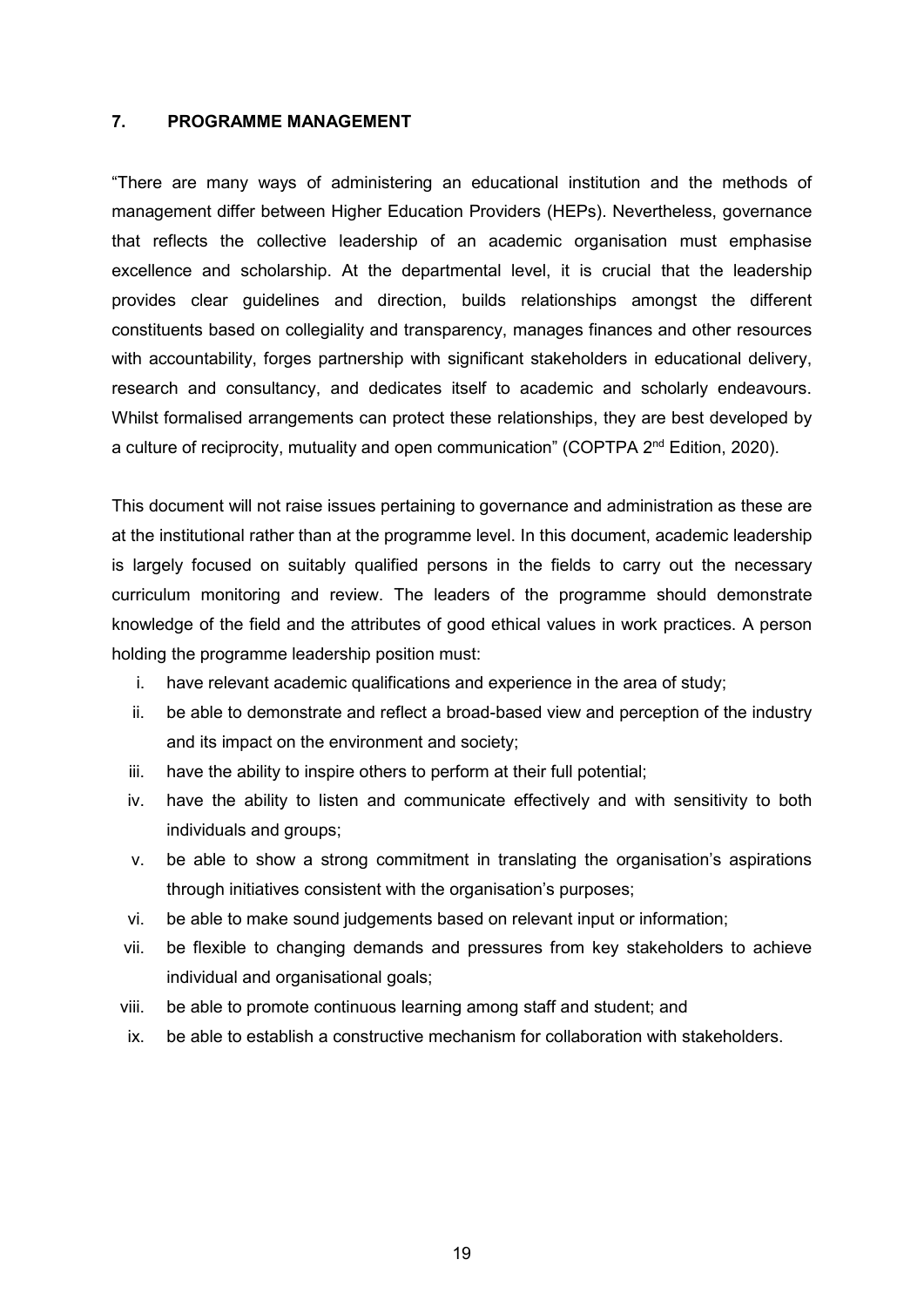The programme leaders, i.e. Programme Coordinator, Head of Programme or equivalent position, must meet the qualification and experience requirements as stated in **Table 7**.

### **Table 7: Criteria for Selection of Programme Leader**

#### **REQUIREMENTS**

- i. A Post Graduate Degree in a related technical field with ONE (1) year of relevant industry experience and THREE (3) years of teaching experience; OR
- ii. A Bachelor's Degree (Level 6, MQF) in TVET with ONE (1) year of relevant industry experience and THREE (3) years of teaching experience; OR
- iii. A Bachelor's Degree (Level 6, MQF) in a related technical field with TWO (2) years of relevant industry experience and THREE (3) years of teaching experience.

AND

Teaching competency.

**(Teaching competency refers to qualification obtained from Education Programme at Diploma level and above).**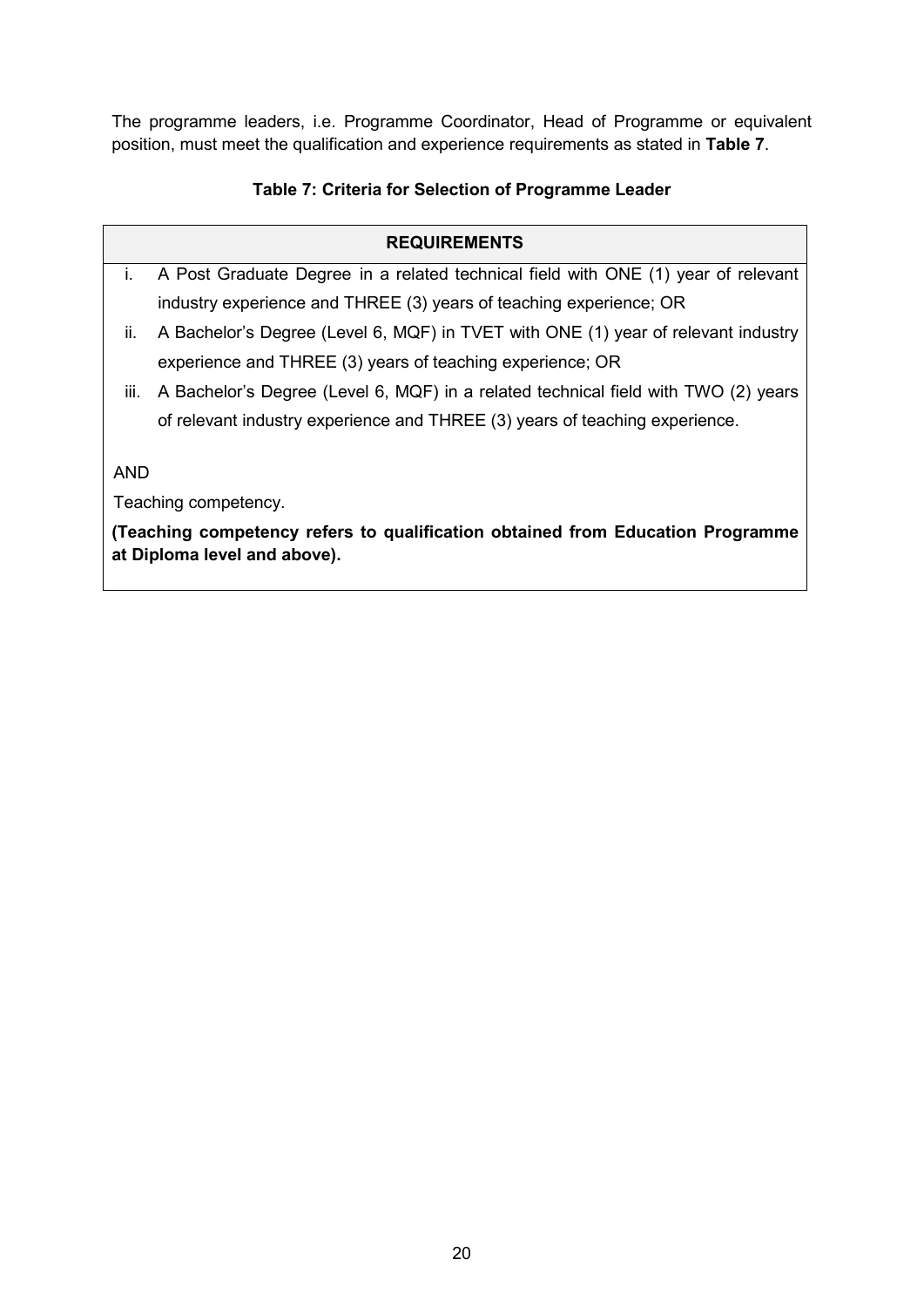# **8. PROGRAMME MONITORING, REVIEW AND CONTINUAL QUALITY IMPROVEMENT[5](#page-25-0)**

"Quality enhancement calls for programmes to be regularly monitored, reviewed and evaluated. These include the responsibility of the department to monitor, review and evaluate the structures and processes, curriculum components as well as student progress, employability and performance." (COPTPA 2<sup>nd</sup> Edition, 2020)

Feedback from multiple sources - students, alumni, academic staff, employers, professional bodies and informed citizens - assists in enhancing the quality of the programme. Feedback can also be obtained from an analysis of student performance and from longitudinal studies.

Measures of student performance would include the average study duration, assessment scores, passing rate at examinations, success and dropout rates, students' and alumni' reports about their learning experience, as well as time spent by students in areas of special interest. Evaluation of student performance in examinations can reveal very useful information. For example, if student selection has been correctly done, a high failure rate in a programme indicates something amiss in the curriculum content, teaching-learning activities or assessment system. The programme committees need to monitor the performance rate in each course and investigate if the rate is too high or too low.

Student feedback, for example through questionnaires and representation in programme committees, is useful for identifying specific problems and for continual improvement of the programme.

One method to evaluate programme effectiveness is a longitudinal study of the graduates. The department should have mechanisms for monitoring the performance of its graduates and for obtaining the perceptions of society and employers on the strengths and weaknesses of the graduates and to respond appropriately. Higher Education Providers (HEPs) are also advised to refer to the Guidelines to Good Practices: Monitoring, Reviewing and Continually Improving Institutional Quality.

<span id="page-25-0"></span> <sup>5</sup> Standards in this area are best read together with Guidelines to Good Practices: Monitoring, Reviewing and Continually Improving Institutional Quality (MR-CIIQ) and Guidelines on Terms Used for External Examiner, External Advisor and Advisory Board, which is available on the MQA Portal: www.mqa.gov.my.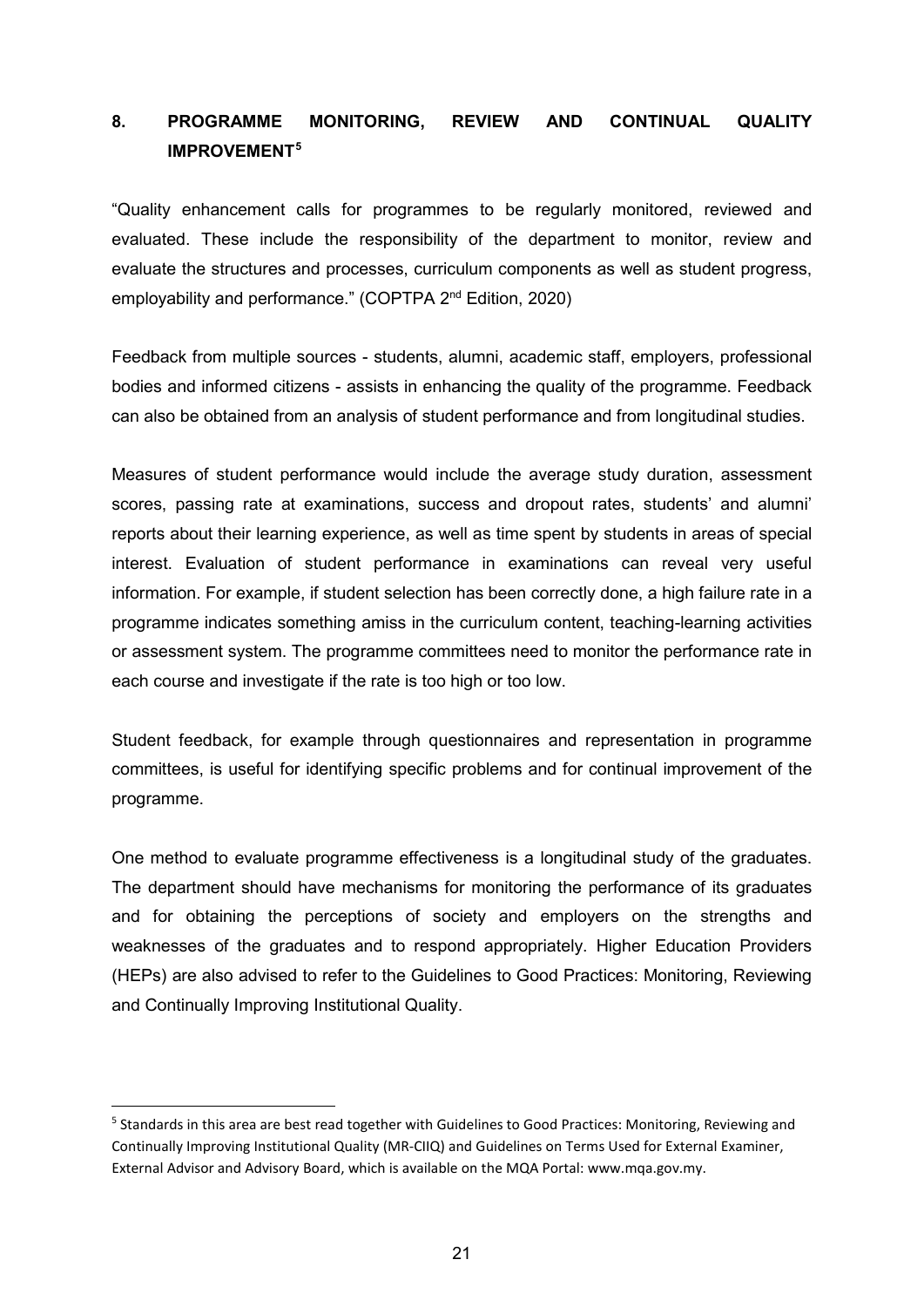Comprehensive monitoring and review of the programme for its improvement is to be carried out with a proper mechanism, considering feedback from various parties. The committee responsible for this should be granted adequate autonomy to carry out its responsibility effectively. It is desirable that the departments work in association with the HEP's central Quality Assurance Unit to ensure objectivity.

The HEPs are expected to provide evidence of their ability to monitor, maintain and improve the quality of the programme consistent with internal and external requirements, and keep pace with changes in the field and the requirements of the stakeholders.

These shall be demonstrated by, but are not limited, to the following:

- i. The department must have a Quality Assurance (QA) unit for internal quality assurance of the department working together with the QA unit of the HEP.
- ii. A comprehensive curriculum review should be conducted at least once every 3 years. However, updating the curriculum to keep pace with current developments should be conducted at a more regular interval.
- iii. Compulsory appointment of an external advisor(s) who are qualified in the relevant fields to provide feedback on programme design and review.
- iv. Compulsory appointment of external examiner(s) who are qualified in the relevant fields to review the assessment systems.
- v. Dialogue sessions with stakeholders.

In addition, HEPs are encouraged to demonstrate the following:

- i. Continual benchmarking against top universities at national and international levels.
- ii. Linkages with related professional bodies, government agencies and industry.
- iii. Engagement with industry practitioners through formalised mechanisms such as appointment as a member of Board of Studies, or by establishing an industry advisory panel.
- iv. Active participation of academic staff at relevant conferences, seminars, workshops and short courses.
- v. Presentations by invited speakers, local or international.
- vi. Organising conferences, seminars and workshops for HEPs.
- vii. Encouraging international exchange amongst students and staff.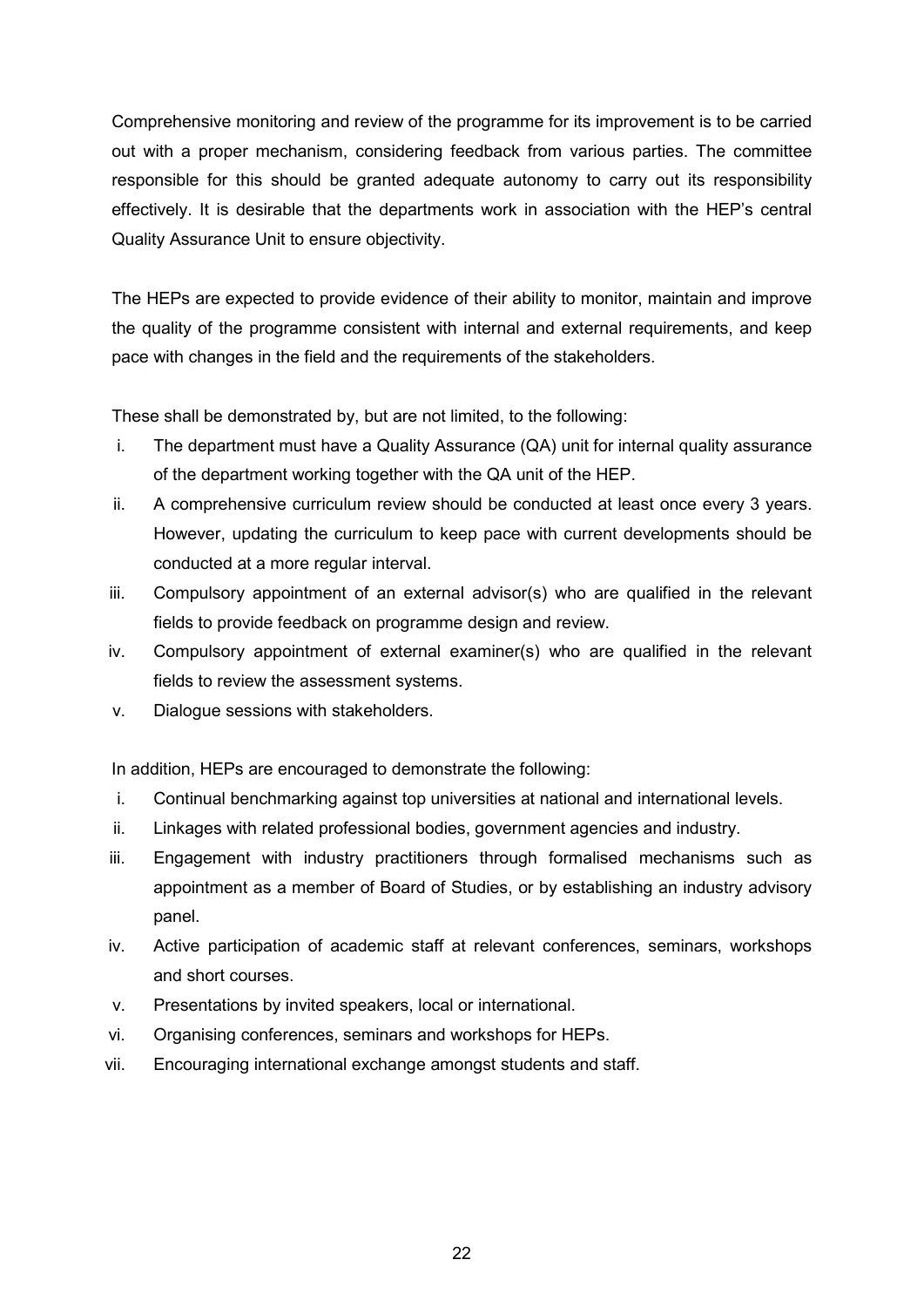#### **REFERENCES**

- 1. Gary N McLean, Berret-Koehler Publisher, 2005, "Organization Development: Principles, Processes, Performance (A Publication in the Berrett-Koehler Organizational Performance", ISBN 978-1576753132
- 2. Hassan R., Lee MF & Ismail A A (2019) TVET In Malaysia, Vocational Education and Training in ASEAN Member States: Current Status and Future Development 2019, ISBN 978-9811366178,
- 3. Ismail, A., Hassan, R., Abu Bakar, A., Hussin, H., Mat Hanafiah, M. A., & Asary, & L. H. (2018). The Development of TVET Educator Competencies for Quality Educator. *Journal of Technical Education and Training*, (*10-*2) pp.38–48). Retrieved from https://publisher.uthm.edu.my/ojs/index.php/JTET/article/view/2291
- 4. Margaret Anne Reid & Harry Barrington, Institute of Personnel and Development, 5th.Ed. 1997, Training Interventions, Managing Employee Development, ISBN 0 85292 660 X.
- 5. Malaysia TVET Educator Standard Version 6, Ministry of Higher Education Malaysia
- 6. Orr, Kevin and Simmons, Robin (2010), Dual identities: the in-service teacher trainee experience in the English further education sector, *Journal of Vocational Education & Training* 62 (1): 75 - 88.
- 7. Paryono, P. (2015). Approaches to preparing TVET teachers and instructors in ASEAN member countries. In: TVET@Asia, issue 5, 1-27. Online: [http://www.tvet](http://www.tvet-online.asia/issue5/paryono_tvet5.pdf)[online.asia/issue5/paryono\\_tvet5.pdf](http://www.tvet-online.asia/issue5/paryono_tvet5.pdf) (retrieved 13.2.2021)
- 8. P853-001-5:2017, TVET Implementation & Development, Department of Skills Development
- 9. Spoettl,G (2018) Report meeting on The 7th Regional Working Group Meeting "Alignment of Regional and National Standard, referencing processes and a national plan for the alignment of Regional TVET Teacher Standard" 24th – 25th January 2018, Bangkok
- 10. TVET Research and Development, TVET Professional Educator: Guidance on The Competency Development 2020, 9789672916093, Razali Hassan, Alias Masek & Suhaizal Hashim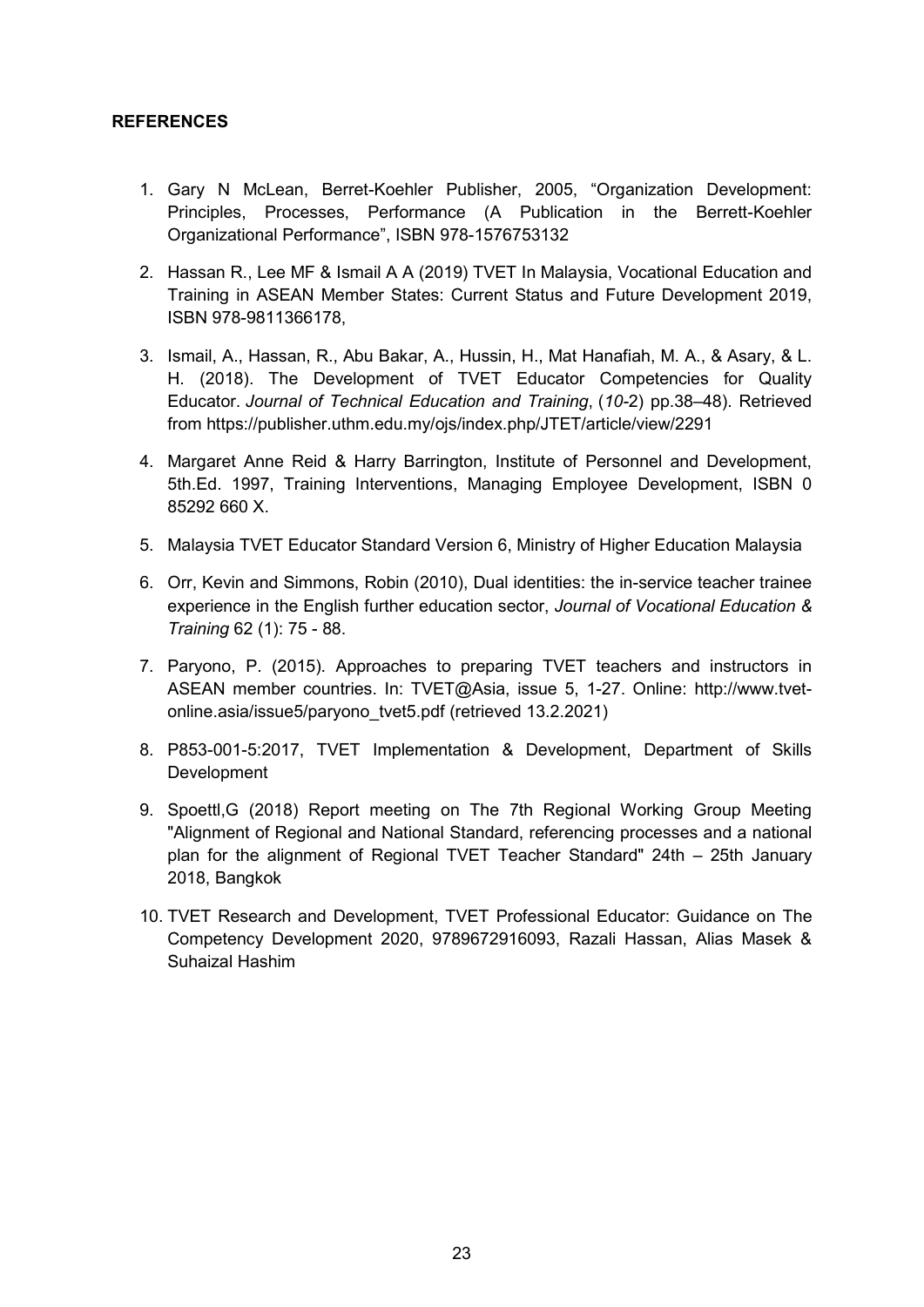# **LIST OF PANEL MEMBERS**

| NO.              | <b>PANEL MEMBERS</b>                                          | <b>ORGANISATION</b>                                         |
|------------------|---------------------------------------------------------------|-------------------------------------------------------------|
| $\mathbf{1}$ .   | Assoc. Prof. Ts Dr. Razali Hassan<br>Chairman                 | Universiti Tun Hussein Onn Malaysia<br>(UTHM)               |
| 2.               | Prof. Ir. Dr. Khairul Salleh<br>Mohamed Sahari<br>Co-chairman | Malaysian Qualifications Agency (MQA)                       |
| 3.               | Assoc. Prof. Ir. Adnan Zulkiple                               | Universiti Malaysia Pahang (UMP)                            |
| $\overline{4}$ . | Madam Nabilah Ooi Abdullah                                    | Exzellent Profis Sdn. Bhd.                                  |
| 5.               | Assoc. Prof. Ts. Dr. Muhammad<br>Fahmi Miskon                 | Universiti Teknikal Malaysia (UTeM)                         |
| 6.               | Mr. Noordin Abdullah                                          | Pusat Latihan Pengajar dan Kemahiran<br>Lanjutan (CIAST)    |
| 7 <sub>1</sub>   | Mr. Mohd Saiful Nizam Khalid<br>C.A(M)                        | Jabatan Pendidikan Politeknik dan Kolej<br>Komuniti (JPPKK) |
| 8.               | Madam Juliana Abu Bakar                                       | Ministry of Higher Education (MoHE)                         |
|                  | Madam Suhaila Abdul Samad                                     | Department of Skills Development                            |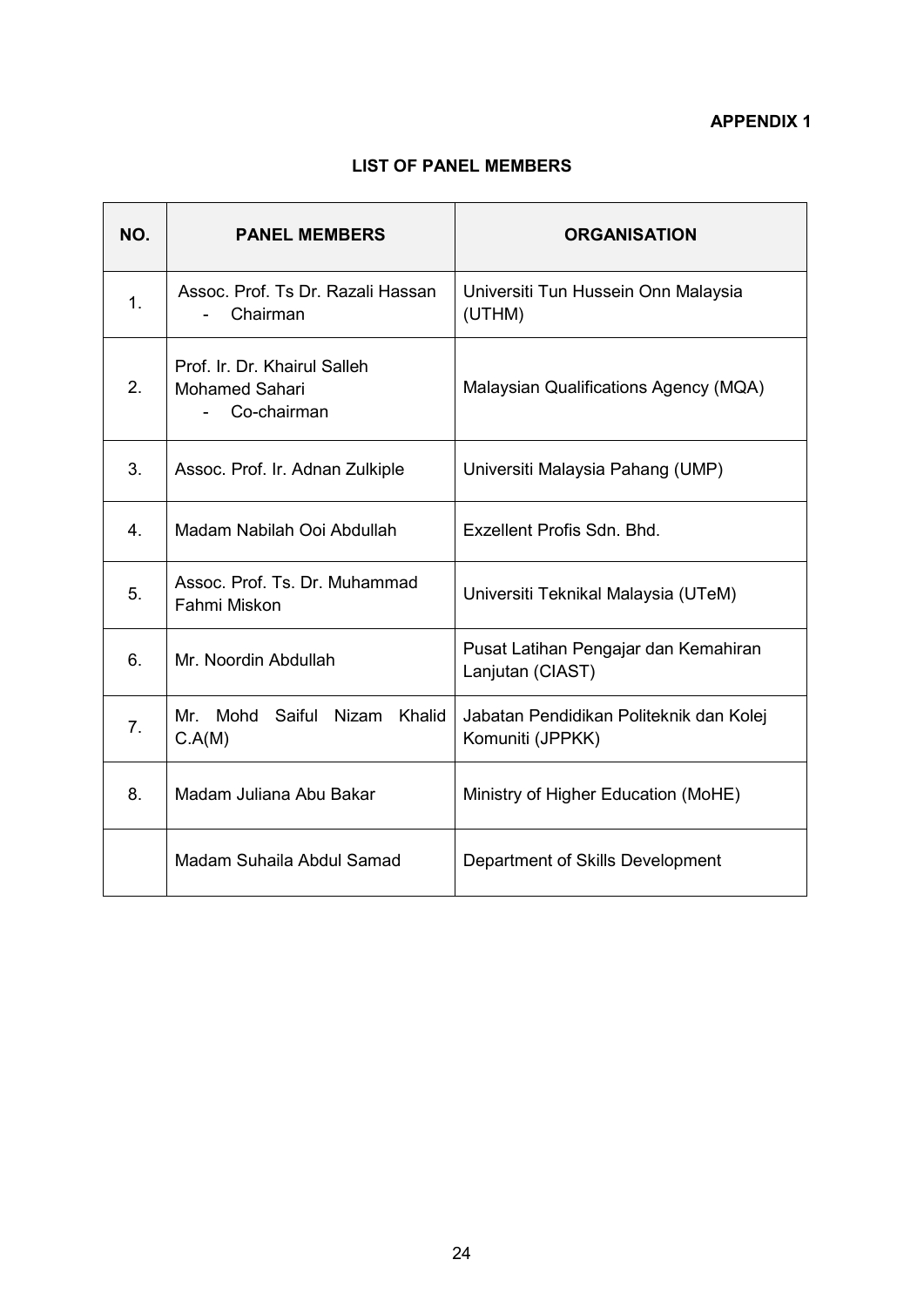### **APPENDIX 2**

# **BODY OF KNOWLEDGE (BoK)**

| No.            | <b>Component</b>                       | <b>Body of</b><br>Knowledge            | <b>Required Topics</b>                                        | <b>Credit</b>  |
|----------------|----------------------------------------|----------------------------------------|---------------------------------------------------------------|----------------|
| $\mathbf{1}$   | <b>Common Core</b>                     | Personal Traits and<br>Professionalism | Culture, Value and Virtue                                     | $\overline{2}$ |
|                |                                        |                                        | <b>TVET Laws and Regulations</b>                              | $\overline{2}$ |
|                |                                        |                                        | <b>Entrepreneurial and Soft Skills</b>                        | $\overline{2}$ |
|                |                                        |                                        | <b>Professional Services</b>                                  |                |
|                |                                        |                                        | Leadership and Management in TVET<br>Industry                 | $\overline{2}$ |
| $\overline{2}$ | <b>Discipline</b><br>Core              | Teaching, Learning<br>and Training     | <b>TVET Curriculum Design and</b><br>Development              | 3              |
|                |                                        |                                        | <b>TVET Curriculum Delivery</b>                               | 3              |
|                |                                        |                                        | <b>TVET Curriculum Evaluation</b>                             | 3              |
|                |                                        |                                        | <b>Educational Technology and E-Based</b><br>Learning in TVET | $\overline{2}$ |
|                |                                        |                                        | <b>Industry Advisory and Career Guidance</b>                  | $\overline{2}$ |
| 3              | Project                                | <b>Technical and</b><br>Innovation     | Research and Innovation and Project<br>Supervision            | $\overline{2}$ |
|                |                                        |                                        | Workshop, Laboratory and Field Work<br>Management             | 1              |
| 4              | Industrial<br>Training and<br>Practice | Workplace Industry<br>engagement       | <b>Practical Teaching for Sustainable</b><br><b>TVET</b>      | $6\phantom{1}$ |
|                |                                        |                                        | <b>Total Credit</b>                                           | 30             |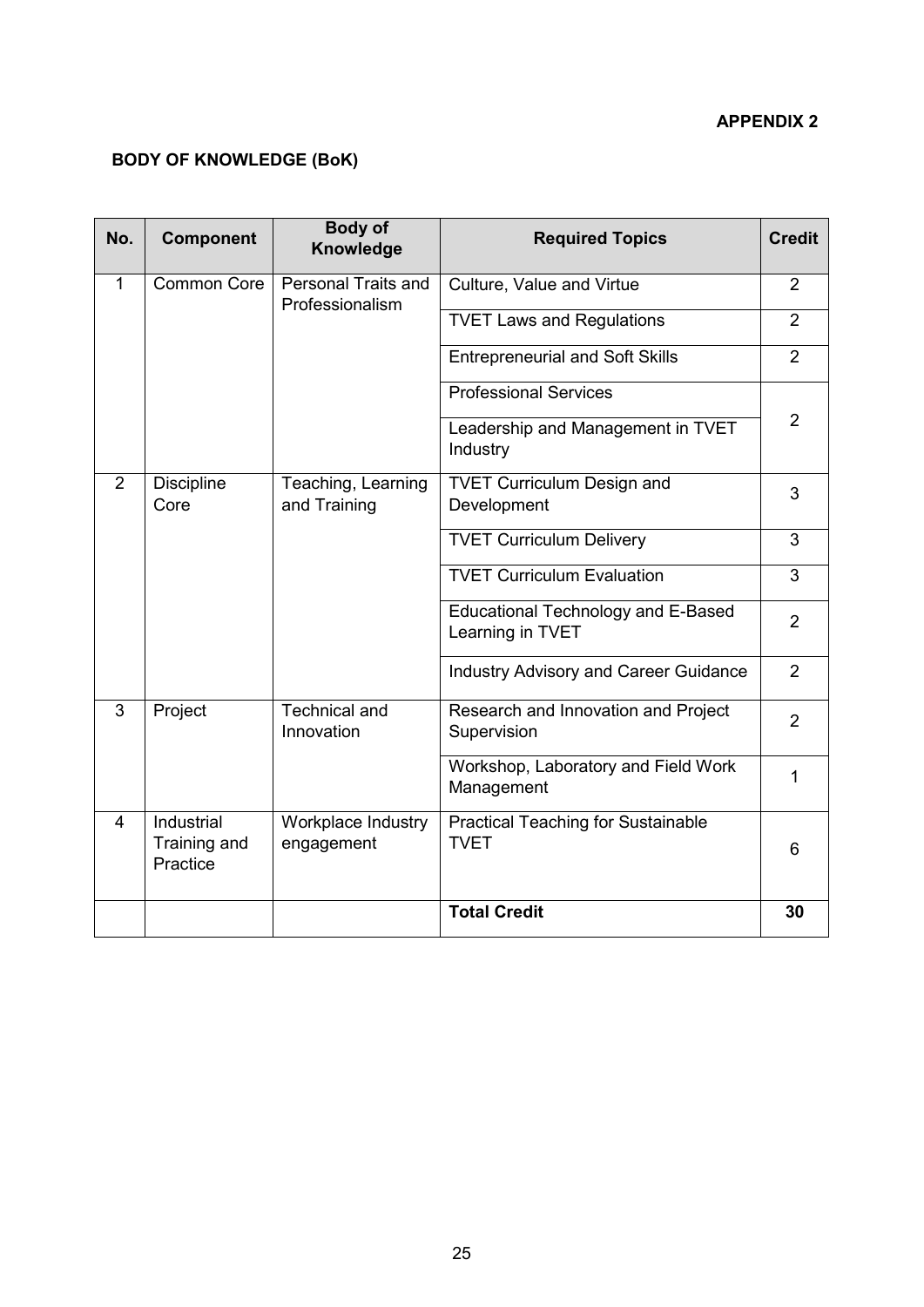# **DETAILS FOR BODY OF KNOWLEDGE**

|                                     | <b>Component 1</b><br><b>Personal Traits and Professionalism</b>                          |                                                                                                                                                                                |
|-------------------------------------|-------------------------------------------------------------------------------------------|--------------------------------------------------------------------------------------------------------------------------------------------------------------------------------|
| Core                                | <b>Learning Outcomes</b>                                                                  | Attributes of Knowledge/Skills/                                                                                                                                                |
| Competency                          |                                                                                           | <b>Attitude</b>                                                                                                                                                                |
| Culture, Value<br>and Virtue        | 1. Imply a positive attitude<br>during teaching<br>and<br>learning.                       | Skills:<br>Human<br>Communication;<br>Relation; Professionalism; Act as a role<br>model; Green Culture.                                                                        |
|                                     | 2. Conduct<br>conducive<br>sessions for all levels.<br>3. Create<br>appropriate           | Knowledge:<br>Gender<br>Sensitivity;<br>Religion;<br>Cultural<br>Norms;<br>Human<br>Rights.                                                                                    |
|                                     | assessment for special<br>needs.                                                          | Attitude:<br>Personal<br>Commitment,<br>Openness; diversity; Responsibility for<br>self and others.                                                                            |
| <b>TVET Laws and</b><br>Regulations | 1. Apply the stated rules,<br>regulations and act in<br>the workplace.                    | Knowledge/Skills: Regulations; code of<br>practices; Human Rights; disciplinary<br>action;<br>Job<br>profile<br>of<br>Career<br>Structure<br>development;<br><b>TVET</b><br>of |
|                                     | 2. Apply relevant rules,<br>regulations and act to<br>all learners.                       | system; Leadership; Supervision and<br>counselling.                                                                                                                            |
|                                     | 3. Apply equal treatment<br>to all learners.                                              | The change of attitudes towards the<br>standard TVET laws and regulations.                                                                                                     |
| Entrepreneurial<br>and Soft Skills  | 1. Show a good example<br>of an entrepreneur.                                             | Skills: Listening; time management;<br>learning;<br>lifelong<br>problem-solving;<br>Green Skills.                                                                              |
|                                     | Utilise soft skills in the<br>2.<br>workplace.                                            | Communication;<br>Knowledge:<br>motivation;<br>mentoring/<br>coaching/                                                                                                         |
|                                     | Promote good ethics,<br>3.<br>attitudes, values<br>and<br>behaviour.                      | delegating/<br>conflict<br>counselling;<br>management.                                                                                                                         |
|                                     | 4. Sharing<br>the<br>best<br>practice<br>in<br>technopreneur<br>approaches.               | Attitude: Flexibility; respect for others;<br>openness.                                                                                                                        |
| Professional<br><b>Services</b>     | Create<br>expertise<br>1.<br>an<br>profile<br>establish<br>and<br>linkages or networking. | Skills: Planning; Goal Setting; Self-<br>assessment; teamwork; negotiator.<br>Knowledge:<br>Dealing with<br>students;                                                          |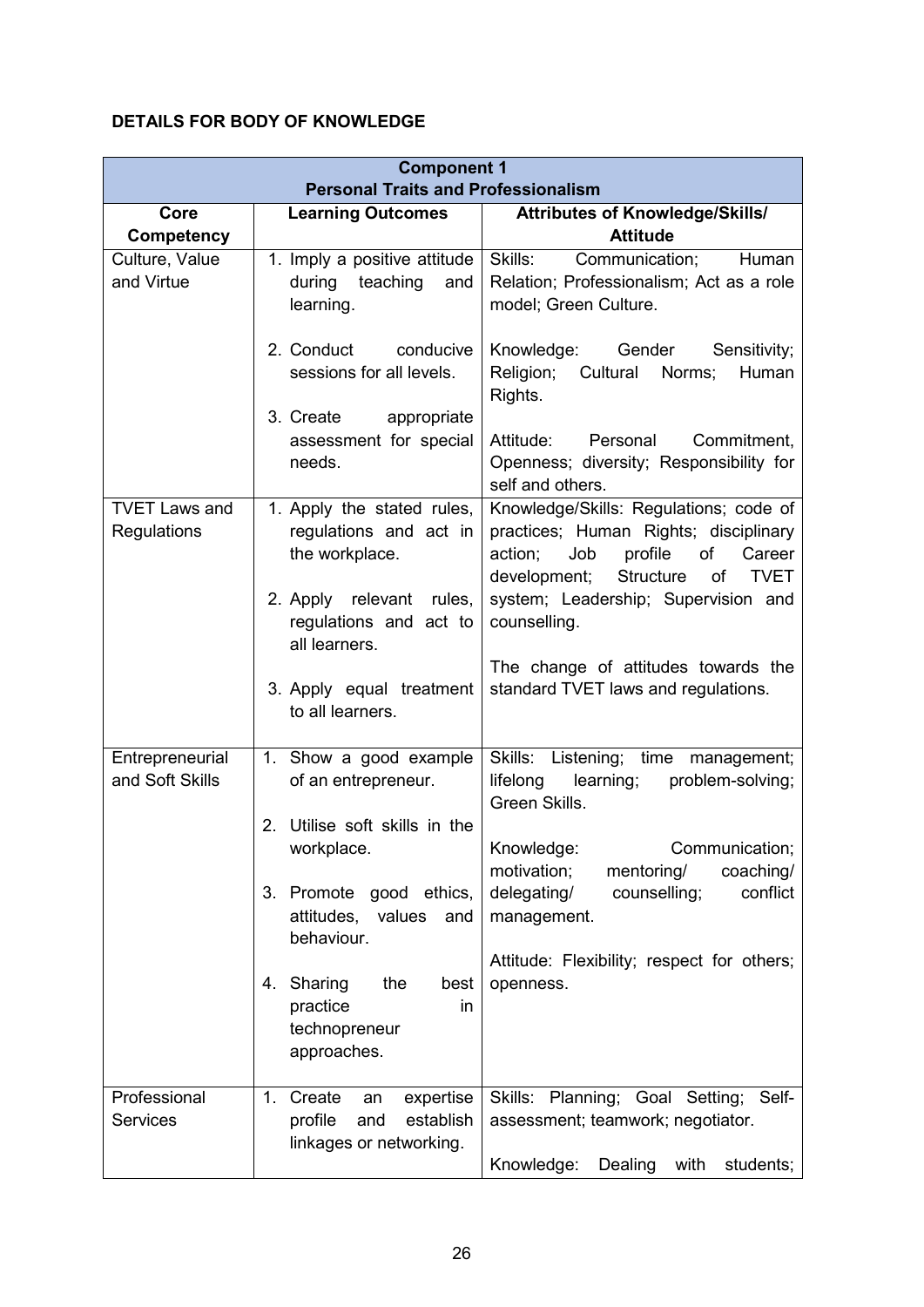|                                                         | <b>Component 1</b>                                                             |                                                                                                                                                                                                                 |  |  |  |  |  |
|---------------------------------------------------------|--------------------------------------------------------------------------------|-----------------------------------------------------------------------------------------------------------------------------------------------------------------------------------------------------------------|--|--|--|--|--|
| <b>Personal Traits and Professionalism</b>              |                                                                                |                                                                                                                                                                                                                 |  |  |  |  |  |
| Core                                                    | <b>Learning Outcomes</b>                                                       | Attributes of Knowledge/Skills/                                                                                                                                                                                 |  |  |  |  |  |
| <b>Competency</b>                                       |                                                                                | <b>Attitude</b>                                                                                                                                                                                                 |  |  |  |  |  |
|                                                         | Produce<br>paperwork<br>2.<br>(client service plan) for<br>potential services. | Educational competence; Contacts to<br>parents,<br>businesses;<br>professional<br>practice.                                                                                                                     |  |  |  |  |  |
|                                                         | 3. Deliver and report the<br>technical/professional<br>services.               | Attitude: Willingness to reflect on and<br>optimize their own teaching; Willingness<br>through<br>lifelong<br>learning;<br>to<br>go<br>Collegiality; Role model function.                                       |  |  |  |  |  |
| Leadership and<br>Management in<br><b>TVET Industry</b> | 1. Plan faculty activities to<br>vision<br>achieve<br>and<br>mission.          | Skills: administrative; problem-solving;<br>troubleshooting;<br>organization<br>management; computing (manual and<br>software); marketing; Team building;                                                       |  |  |  |  |  |
|                                                         | Manage staff's talents<br>2.<br>professional<br>for<br>development.            | Team management; Teamwork; Conflict<br>management; Problem-solving.                                                                                                                                             |  |  |  |  |  |
|                                                         | 3. Design faculty activities<br><b>TVET</b><br>enhance<br>to<br>delivery.      | Knowledge: critical thinking;<br>project<br>management; financial management;<br>statistical analysis;<br>basic<br>Institution<br>development; Evaluation and quality<br>assurance; Social and individual value |  |  |  |  |  |
|                                                         | guidance<br>4. Apply<br>and<br>constructive feedback                           | development,<br>Changes<br>learning<br>in<br>Inclusion;<br>continuous<br>culture:<br>professional development,<br>social<br>learning.                                                                           |  |  |  |  |  |
|                                                         |                                                                                | Attitude:<br>patience;<br>consistent;<br>openness; Values and standards.                                                                                                                                        |  |  |  |  |  |

| <b>Component 2</b><br><b>Teaching, Learning and Training</b> |    |                          |   |  |              |                                        |  |                                           |  |             |             |
|--------------------------------------------------------------|----|--------------------------|---|--|--------------|----------------------------------------|--|-------------------------------------------|--|-------------|-------------|
| Core                                                         |    | <b>Learning Outcomes</b> |   |  |              | <b>Attributes of Knowledge/Skills/</b> |  |                                           |  |             |             |
| Competency                                                   |    |                          |   |  |              |                                        |  | <b>Attitude</b>                           |  |             |             |
| <b>TVET Curriculum</b>                                       |    | Design                   | a |  | Sustainable  | Skills: ICT;                           |  | Time                                      |  | management; |             |
| Design and                                                   |    | <b>TVET</b>              |   |  | curriculum   | Planning;                              |  | Interpersonal                             |  |             | skills;     |
| Development                                                  |    | according to             |   |  | the          |                                        |  | Communication, coordinating; technical    |  |             |             |
|                                                              |    | standard practices.      |   |  |              |                                        |  | writing; forecasting; estimating; higher- |  |             |             |
|                                                              |    |                          |   |  |              |                                        |  | order thinking skills; problem-solving.   |  |             |             |
|                                                              | 2. | Apply                    |   |  | occupational |                                        |  |                                           |  |             |             |
|                                                              |    | competencies             |   |  | in           |                                        |  | Knowledge: Learning psychology            |  |             | tor         |
|                                                              |    | designing                |   |  | <b>TVET</b>  | teaching;                              |  | Understanding                             |  |             | Curriculum; |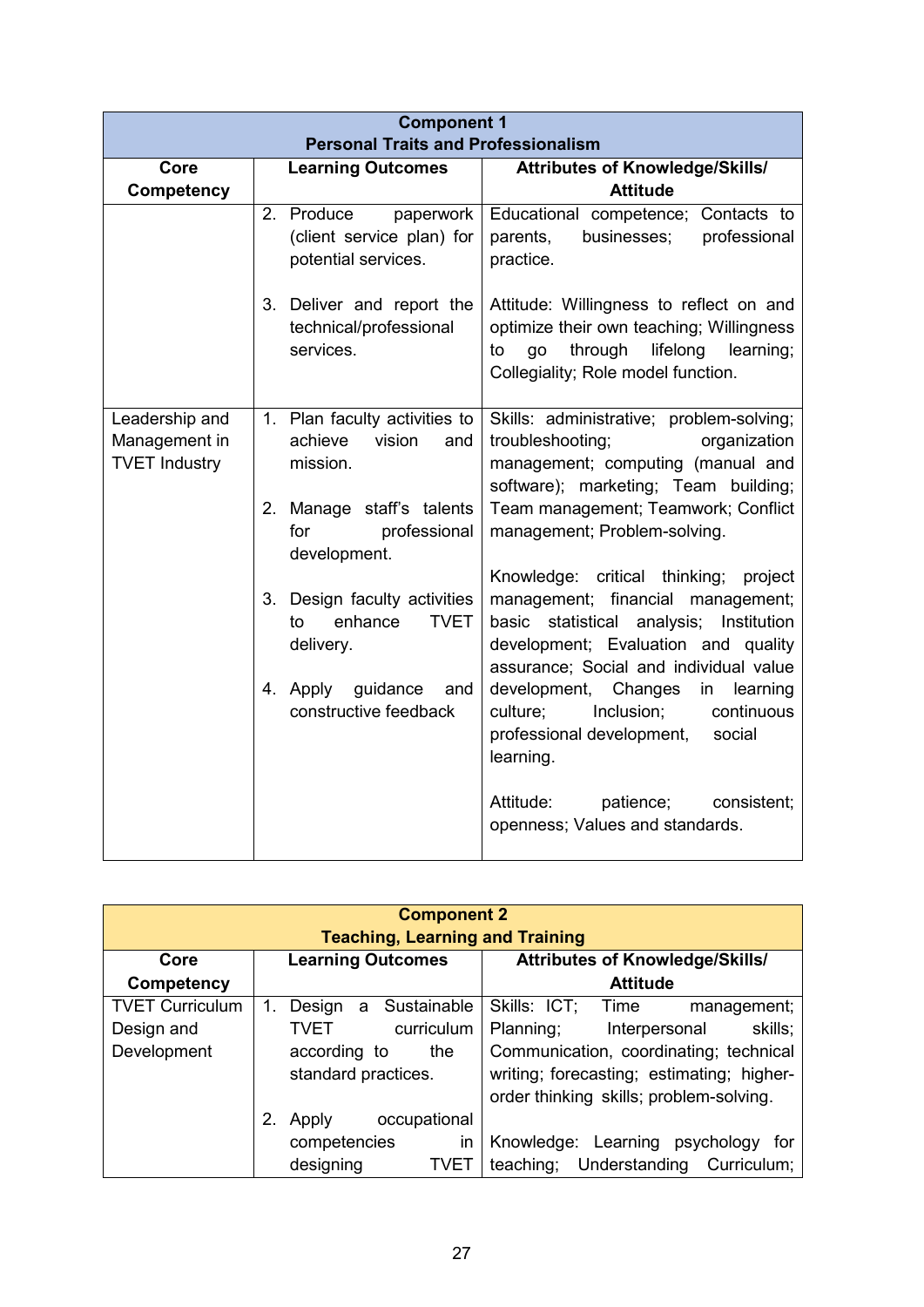| <b>Component 2</b>                                                                                                                                                                                                              |                                                                                                                                                                                                                                                                                                                                                                                                                                                                                                                                                                                                                                                                                                                                                                                                                                                                                                    |  |  |  |  |
|---------------------------------------------------------------------------------------------------------------------------------------------------------------------------------------------------------------------------------|----------------------------------------------------------------------------------------------------------------------------------------------------------------------------------------------------------------------------------------------------------------------------------------------------------------------------------------------------------------------------------------------------------------------------------------------------------------------------------------------------------------------------------------------------------------------------------------------------------------------------------------------------------------------------------------------------------------------------------------------------------------------------------------------------------------------------------------------------------------------------------------------------|--|--|--|--|
|                                                                                                                                                                                                                                 | <b>Attributes of Knowledge/Skills/</b>                                                                                                                                                                                                                                                                                                                                                                                                                                                                                                                                                                                                                                                                                                                                                                                                                                                             |  |  |  |  |
|                                                                                                                                                                                                                                 | <b>Attitude</b>                                                                                                                                                                                                                                                                                                                                                                                                                                                                                                                                                                                                                                                                                                                                                                                                                                                                                    |  |  |  |  |
| curriculum.<br>Develop a Curriculum<br>3.<br>document.                                                                                                                                                                          | &<br>Teaching<br>methods;<br>learning<br>Budgeting;<br>Assessment<br>methods;<br>Learning<br>materials; Evaluation; Learning process<br>Student's<br>needs<br>management;<br>assessment/ requirements; Future tasks<br>of education; Special features of<br>vocational<br>training;<br>Personality<br>development in school<br>and<br>work;<br>Values education in vocational schools;<br>Influence and importance of media;<br>Adolescence as a phase of life; Living<br>environment of students.<br>Personal<br>Attitude:<br>commitment;<br>forward-looking;<br>patience; openness;                                                                                                                                                                                                                                                                                                              |  |  |  |  |
| 1. Recognize teaching and<br>learning materials.<br>effective<br>2.<br>Demonstrate<br>delivery of theoretical<br>and practical sessions.<br>Demonstrate<br>effective<br>3.<br>theoretical/<br>of/for<br>assessment<br>learning. | integrity; adaptability.<br>Skills: Coaching;<br>English<br>skills;<br>Training; ICT; Mentoring; Teamwork;<br>Blended<br>learning;<br>Project-based<br>learning; Observant.<br>Knowledge: Adult learning; Learning<br>management system; Subject-specific<br>didactics;<br>Vocational<br>pedagogy;<br>practical   Vocational safety and health;<br>punctuality; Structural elements of<br>teaching; Psychosocial, cognitive and<br>developments; Reasonable<br>moral<br>content<br>and<br>target,<br>competence<br>decisions, key qualifications; Didactical<br>reduction:<br>Learning<br>objectives;<br>Application of taxonomies; Teaching<br>outline; Process planning and execution<br>with<br>methodological<br>approach;<br>Teaching<br>Interactions;<br>analysis;<br>Individual support; Social forms and<br>action forms; Forms of interaction.<br>Attitude: Positive thinking; respect of |  |  |  |  |
|                                                                                                                                                                                                                                 | <b>Teaching, Learning and Training</b><br><b>Learning Outcomes</b>                                                                                                                                                                                                                                                                                                                                                                                                                                                                                                                                                                                                                                                                                                                                                                                                                                 |  |  |  |  |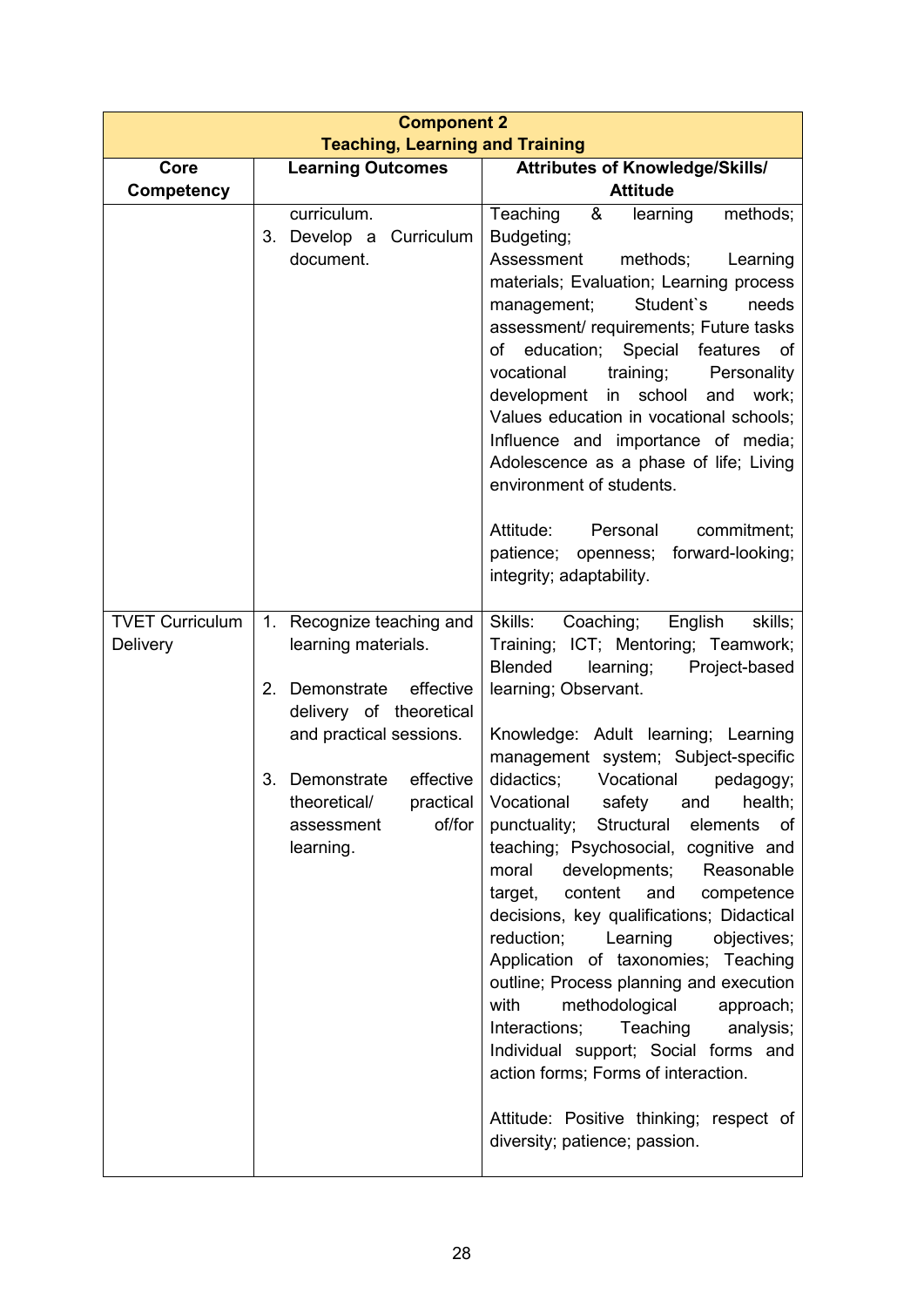| <b>Component 2</b>                                           |                                                                                                                                                                                                                                                                                                                           |                                                                                                                                                                                                                                                                                                                                                                                                                                                                                                                                                                              |  |  |  |
|--------------------------------------------------------------|---------------------------------------------------------------------------------------------------------------------------------------------------------------------------------------------------------------------------------------------------------------------------------------------------------------------------|------------------------------------------------------------------------------------------------------------------------------------------------------------------------------------------------------------------------------------------------------------------------------------------------------------------------------------------------------------------------------------------------------------------------------------------------------------------------------------------------------------------------------------------------------------------------------|--|--|--|
|                                                              | <b>Teaching, Learning and Training</b>                                                                                                                                                                                                                                                                                    |                                                                                                                                                                                                                                                                                                                                                                                                                                                                                                                                                                              |  |  |  |
| Core<br><b>Competency</b>                                    | <b>Learning Outcomes</b>                                                                                                                                                                                                                                                                                                  | <b>Attributes of Knowledge/Skills/</b><br><b>Attitude</b>                                                                                                                                                                                                                                                                                                                                                                                                                                                                                                                    |  |  |  |
| <b>TVET Curriculum</b>                                       | existing<br>1. Organise                                                                                                                                                                                                                                                                                                   | Skills: Development and utilization of                                                                                                                                                                                                                                                                                                                                                                                                                                                                                                                                       |  |  |  |
| Evaluation                                                   | courses.                                                                                                                                                                                                                                                                                                                  | assessment tools; ICT.                                                                                                                                                                                                                                                                                                                                                                                                                                                                                                                                                       |  |  |  |
|                                                              | 2. Identify<br>curriculum<br>contents<br>based<br>on<br>current industry needs.<br>3. Examine the revision of<br>existing courses.<br>4. Analyse<br>didactical<br>approaches<br>and<br>evaluate their use for<br>learning in the context<br>digital<br>technology<br>of<br>and changes of world of<br>work<br>and<br>work | Knowledge: Measurement; Evaluation;<br>Assessment of learning<br>success;<br>Forms of performance assessment -<br>oral, practical,<br>written,<br>process-<br>oriented; Features of performance<br>assessment; Criteria and<br>quality<br>standards and reference<br>systems;<br>Assessment in closed, open, action-<br>oriented teaching methods; External-<br>self-assessment;<br>Assessment<br>and<br>errors;<br>Repeat, practice,<br>apply;<br>Learning aids; Learning techniques;<br>Individual<br>support<br>Attitudes:<br>Objectivities;<br>fairness;<br>encouraging; |  |  |  |
| Educational<br>Technology and<br>E-Based<br>Learning in TVET | organization.<br>1. Develop<br>learning<br>materials.<br>2. Develop<br>learning<br>Digital<br>materials<br>for<br>Technology<br>and<br>E- 1<br>Learning<br><b>Based</b><br>in<br>TVET.                                                                                                                                    | neutral.<br>Skills: Analyse and develop various<br>type of learning material to suite<br>different type of learning preferred style.<br>Knowledge:<br>Justify different learning<br>material for different contexts<br>and<br>content of T&L.<br>Attitude: Passion to develop a variety of<br>learning<br>material<br>creative<br>and<br>innovative<br>in line<br>with Technology<br>change.                                                                                                                                                                                 |  |  |  |
| <b>Industry Advisory</b><br>and Career<br>Guidance           | 1. Identify<br>student's<br>profile<br>personal<br>and<br>academic background.<br>2. Designate<br>study<br>a<br>planner for the student.<br>3. Classify the students'<br>needs<br>for<br>academic<br>progress.                                                                                                            | Skills: Observant; empathy, academic<br>plan.<br>Knowledge:<br>CQI<br>Documentation,<br>Student's<br>ability,<br>emotional<br>and<br>intelligence quotient.<br>Attitude:<br>for<br>Openness;<br>respect<br>diversity; integrity; passion.                                                                                                                                                                                                                                                                                                                                    |  |  |  |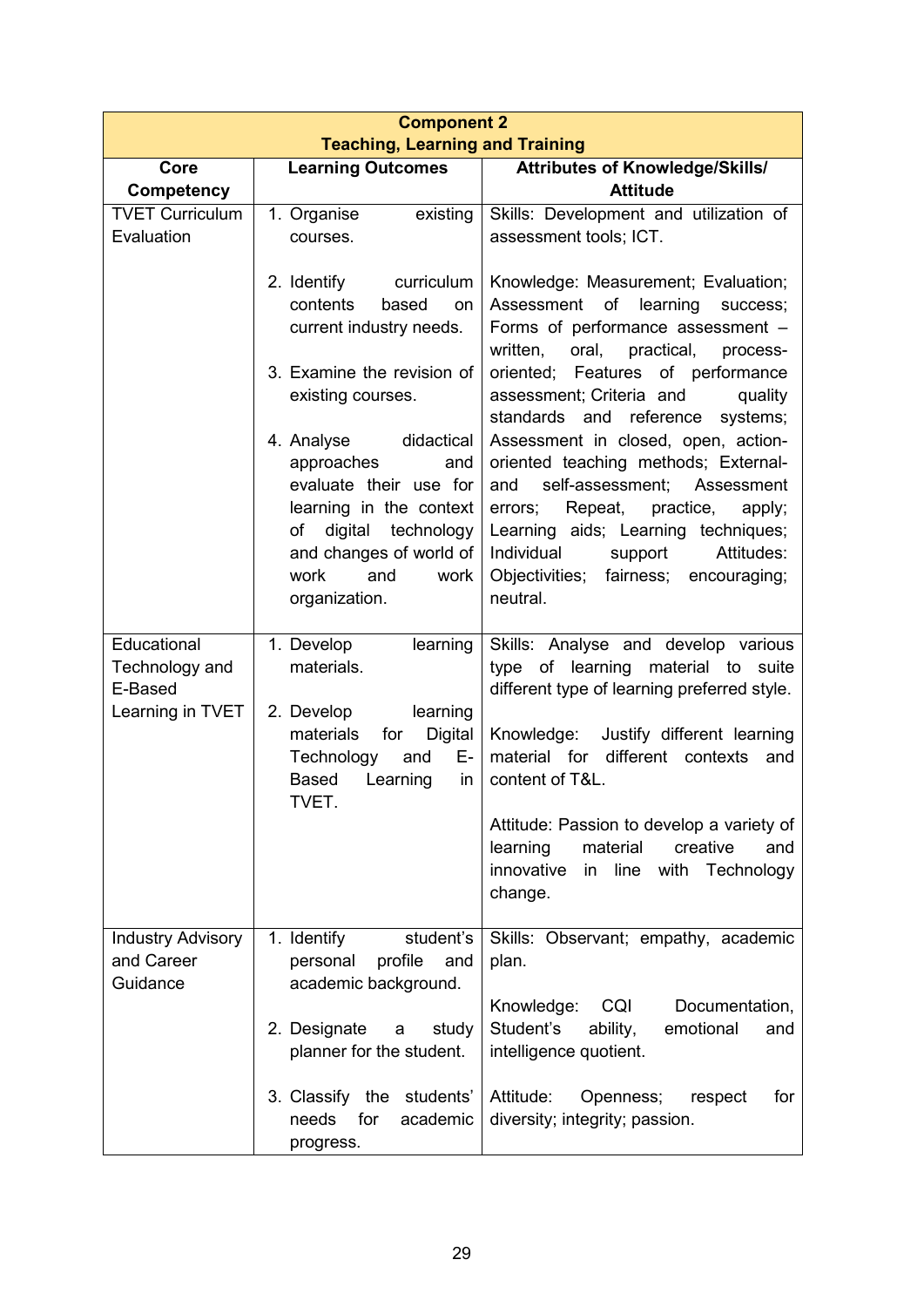| <b>Component 3</b><br><b>Technical and Innovation</b> |                                               |                                                                                    |  |  |
|-------------------------------------------------------|-----------------------------------------------|------------------------------------------------------------------------------------|--|--|
|                                                       |                                               |                                                                                    |  |  |
| Core<br>Competency                                    | <b>Learning Outcomes</b>                      | <b>Attributes of Knowledge/Skills/</b><br><b>Attitude</b>                          |  |  |
| Research and                                          | 1. Determine<br>research                      | Skills:<br>Create<br>approach;<br>research                                         |  |  |
| Innovation and                                        | direction for community                       | Identify research gap based on current                                             |  |  |
| Project                                               | needs.                                        | journals, papers,<br>conferences<br>and                                            |  |  |
| Supervision                                           |                                               | feedbacks from the industry; Initiate the                                          |  |  |
|                                                       | 2. Identify the<br>research                   | supports group; Establish lab facilities;                                          |  |  |
|                                                       | activities.                                   | Develop research Gantt chart<br>and                                                |  |  |
|                                                       |                                               | milestone;<br>Produce<br>research<br>a<br>proposal;<br>Create                      |  |  |
|                                                       | 3. Conduct and manage<br>research<br>in<br>an | implementation<br>strategy via flowchart; Construct field                          |  |  |
|                                                       | innovative direction.                         | test instruments; Design procedures for                                            |  |  |
|                                                       |                                               | collection; Organise Research<br>data                                              |  |  |
|                                                       |                                               | allocation;<br>Produce<br>resources<br>a                                           |  |  |
|                                                       |                                               | research<br>report;<br>Commercialize                                               |  |  |
|                                                       |                                               | research finding or product.                                                       |  |  |
|                                                       |                                               | Knowledge: Analyse research concept                                                |  |  |
|                                                       |                                               | requirement;<br>Design<br>research<br>and                                          |  |  |
|                                                       |                                               | objectives;<br>Analyse<br>and<br>scopes                                            |  |  |
|                                                       |                                               | Evaluate<br>literature<br>research<br>gap;                                         |  |  |
|                                                       |                                               | review; Select data collection methods;<br>analysis methods; Identify<br>Determine |  |  |
|                                                       |                                               | funding<br>Identify<br>sources;<br>research                                        |  |  |
|                                                       |                                               | materials<br>equipment;<br>Collect<br>and                                          |  |  |
|                                                       |                                               | research data; Analyse research data;                                              |  |  |
|                                                       |                                               | Validate<br>data;<br>research<br>Interpret                                         |  |  |
|                                                       |                                               | data; Produce<br>academic<br>research                                              |  |  |
|                                                       |                                               | publication;<br>Produce<br>patent<br>or -<br>copyright.                            |  |  |
|                                                       |                                               |                                                                                    |  |  |
|                                                       |                                               | Attitude: Follow the research ethics;                                              |  |  |
|                                                       |                                               | integrity in conducting<br>Adhere<br>to                                            |  |  |
|                                                       |                                               | analysis; Adhere to ethical guidelines in<br>writing<br>journal;<br>Secure         |  |  |
|                                                       |                                               | paper/<br>documents; Enforce OSH policies.                                         |  |  |
|                                                       |                                               |                                                                                    |  |  |
| Workshop,                                             | 1. Produce the plan for                       | Skills:<br>Produce<br>safety precautions                                           |  |  |
| Laboratory and                                        | laboratory utilization.                       | based on relevant acts and regulations;                                            |  |  |
| <b>Field Work</b>                                     | 2. Discover the workshop                      | Display endorsed Standard Operating                                                |  |  |
| Management                                            | and<br>laboratory                             | Procedure (SOP); Schedule preventive<br>maintenance for machines and tools         |  |  |
|                                                       | operation.                                    | Produce<br>requirements;<br>laboratory/                                            |  |  |
|                                                       |                                               | workshop<br>timetable<br>based<br><b>on</b>                                        |  |  |
|                                                       | 3. Manage the purchasing                      | institution's guidelines; Ensure inventory                                         |  |  |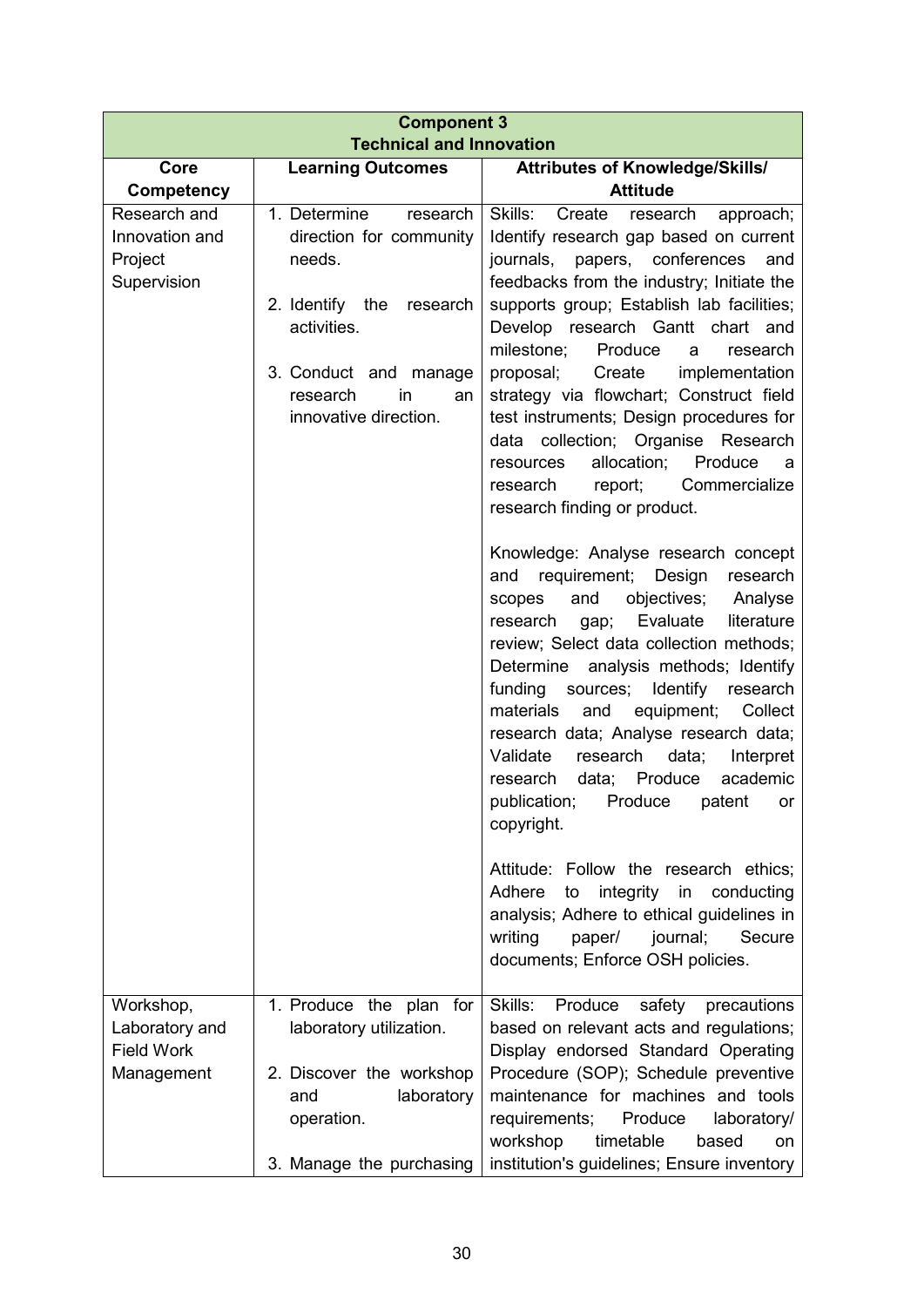| <b>Component 3</b><br><b>Technical and Innovation</b> |                                                                                                                                           |                                                                                                                                                                                                                                                                                                                                               |  |  |  |
|-------------------------------------------------------|-------------------------------------------------------------------------------------------------------------------------------------------|-----------------------------------------------------------------------------------------------------------------------------------------------------------------------------------------------------------------------------------------------------------------------------------------------------------------------------------------------|--|--|--|
| Core                                                  | <b>Learning Outcomes</b>                                                                                                                  |                                                                                                                                                                                                                                                                                                                                               |  |  |  |
| Competency                                            |                                                                                                                                           | <b>Attributes of Knowledge/Skills/</b><br><b>Attitude</b>                                                                                                                                                                                                                                                                                     |  |  |  |
|                                                       | requisition<br>the<br>for<br>training.<br>4. Plan<br>and<br>execute<br>fieldwork exercises.                                               | system is updated based on regulations<br>for consumable materials, inventory and<br>assets; Report accidents happened in<br>the laboratory and liaised with relevant<br>authority; Select authorized staff based<br>the competent person;<br>Obtain<br>on<br>technical specification of the required<br>consumable item or equipment; Submit |  |  |  |
|                                                       |                                                                                                                                           | specification to<br>technical<br>relevant<br>committee;<br>procurement<br>Record<br>received items in the inventory system.<br>Knowledge: Determine<br>the<br>space,                                                                                                                                                                          |  |  |  |
|                                                       |                                                                                                                                           | capacity and quantity of machines/tools<br>based on laboratory / workshop layout;<br>Create budget allocation based on<br>requirement and needs; Verify bought<br>items are received in good condition<br>and meet technical specifications.                                                                                                  |  |  |  |
|                                                       |                                                                                                                                           | Attitude: Safety first; Cost effective;<br>High integrity; Accountable; Appropriate<br>PPE; Safety measures (machines /<br>consumable);<br><b>Budget</b><br>allocation's<br>confidentiality; Procurement document<br>confidentiality; Cleanliness.                                                                                            |  |  |  |
| Practical<br>Teaching for<br><b>TVET</b>              | 1. Develop rapport with<br>supervisor/<br>supervisee<br>during industrial training<br>and Practices.                                      | Skills: Coordinate industrial training<br>visit; Complete the industrial training by<br>submitting<br>the<br>assessments<br>and<br>feedbacks<br>(academic<br>supervisor,<br>industry supervisor, student) to the                                                                                                                              |  |  |  |
|                                                       | 2. Determine the skills in<br>supervising,<br>assessment<br>and<br>evaluation in the final<br>year project.<br>3. Show<br>professionalism | coordinator; Assist student with FYP<br>topic; Monitor student progress until<br>completion; Guide student to<br><b>FYP</b><br>prepare research proposal and defence;<br>student<br>Assist<br>the<br>$\overline{\mathsf{in}}$<br>preparing<br>publications; Coach student for viva<br>voce; Assist the student in preparing                   |  |  |  |
|                                                       | in supervising students<br>for sustainability TVET.                                                                                       | final thesis/dissertation for submission.<br>Understand<br>Knowledge:<br>assessment<br>requirement; Assess student's progress                                                                                                                                                                                                                 |  |  |  |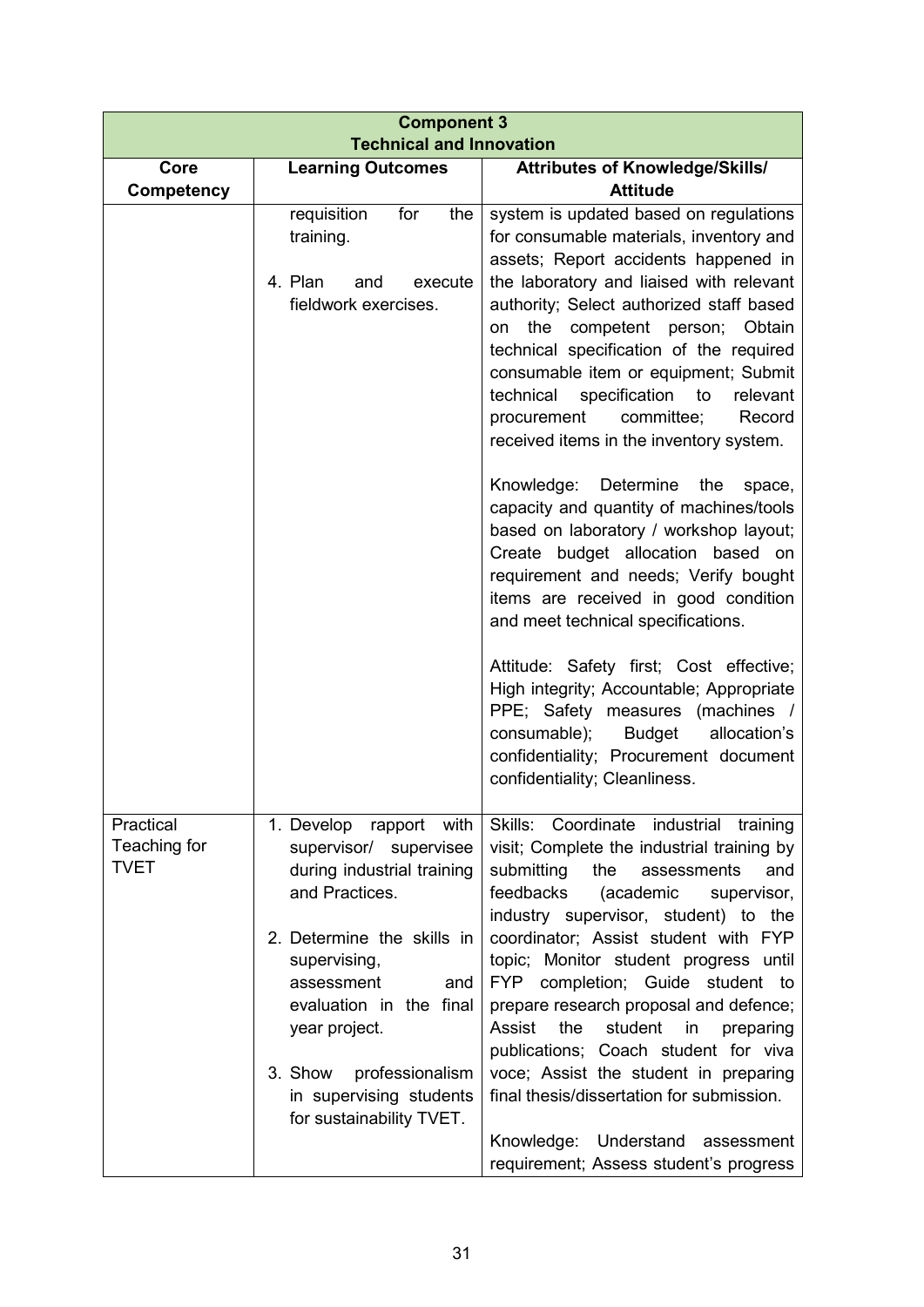| <b>Component 3</b>              |                                        |                                              |  |  |
|---------------------------------|----------------------------------------|----------------------------------------------|--|--|
| <b>Technical and Innovation</b> |                                        |                                              |  |  |
| Core                            | <b>Learning Outcomes</b>               | <b>Attributes of Knowledge/Skills/</b>       |  |  |
| Competency                      |                                        | <b>Attitude</b>                              |  |  |
|                                 |                                        | and obtain company's feedback during         |  |  |
|                                 |                                        | on-site visit; Identify FYP title (i.e based |  |  |
|                                 |                                        | on Industrial Training feedback, industry    |  |  |
|                                 | needs, government's policy); Provide   |                                              |  |  |
|                                 | guidance for preparing FYP proposal to |                                              |  |  |
|                                 |                                        | student; Assess student's<br><b>FYP</b>      |  |  |
|                                 |                                        | performance (i.e Proposal, Logbook,          |  |  |
|                                 |                                        | Presentation, Report); Negotiate the         |  |  |
|                                 |                                        | scope of research/ topic; Monitor            |  |  |
|                                 |                                        | student research progress.                   |  |  |
|                                 |                                        |                                              |  |  |
|                                 |                                        | Attitude: Positive appearance;               |  |  |
|                                 |                                        | Punctuality; Observant;<br>Guidance;         |  |  |
|                                 |                                        | Inquiry thinking; Integrity;                 |  |  |
|                                 |                                        | Professionalism; Clarity; Academic           |  |  |
|                                 |                                        | rigour; Practice project management;         |  |  |
|                                 |                                        | Practice project timeliness; Practice        |  |  |
|                                 |                                        | safety at working areas.                     |  |  |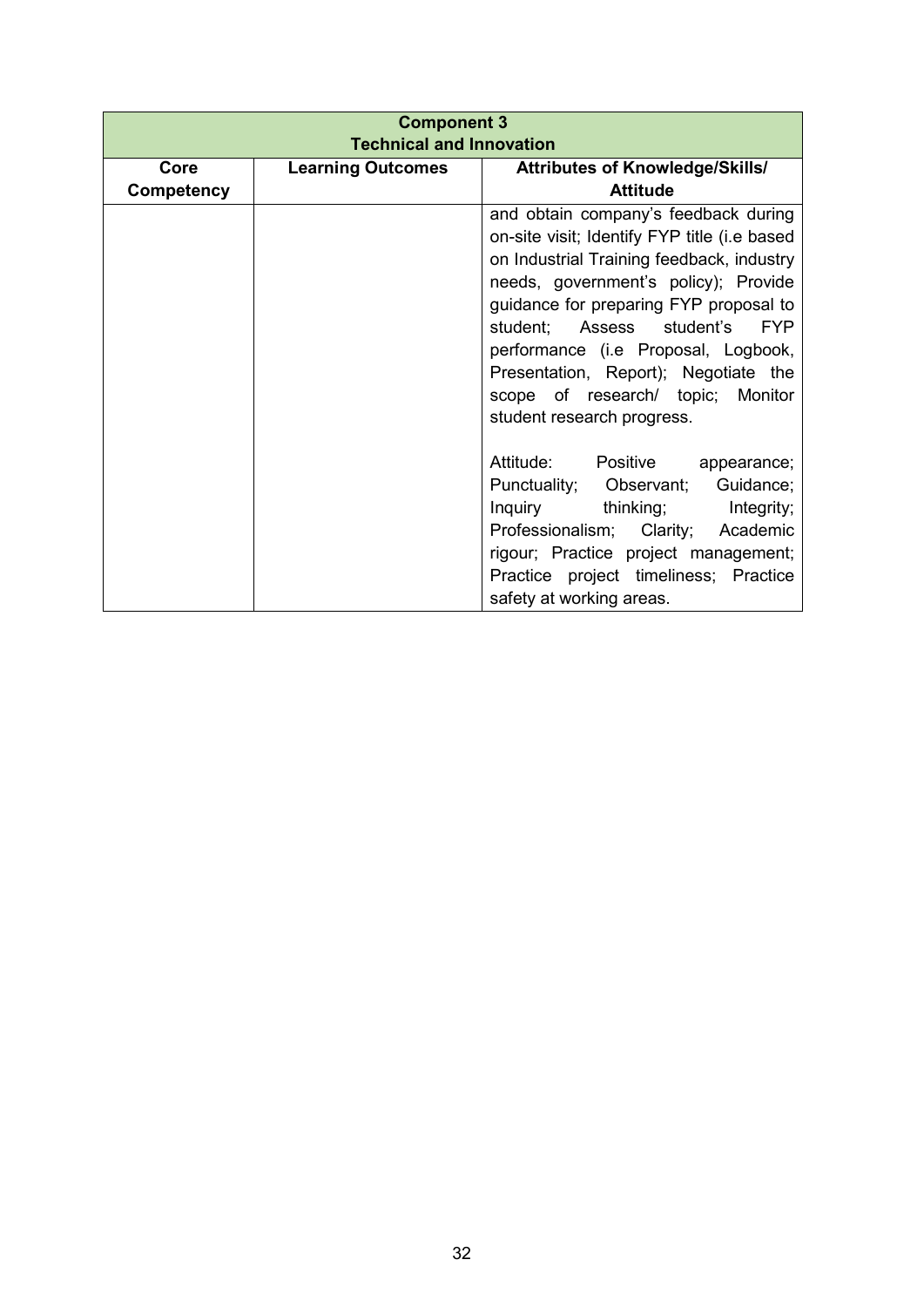#### **GLOSSARY**

| 1)  | <b>Common Core</b>                                    | Required modules to all disciplines related to<br>programmes.                                                                                                                                                                                   |
|-----|-------------------------------------------------------|-------------------------------------------------------------------------------------------------------------------------------------------------------------------------------------------------------------------------------------------------|
| 2)  | <b>Continuous Assessment</b>                          | conducted<br>Assessments<br>are<br>throughout the<br>duration of a course/module for determining<br>student attainment.                                                                                                                         |
| 3)  | <b>Discipline Core</b>                                | Required modules for a specific discipline related<br>to programmes.                                                                                                                                                                            |
| 4)  | <b>Dissertation</b>                                   | Refers to the degree for the master's programme<br>by documentation of the original research<br>prepared and submitted by the candidate for the<br>award of the degree for the master's programme<br>by research and mixed-mode.                |
| 5)  | <b>Final Examination</b>                              | An examination or test is scheduled within an<br>official examination period held at the end of an<br>academic term. It serves as the final evaluation of<br>a course or courses of study that affects the<br>academic performance of students. |
| 6)  | <b>Final Project</b>                                  | A compulsory task requiring considerable or<br>concerted effort as a supplement to classroom<br>lessons that contributes to the final grading of the<br>programme.                                                                              |
| 7)  | <b>Formative Assessment</b>                           | The assessment of student's progress throughout<br>a course, in which the feedback from the learning<br>activities is used to improve student attainment.                                                                                       |
| 8)  | <b>Industrial Exposure</b>                            | A student's experience in an organisation through<br>field visits in the industry that is appropriate to<br>their field. This exercise does not carry any credit<br>values.                                                                     |
| 9)  | Industrial Training /<br><b>Industrial Attachment</b> | A period of time within the programme when<br>students are required to be placed in the industry<br>to experience the real working environment.                                                                                                 |
| 10) | <b>Industry Engagement</b>                            | Act of cooperation between agencies or/and<br>scholars with industry practitioners to meet the<br>industry needs such as gain profits, sharing<br>knowledge, education-industry collaboration, and<br>maximizing work-integrated learning.      |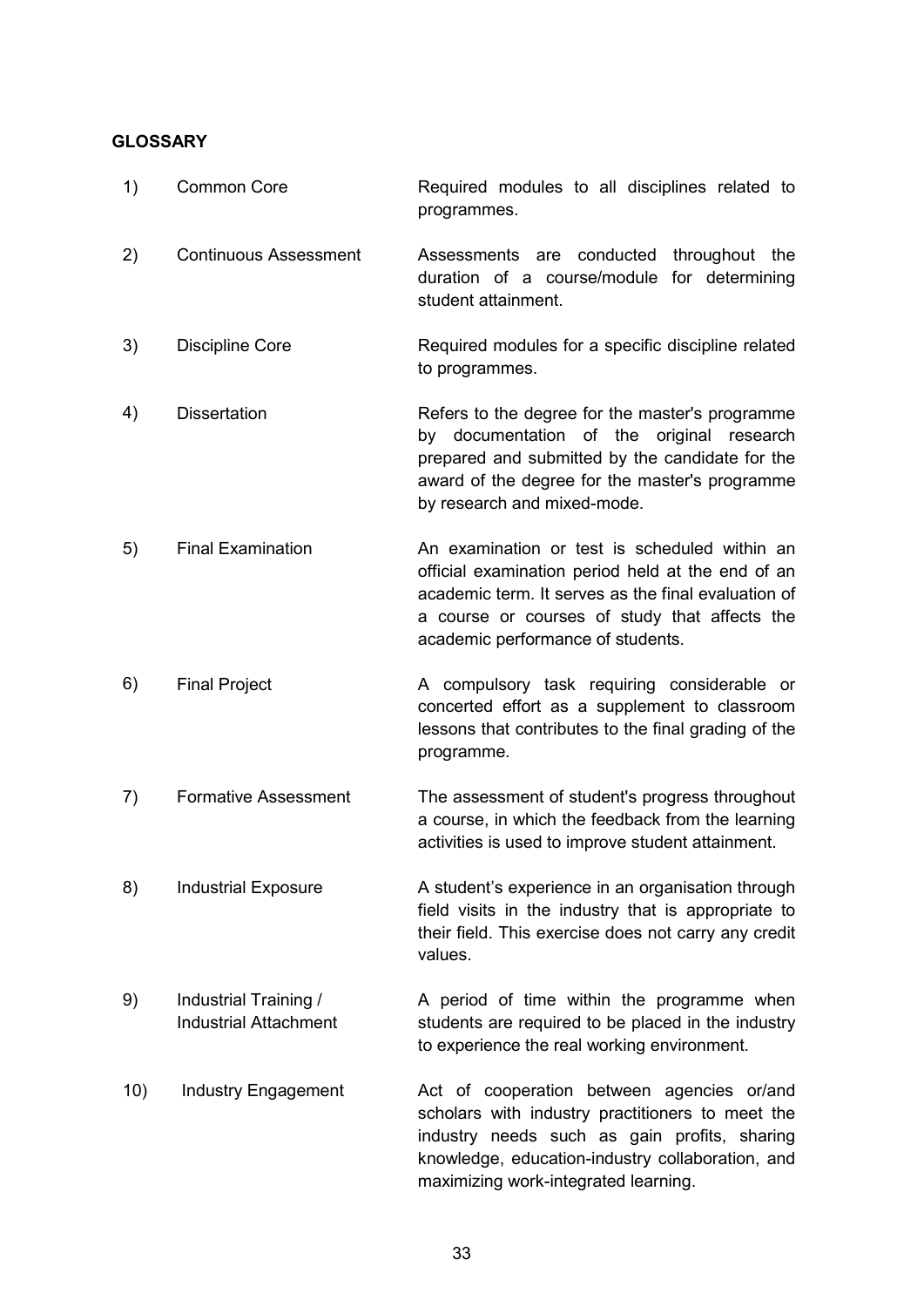- 11) Learning Outcomes Statements on what a learner should know, understand and do upon the completion of a period of study.
- 12) Modules Components of a programme. The term 'modules' is used interchangeably with subjects, units, or courses.
- 13) National Occupational Skills Standard (NOSS) A document that specifies the competencies required by a skilled worker who is gainfully employed in Malaysia for an occupational area and level, and pathway to achieve the competencies.
- 14) Open and Distance Learning (ODL) The provision of flexible educational opportunities in terms of access and multiple modes of knowledge acquisition.
- 15) Programme An arrangement of modules that are structured for a specified duration with a specified learning volume to achieve the stated learning outcomes. This usually leads to an award of a qualification.
- 16) Problem-based Learning The student-centered approach is in which students learn about a subject by working in groups to solve an open-ended problem.
- 17) Project-based Learning The teaching method is in which students gain knowledge and skills by working for an extended period of time to investigate and respond to an authentic, engaging, and complex question, problem, or challenge.
- 18) Programme Educational **Objectives** Broad statements that describe the career and professional accomplishments that the programme is preparing graduates to achieve after they have graduated.
- 19) Project Paper An extended piece of work involving inquirybased activities. The project may be big or small and undertaken by individuals or groups.
- 20) Quality Assurance Comprises planned and systematic actions (policies, strategies, attitudes, procedures and activities) to provide an adequate demonstration that quality is being achieved, maintained and enhanced, and meets the specified standards of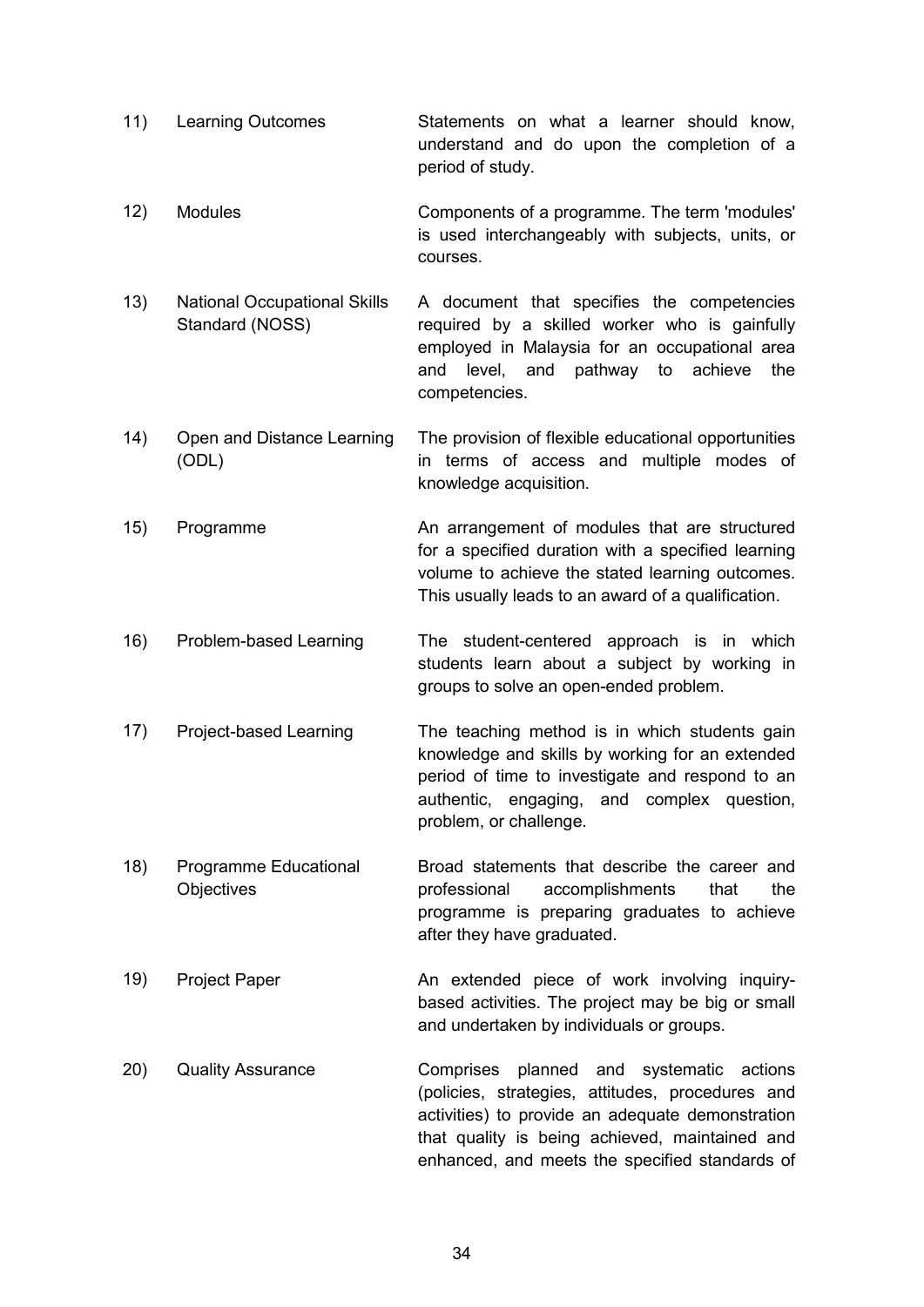teaching, scholarship and research as well as student-learning experience.

- 21) Research engagement Interaction between researchers and research end-users outside of academia, for the mutually beneficial transfer of knowledge, technologies, methods or resources.
- 22) Summative Assessment The assessment of learning, which summarises the progress of the learner at a particular time and is used to assign the learner a course grade.
- 23) Trainer **A person who enables a learner or group of** learners to develop or acquire competencies toward performing a particular trade or technical work.
- 24) Teaching Competency A recognition of one's ability in performing/ demonstrating required teaching skills for a subject matter.
- 25) Qualification **A** cluster of units of competency that meets job roles and is significant in the workplace. It is also a certification awarded to a person on successful completion of a course and/or in recognition of having demonstrated competencies relevant to an industry.
- 26) Curriculum Refers to the specifications for a course or subject (module) which describe the relevant learning experiences a trainee or student undergoes, generally including objectives, content, intended learning outcomes, training methodology, recommended assessment tasks, etc.
- 27) Competency standard A description of competency is formed by the knowledge, abilities, skills, comprehension and attitudes required for acceptable performance of a productive function and established as a reference or requirement for qualification. Competency standards are made up of units of competency, which are themselves made up of elements of competency, together with performance criteria, a range of variables, and an evidence guide.
- 28) Unit of competency A component of a competency standard. A unit of competency is a statement of a key function or role in a particular job or occupation.